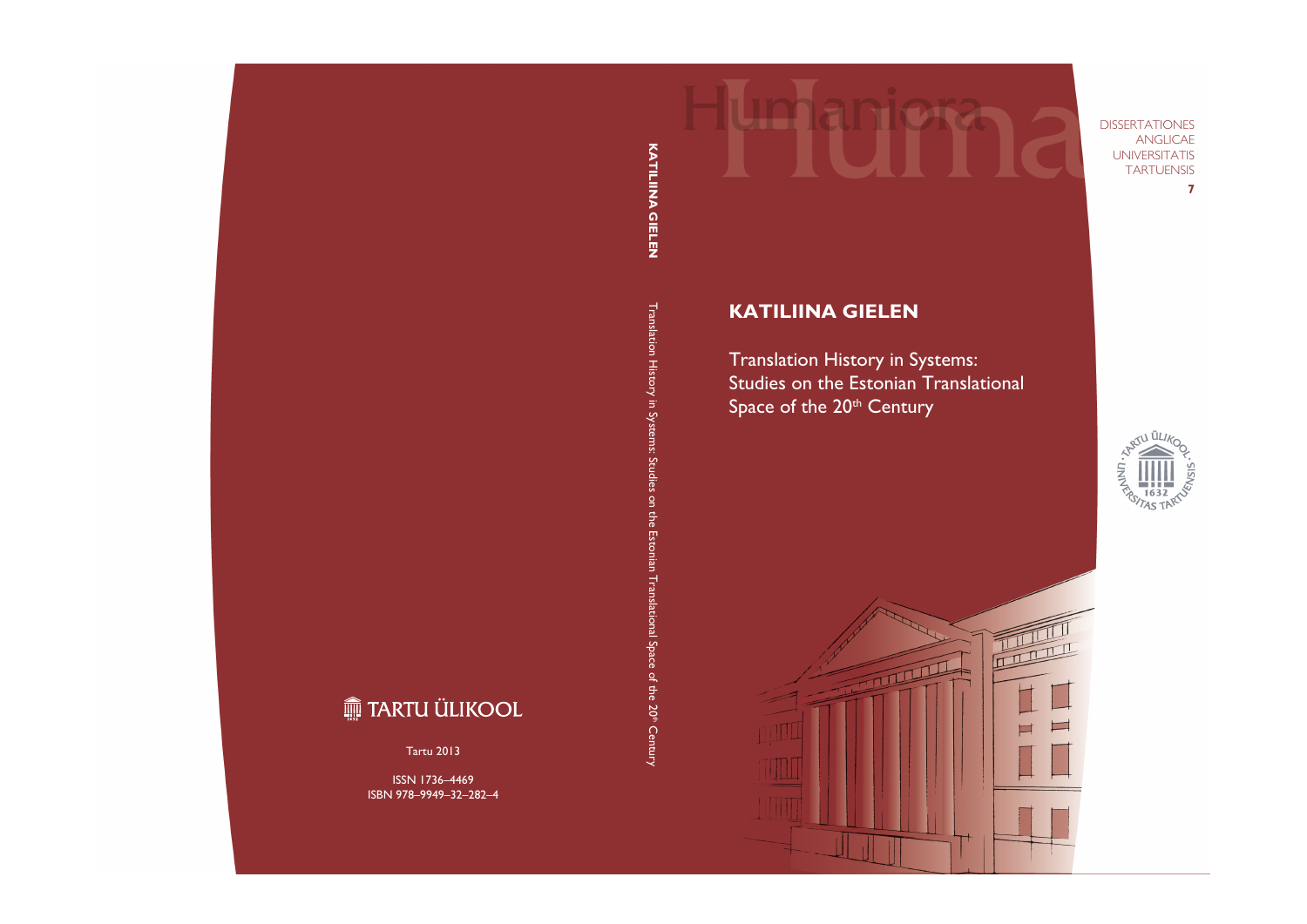DISSERTATIONES PHILOLOGIAE ANGLICAE UNIVERSITATIS TARTUENSIS

**7**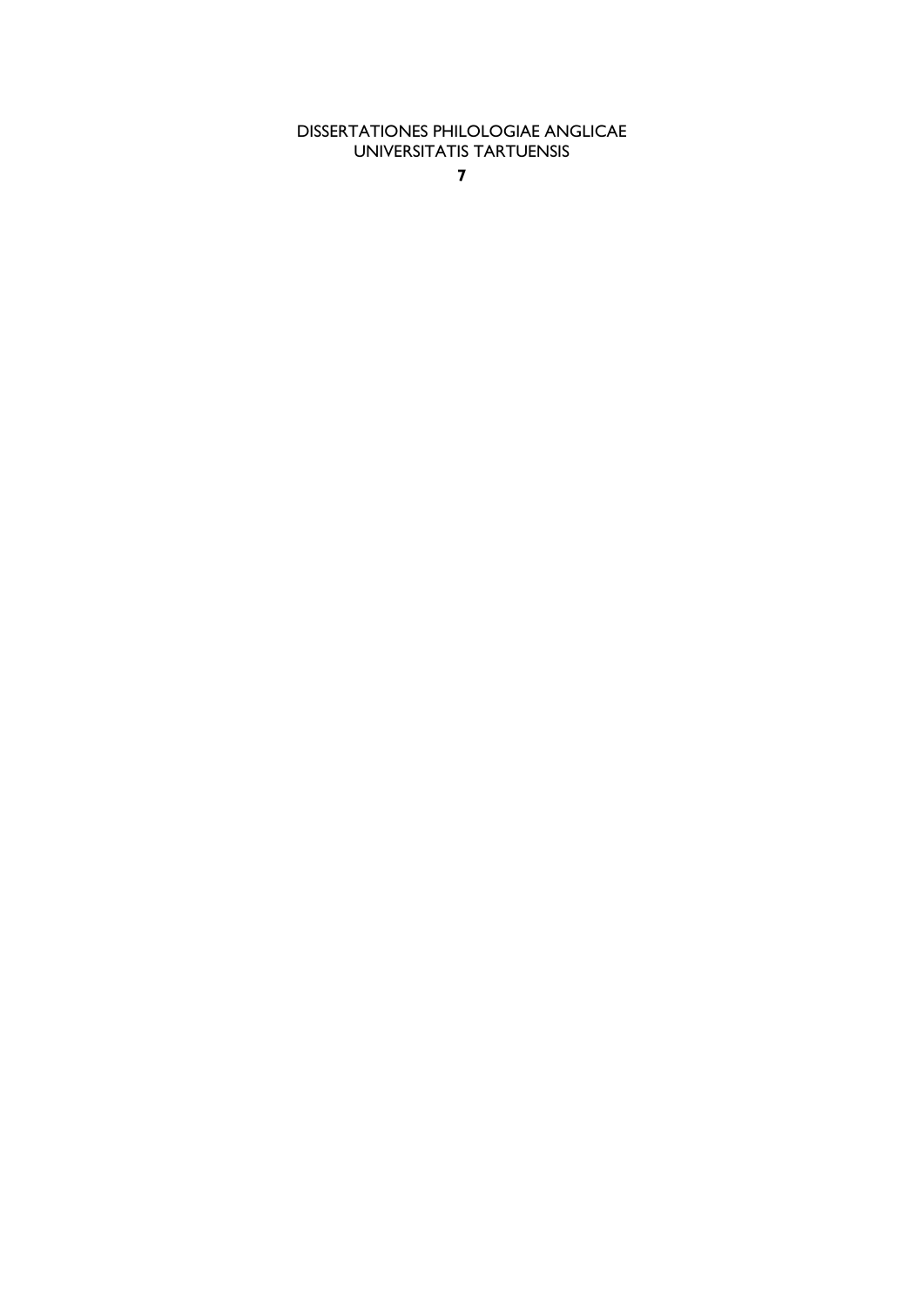DISSERTATIONES PHILOLOGIAE ANGLICAE UNIVERSITATIS TARTUENSIS

**7** 

# **KATILIINA GIELEN**

Translation History in Systems: Studies on the Estonian Translational Space of the 20<sup>th</sup> Century

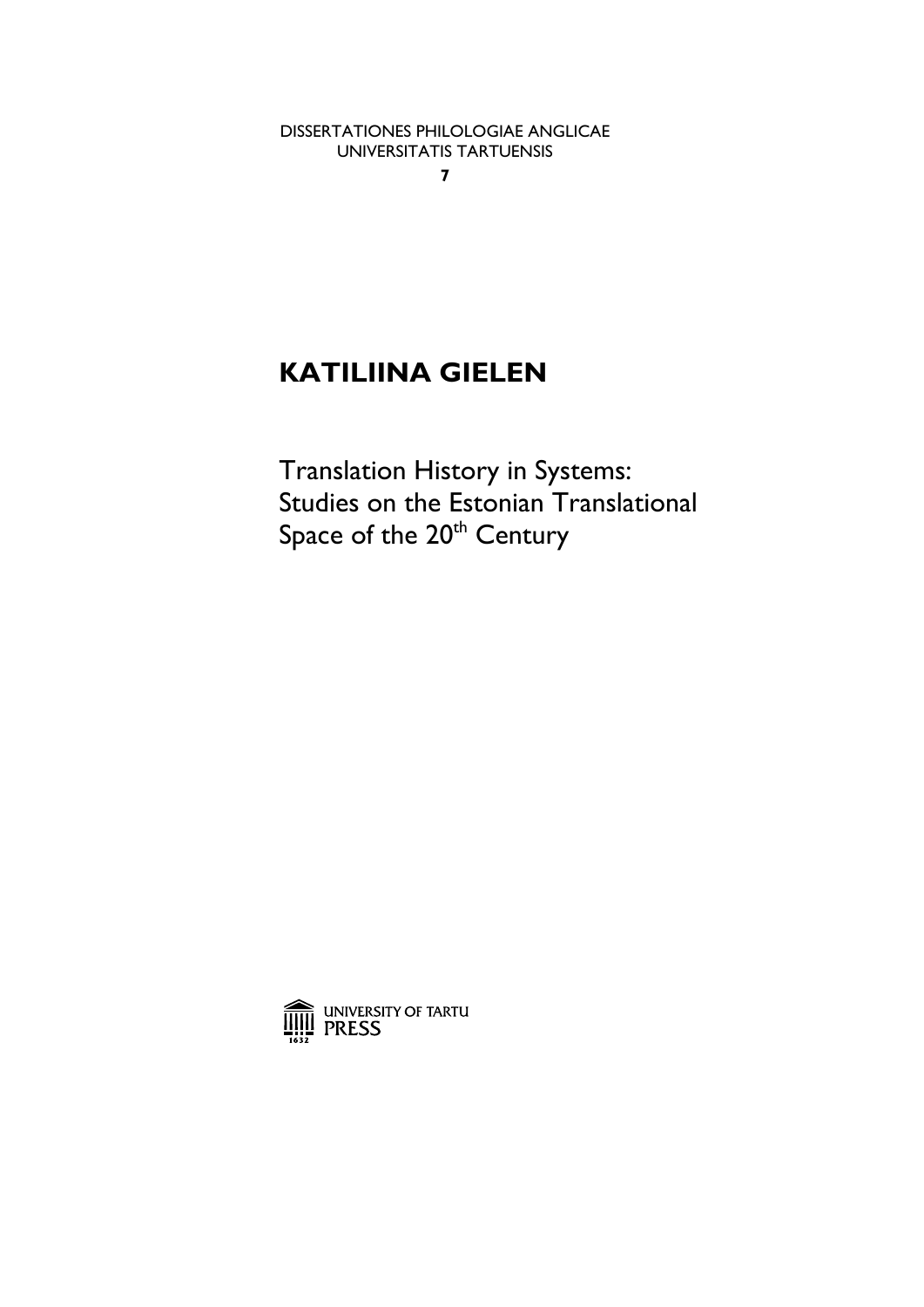Institute of Germanic, Romance and Slavonic Languages and Literatures, Faculty of Philosophy, University of Tartu, Estonia

The Council of the Institute of Germanic, Romance and Slavonic Languages and Literatures has, on 10 of April 2013, accepted this doctoral thesis to be defended for the degree of Doctor of Philosophy in English Language and Literature

| Supervisors:  | Raili Marling, Associate Professor of English Language and<br>Literature, Department of English Language and Literature,<br>University of Tartu |
|---------------|-------------------------------------------------------------------------------------------------------------------------------------------------|
|               | Reet Sool, Associate Professor of English Philology,<br>Department of English Language and Literature,<br>University of Tartu                   |
| Opponents:    | Professor Outi Paloposki, School of Languages and<br>Translation Studies, University of Turku                                                   |
|               | Professor Maryvonne Boisseau,<br>Professor of Linguistics and Translation,<br>University of Strasbourg                                          |
| Commencement: | Room 140, 18 Ülikooli Street, Tartu, on 24 May 2013, at<br>$14.15$ a.m.                                                                         |

ISSN 1736–4469 ISBN 978–9949–32–282–4 (print) ISBN 978–9949–32–283–1 (pdf)

Copyright Katiliina Gielen, 2013

University of Tartu Press www.tyk.ee Order No 152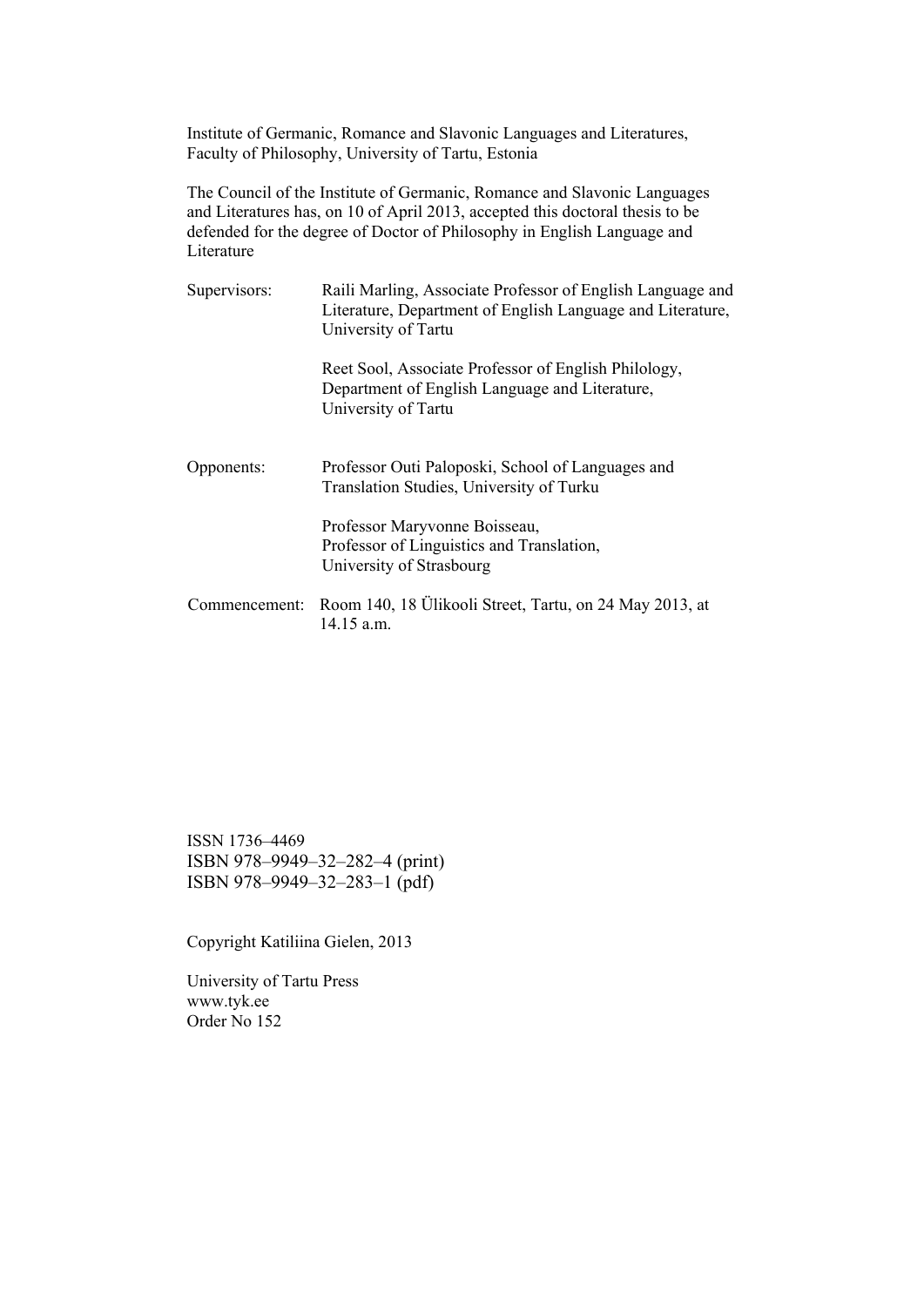### **ACKNOWLEDGEMENTS**

There are many people both in private and scholarly contexts that have made the process of this research project a pleasantly rewarding one. First of all, I would like to acknowledge my two supervisors, Raili Marling and Reet Sool. I would like to thank Reet Sool for her precision and support, as well as for the long talks we have had. I am grateful to Raili Marling for her constructiveness in finally pushing me into a work habit that resulted in the present thesis. Without Raili's critical eye and sense of responsibility (as well as humour) the dissertation would have seemed more of a mission impossible.

Secondly, I have also had the privilege of working together with two wonderful colleagues active in the field of Estonian translation studies, Anne Lange and Daniele Monticelly (Tallinn University), who kindly took me in as a partner in organizing two international conferences on translation studies (2010 and 2012) as well as made two of the publications of this dissertation (articles II, III) possible. This partnership has proved to be rewarding both academically, as well as personally. Daniele Monticelli as the grant holder of ETF8152 *Translators (Re)shaping Culture Repertoire*, has played a considerable part in gathering the expertise, finding people engaged in translation research and popularising the study of translation history in Estonia.

I would also like to bring out and recognise the efforts of Eve Annuk for the project to map the itineraries of gender-related knowledge in Estonia. Eve's grant, ETF8875 *Gender question in Estonia: local situation and international influences*, as well as people involved in the grant have been of great support for me.

 My special gratitude, however, goes to two professors from very different academic contexts: Professor Jüri Talvet from the Department of World Literature, University of Tartu and Theo Hermans, Professor of Dutch and Comparative Literature, University College London. Jüri Talvet must be especially recognized for being a model of scholarly generosity and an inspirational figure in all his multiple activities, especially regarding the work he has done as an editor of *Interlitteraria*, a journal that has proved to be a wonderful outlet for many Estonian, as well as foreign scholars in the field of comparative literary studies. Two of the articles of the present thesis (articles I, IV) have been published in the aforementioned journal. I consider Theo Hermans to be my Teacher with a capital letter. His dedication to translation studies, his punctuality, but perhaps most of all, his particularly elegant and self-reflective style of writing have been extremely inspirational for me, not to talk of the fact that it was Translation Research Summer School (UCL 2007) that brought me to the field of translation studies.

 Not less important are my colleagues at the University of Tartu starting with Ene-Reet Soovik, who has lent her expertise as well as friendly advice on many occasions and hopefully many more to come. I would like to thank all my dear present and former colleagues from the Department of English, University of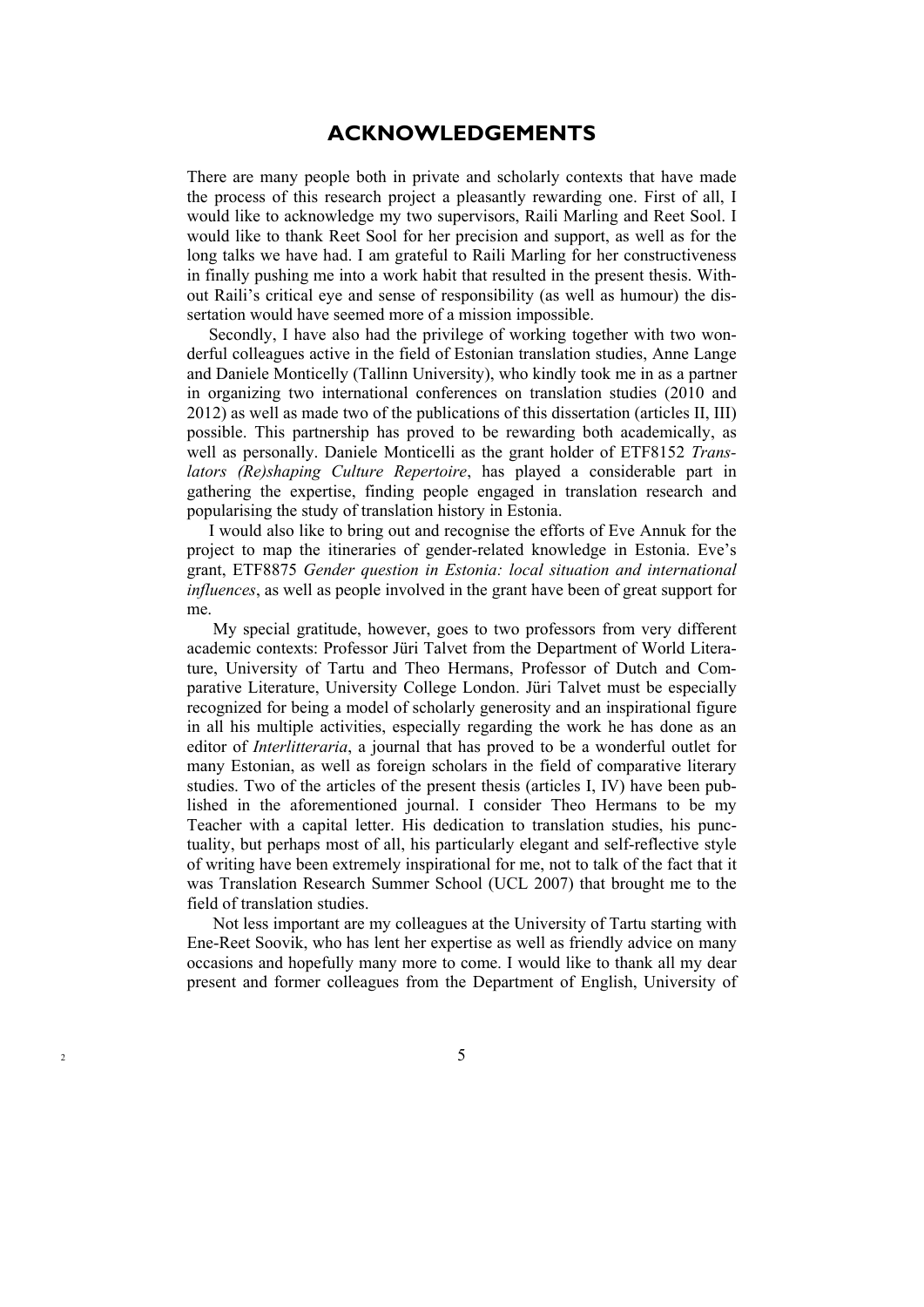Tartu: Ilmar Anvelt, Krista Kallis, Jane Klavan, Leili Kostabi, Piret Kärtner, Pille Põiklik, Pilvi Rajamäe, Eva Rein, Piret Rääbus, Katri Sirkel, Reeli Torn-Leesik, Ülle Türk, Berk Vaher, Kärt Vahtramäe, Enn Veldi, Krista Vogelberg, Natalja Zagura and Age Allas, Mariann Enno, Milvi Kaber, other members of the Institute of Germanic, Romance and Slavonic Languages and Literatures, as well as members of the Faculty of Philosophy, University of Tartu. Thank you for making my work at the university during the challenging time of changes such a pleasant enterprise.

I would also like to give my gratitude to all my dear friends for their support. Especially I would like to thank Redi Koobak for the long inspiring discussions and ventures we have had together, and for always being there when I most needed it. My special thanks, however, goes to my long-time friend and colleague Klaarika Kaldjärv for her never-ending scepticism, lasting friendship and most of all – for all those Thursday nights.

Last but not least, I am grateful for having such a bonus in form of my family, my husband Edwin, children Robin, Iris and Minna who have complained little, criticised even less and provided me with a secure and cheerful background for doing what I do. Thank you also mom, dad, my dear sisters Mariliina and Karoliina with families for a free and inspiring creative context.

My sincere gratitude goes to Professor Outi Paloposki, School of Languages and Translation Studies, University of Turku, and Maryvonne Boisseau, Professor of Linguistics and Translation, University of Strasbourg, for pre-reviewing the present thesis. Your remarks instilled confidence and helped considerably to improve the paper. Thank you!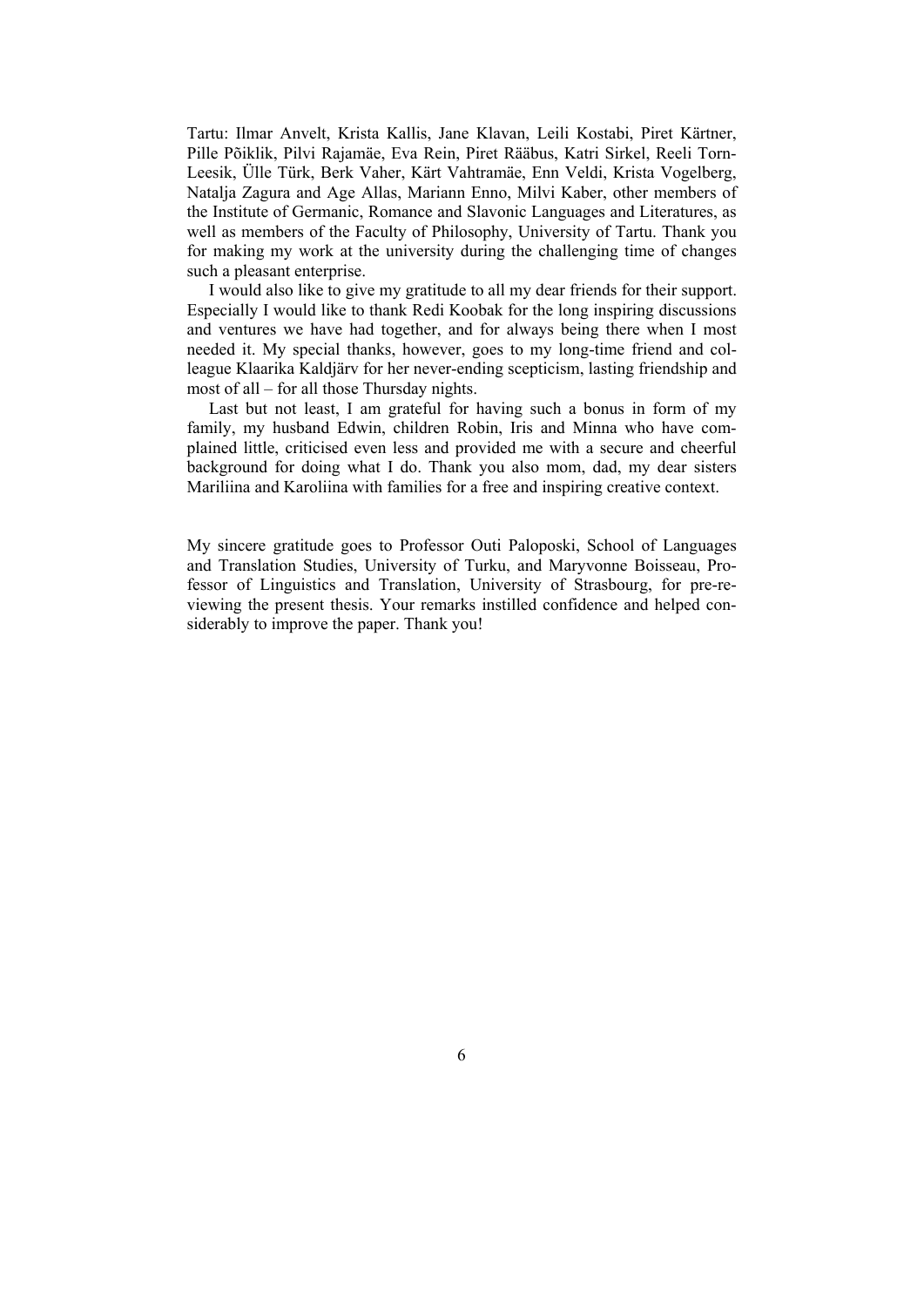## **TABLE OF CONTENTS**

| LIST OF PUBLICATIONS INCLUDED IN THE DISSERTATION                                                                                                                                                                                                 | 8        |
|---------------------------------------------------------------------------------------------------------------------------------------------------------------------------------------------------------------------------------------------------|----------|
|                                                                                                                                                                                                                                                   | 9        |
| 1.1. Contextualizing Research Environment: Literary History<br>in Estonia and the Position of the Study of Translation within it<br>1.2. History of Translation - History of Translation Theory:<br>Towards Scientific Approaches and Descriptive | 11<br>14 |
|                                                                                                                                                                                                                                                   | 17       |
| 1.3. Methodology in Translation History. Key Terms                                                                                                                                                                                                | 24       |
| 1.3.1. Systems and Polysystems: Translation in Context                                                                                                                                                                                            | 24<br>28 |
| 1.3.3. Texts and Paratexts: Empirical Material                                                                                                                                                                                                    |          |
| 1.3.4. Invisibility of the Translator and Early Years                                                                                                                                                                                             | 32       |
|                                                                                                                                                                                                                                                   | 35       |
|                                                                                                                                                                                                                                                   | 38       |
| Article I: Translators in Systems. Some Notes on the Factors<br>Shaping Translations: The Case of Marta Sillaots and                                                                                                                              | 38       |
| Article II: Authors as Translators: Emerging Hierarchical Patterns                                                                                                                                                                                | 39       |
| Article III: The Explicit and Implicit Translational Poetics<br>of Marta Sillaots. (Marta Sillaotsa eksplitsiitne                                                                                                                                 |          |
| Article IV: Forewords and Reviews: On Translators' Invisibility.                                                                                                                                                                                  | 41<br>44 |
|                                                                                                                                                                                                                                                   | 47       |
|                                                                                                                                                                                                                                                   | 51       |
|                                                                                                                                                                                                                                                   | 57       |
|                                                                                                                                                                                                                                                   | 117      |
|                                                                                                                                                                                                                                                   | 121      |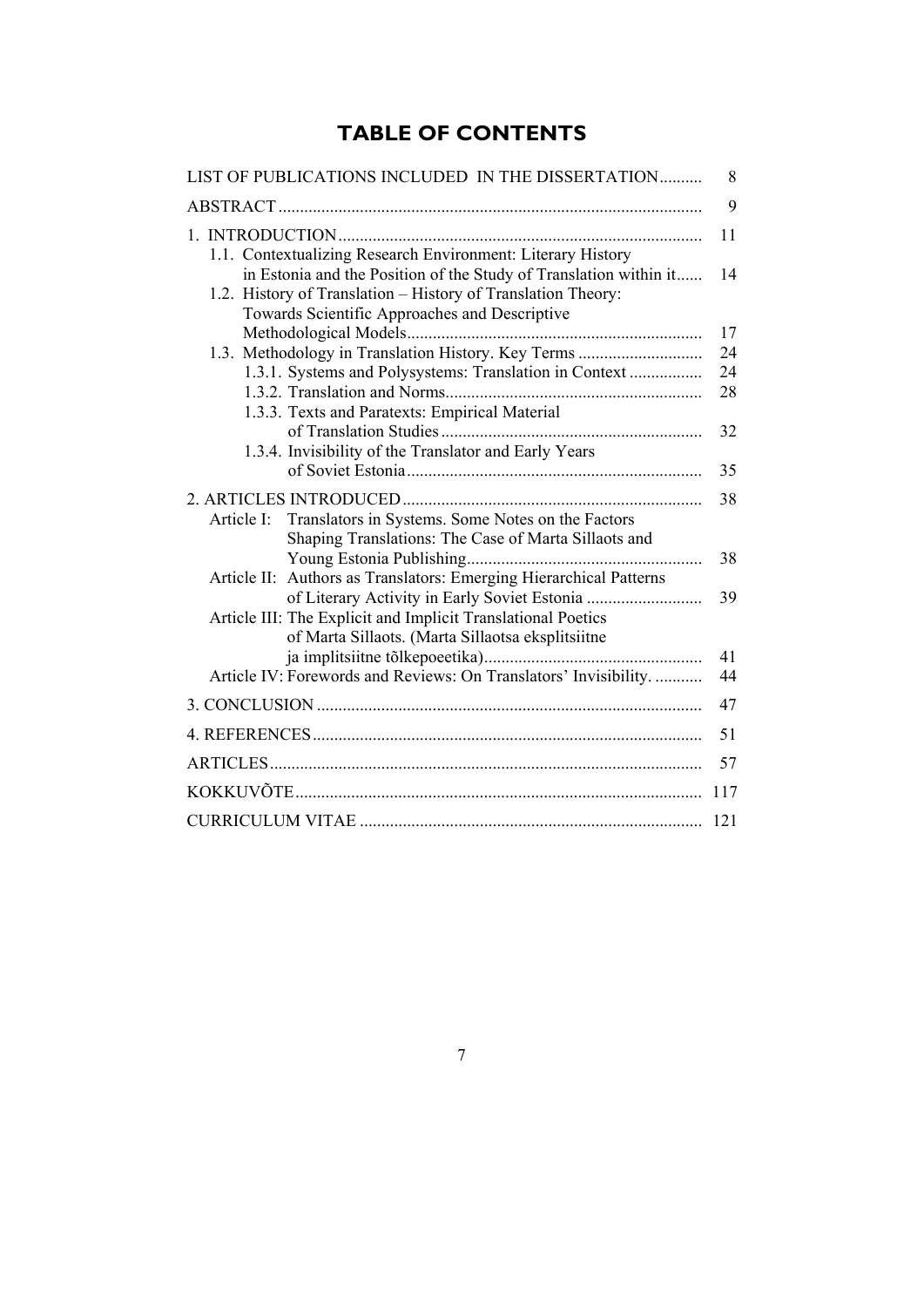### **LIST OF PUBLICATIONS INCLUDED IN THE DISSERTATION<sup>1</sup>**

#### **Article I:**

Gielen, Katiliina. 2012. Translators in Systems. Some Notes on the Factors Shaping Translations: The Case of Marta Sillaots and Young Estonia Publishing. *Interlitteraria*. 17, 259–266.

#### **Article II:**

Gielen, Katiliina. 2011b. Authors as Translators: Emerging Hierarchical Patterns of Literary Activity in Early Soviet Estonia. – Antoine Chalvin, Anne Lange, Daniele Monticelli (eds). *Between Cultures and Texts: Itineraries in Translation History. Entre les cultures et les textes: Itinéraires en histoire de la traduction*. Frankfurt am Main: Peter Lang Europäischer Verlag der Wissenschaften, 201–211.

#### **Article III:**

Gielen, Katiliina. 2012. Marta Sillaotsa eksplitsiitne ja implitsiitne tõlkepoeetika. (The Explicit and Implicit Translational Poetics of Marta Sillaots.) *Methis. Studia Humaniora Estonica*. 9/10, 104–117.

#### **Article IV:**

l

Gielen, Katiliina. 2011a. Forewords and Reviews: On Translators' Invisibility. *Interlitteraria*. 2/16, 628–642.

<sup>1</sup> The articles are referenced in the dissertation by the numbers I, II, III and IV.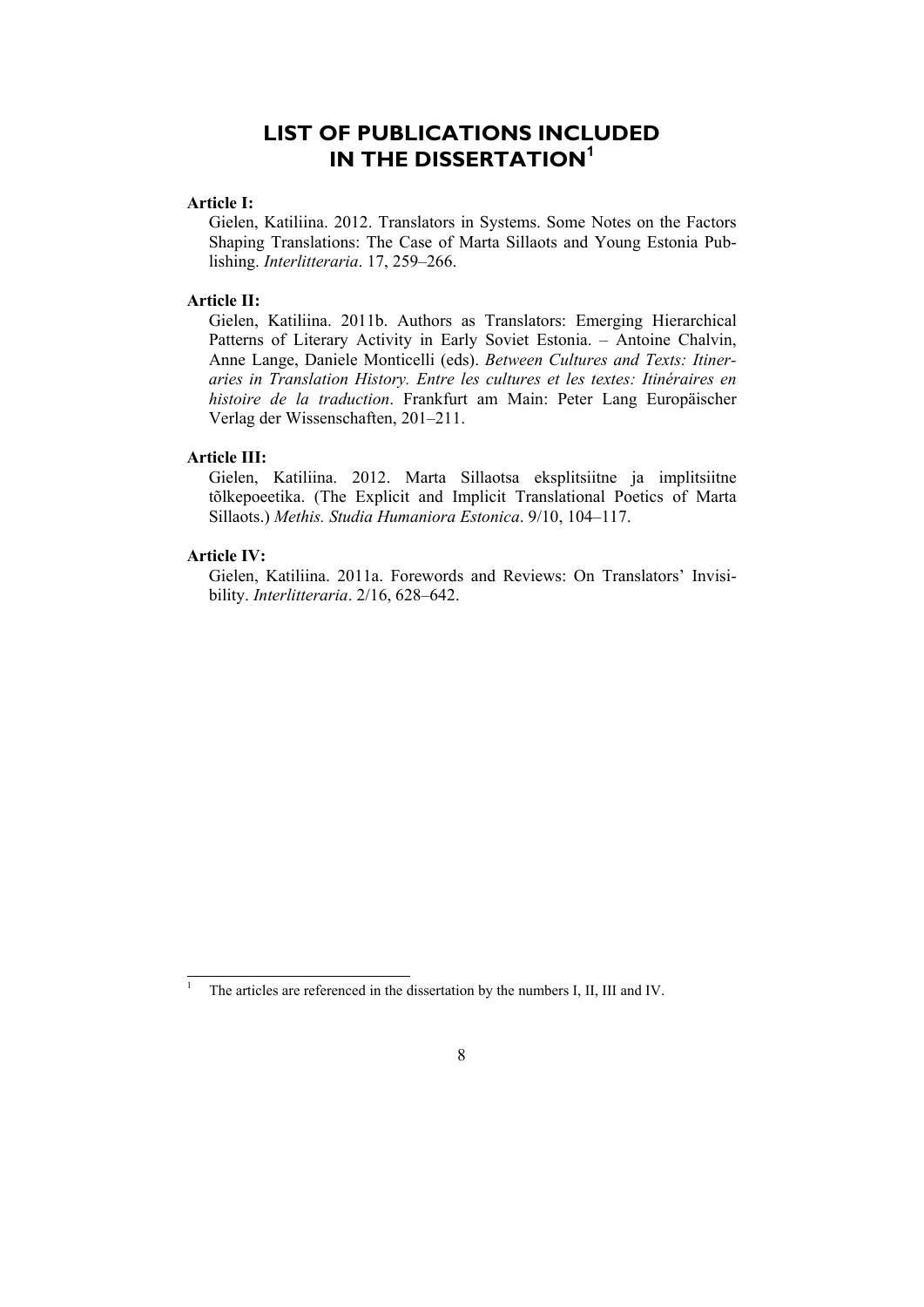### **ABSTRACT**

The general aim of my research project has been to analyse different sides of translational activity as connected to the context of translation and the position of the translator in Estonia. Apart from the question why translations that can be said to be of different quality (either deemed as 'good' or 'bad', or just poorly translated or edited) occur in a given culture and how to work with the existing corpora, two very broad and general issues can be brought out that have guided this dissertation: 1. What are the factors triggering shifts in translational behaviour (norms) (ideological changes, influential authors/scholars, etc.)? 2. How does the system in which a translation occurs influence translation; what is the role of socio-political environment, publishing or translational conventions?

In addition to the general history of translation studies, the introduction sets the goal to provide the background to the descriptive translation research methods used and elaborate on the key theoretical concepts of the articles. The four articles investigate the social, political as well as academic context of translations and translators, concentrating on some general aspects of the Estonian poetry translation traditions on a concrete example (article IV but especially on the translational activity of Marta Sillaots, her translation poetics as well as her position as a translator (articles I, II, III).

Four general research questions can be brought out: 1. How does the organization of translational work in systems (such as commissioning, publishing and the socio-political system in general) influence the final product – the translation in a specific translational context? 2. What role did translation play during the political-ideological changes in Estonia during 1940s and 1950s? 3. What are the implications arising from the comparison of the explicit and implicit poetics of a translator, in the case of Marta Sillaots? 4. How do the translation norms operate and change?

The articles included in the project have slightly different foci, ranging from the systems in which translations occur to the status of the translators or changes in such status during different socio-political situations and at different moments in time throughout the 20th century. Still, the focal point throughout most of the study (explicitly present in the first three articles) is the case of Marta Sillaots, an Estonian novelist, essayist and translator whose translational output has so far been under researched<sup>2</sup>. Regarding theoretical and methodological levels, what connects the separate case studies is the concept of interlingual translation as an activity that occurs in a specific translational situation and is governed by social and political conventions. My research suggests that translation is a phenomenon that cannot be submitted to one single definition,

<sup>2</sup> For the description of Marta Sillaots (1987–1969) and her literary activities see pages 38–44.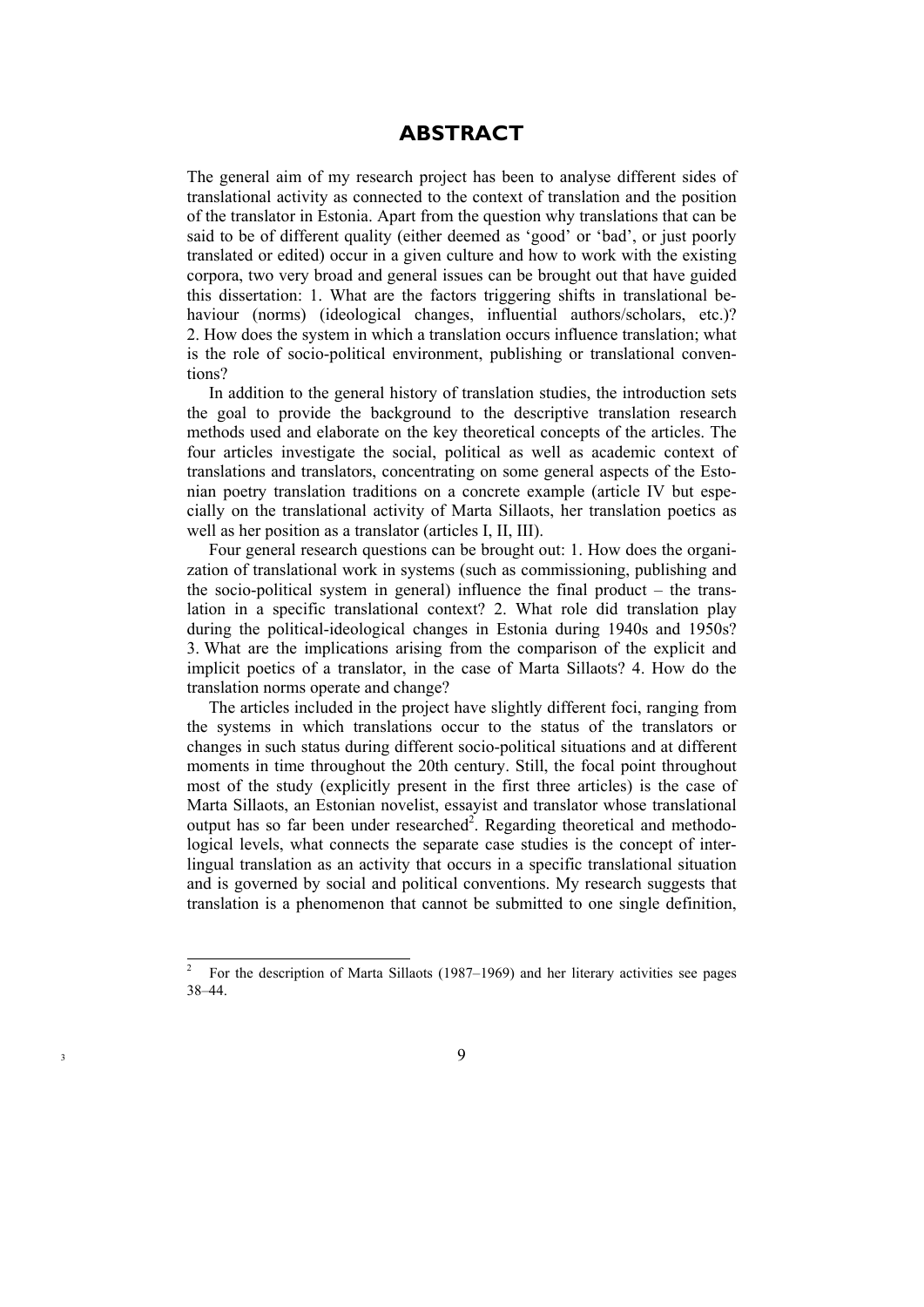but a practice that must be constantly redefined considering its function and given historical context. Throughout the project, I have maintained the viewpoint that descriptive methods of research enable us to look into cultural phenomena such as translation from multiple angles at the same time and thus broaden the horizons in, at least, research into translation history. Separate contextualised case studies into one or another historical period, such as the ones included in the present research project, will eventually give a broader basis for making generalizations and comparisons in future projects.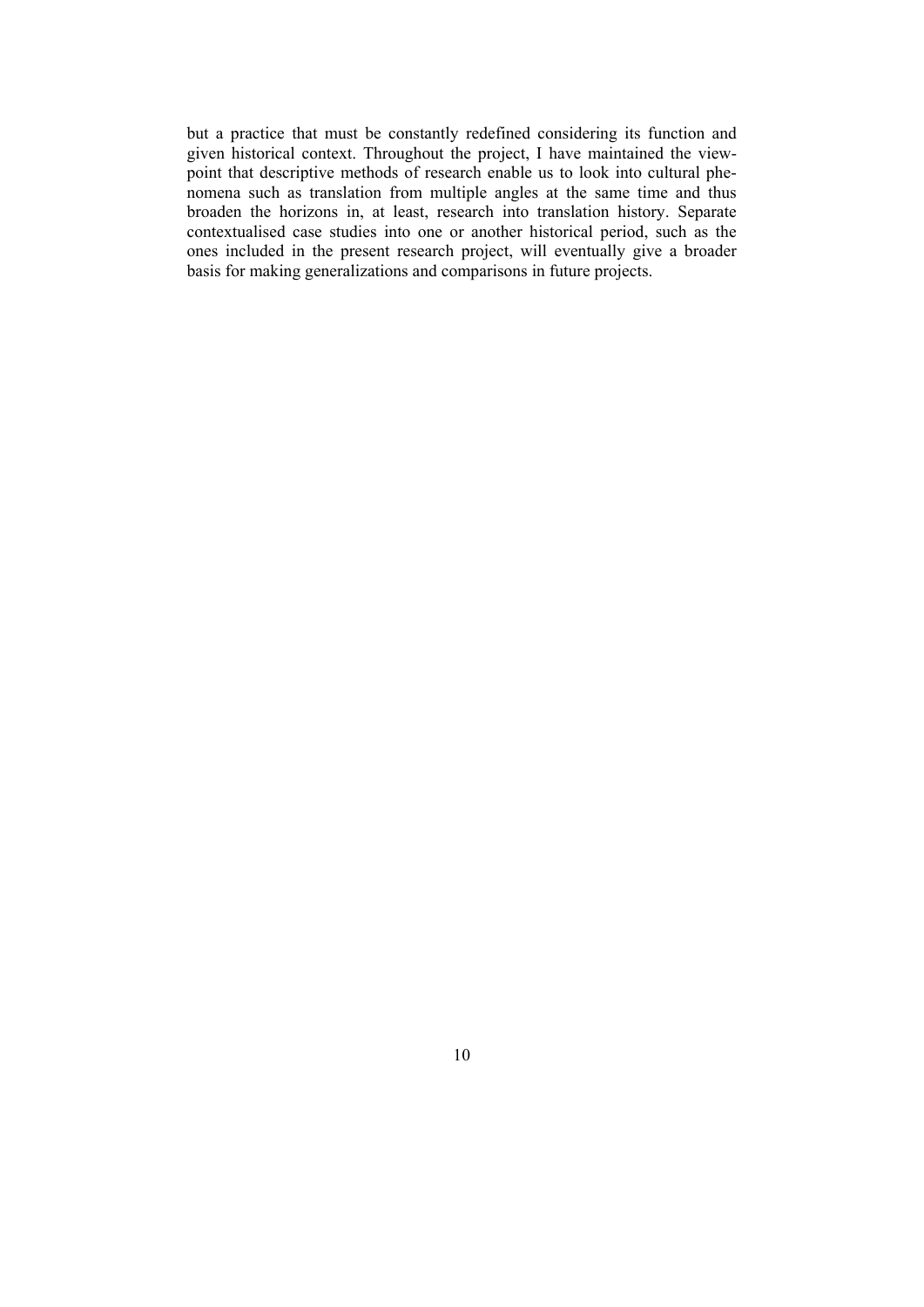### **INTRODUCTION**

Through translation writers can escape the prison house of their language, but they are then dependent on translators for the perception of their work in the wider world. Books which are translated may carry that original writer's name on the cover, but the actual words between the covers are written by translators. (Hermans 2009: 1)

According to Octavio Paz, translation is the principal means we have of understanding the world we live in. The world, he says, is presented to us as a growing heap of texts, each slightly different from the one that came before it: translations of translations of translations. Each text is unique, yet at the same time it is the translation of another text. No text can be completely original because language itself, in its very essence, is already a translation – first from the nonverbal world, and then, because each sign and each phrase is a translation of another sign, another phrase. (Paz 1992: 154) More specifically to one cultural environment, all texts circulating in a culture form a cultural repertoire (Even-Zohar 2007) and each new text adds a certain motion to the system, on the one hand building the repertoire layer by layer and on the other hand contributing to unbalancing or changing the hierarchy between the systems. However, texts are produced by people and in context and research into translation history cannot be isolated to encompass texts only.

Although the articles chosen for the present dissertation are concerned with different time periods in Estonian translation history, thematically they all revolve around the same closely interwoven issues: the position of a translator and the factors influencing translational behaviour, or, in broader terms, I am interested in what can be found in translation history, why certain translational phenomena occur and what is the relation between the context of translation, position of the translator in the society and the translational behaviour.

In addition to compositional constraints, the format of an article for a scholarly journal sets limits to the paper space: the issue of the number of characters, words, or pages always gains a certain prominence. The articles included in the present thesis are specific case studies concerned with concrete textual corpora and thus the focus in them is rather on the textual material used, leaving the principles of explanation and prediction, or the theory, in a somewhat secondary position. This introduction gives me the opportunity to elaborate on and open up some of the theoretical concepts and key terms that frame the empirical material in my studies, but have received less attention in the articles due to the constraints the format presents. Along with that, the introduction is a good opportunity for me to contextualise my efforts in the field of descriptive historical translation research and present the state of art of translation as a field of study in Estonia the way I see it.

The stance towards the material that I have adopted conducting my research and writing the articles is, in accord with Descriptive Translation Studies, non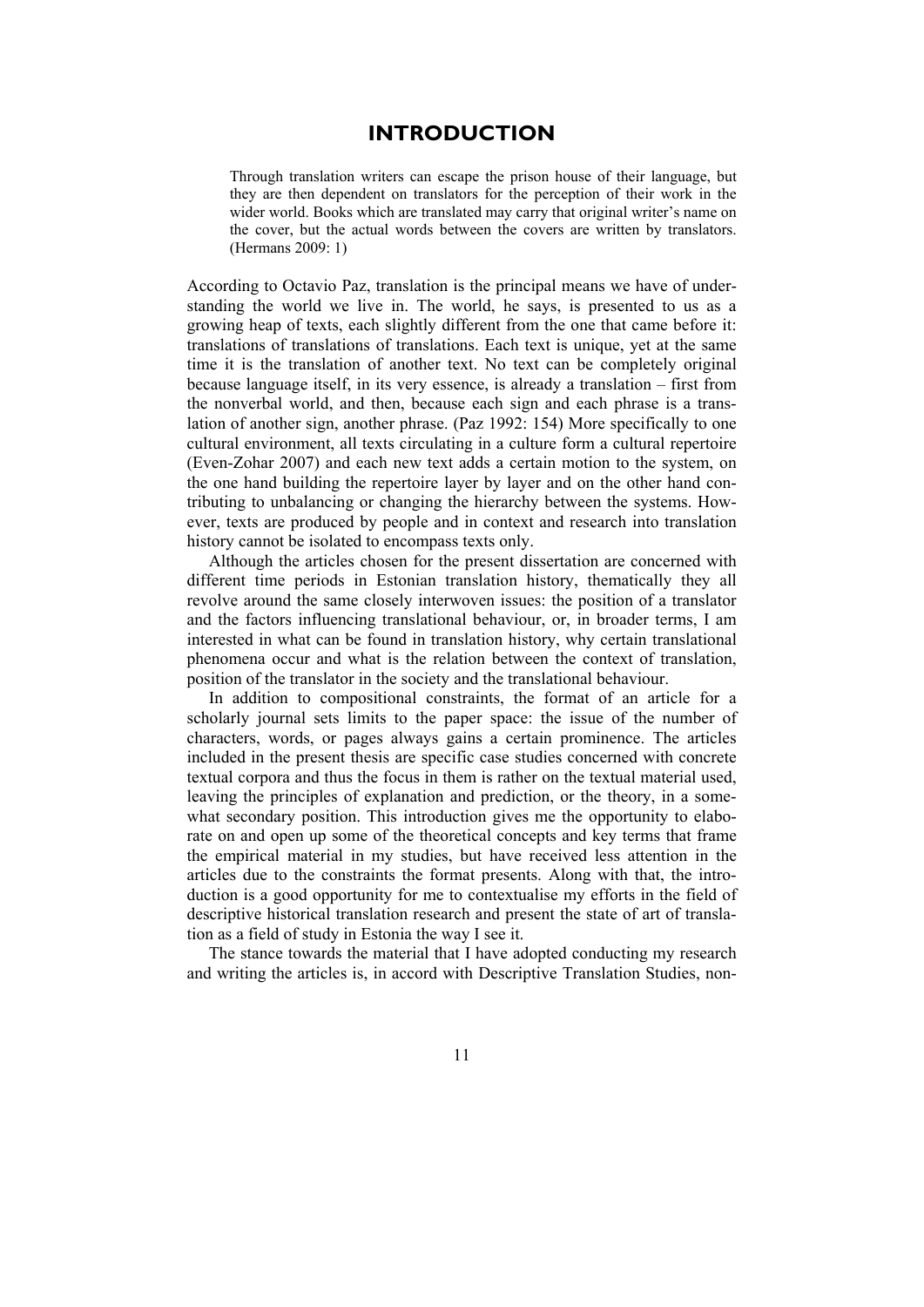evaluative. First and foremost this means that I look at translation as a situated part of the social and literary system of the target culture rather than part of the one the original comes from. What is more, although I use comparative analysis of texts (article III) this is not the equivalence-related analysis on the basis of source and target, but a side by side examination of two (or more) target texts (different translations and editions of translations). Consequently the quality of translation falls out of my range of interests and instead, translation and its position in the target culture, the relationship between authorship and translation, as well as inherent ideas about translation as reproduction and translator as an invisible mediator, as well as the possible consequences of such ingrained ideas, come to the fore in my research. Refraining from asking essentialist questions about translation, such as those concerning issues of translatability or concept of good or bad translation, comes from the understanding of translation as a very volatile notion in a given culture that tends to change in history together with translation conventions and norms.

The main theoretical base of my work runs parallel to what can be called systems theories in translation studies. One of the key concepts that has been used as a basis underlying the articles is the polysystem theory first developed by Itamar Even Zohar and expanded by Gideon Toury and others. Proceeding from that, aspects from Gideon Toury's concept of translation norms are present in all the four articles. Thirdly, I have utilized Lawrence Venuti's concept of the invisibility of the translator, modifying it to fit the purpose of describing the translational situation in Estonia (article II). Last but not least, Peeter Torop's notion of explicit and implicit translation poetics has been a tool for describing the translational thought of Marta Sillaots (1887–1969), a prolific Estonian translator whom I have thoroughly researched for a number of years. In the following sections I will provide a frame of reference to the aforementioned theoretical concepts and elaborate on the keywords, giving thus the background to and introducing the articles included in the present dissertation. All in all, I have tried not to do research in the sense that in the process something becomes explicit and clear beyond doubt. Instead, I have tried to engage in a dialogue and open some issues for further discussion.

Although the understanding about what translation is has been widened since from what Peeter Torop (2002) calls the semiotic turn, meaning the Jakobsonian tertiary definition of translation<sup>3</sup> (1959), still the most researched field in translation has always been and still is interlingual translation. And this is most likely to continue in the future. As: "Every human being is, on the one hand, in the power of the language he speaks; he and his whole thinking are the product of it. He cannot, with complete certainty, think anything that lies outside the

<sup>3</sup> Roman Jakobson's tertiary division of translation into *interlingual* or translation proper, *intralingual* or translation inside one language system (eg. paraphrase, translation between dialects or registers) and *intersemiotic* or translation between different sign systems, first reached wider audiences in *On Linguistic Aspects of Translation* (1959).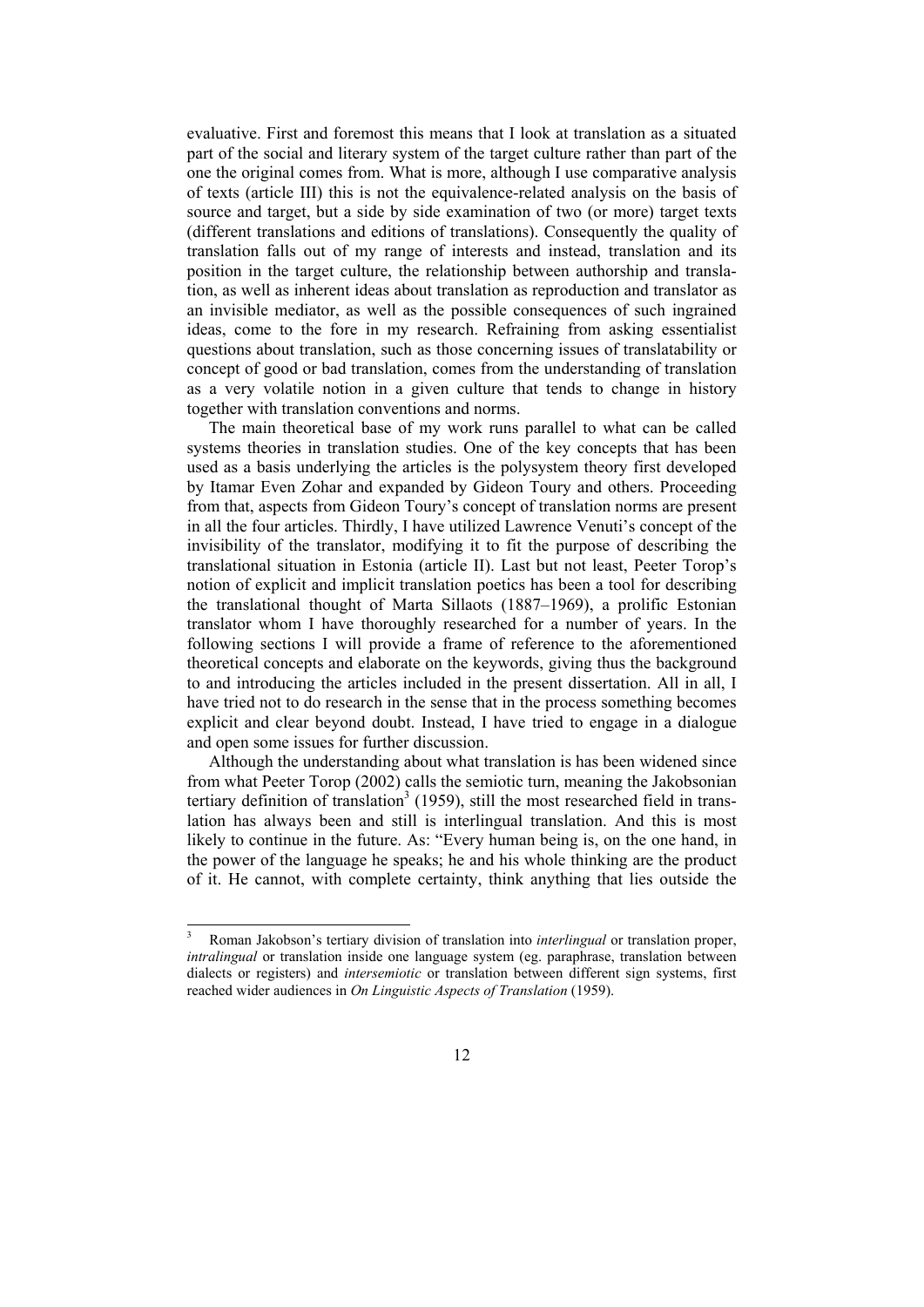limits of language." (Schleiermacher 1992: 38) Without any intention to go into linguistic determinism, I will just mention that in my case the choice of English rather than Estonian regarding this dissertation and three articles out of four is deliberate. On the one hand, the choice of English is not surprising for papers that are produced within the institutional framework that, on the one hand, promotes and supports the study of the Estonian language, literature and history and, on the other hand, aspires for a wider, international readership. In other words, I have attempted both to interpret and translate my topics to a wider scholarly community. On the one hand, the decision to write in English enables a certain negotiation between the local and the global, but on the other hand it presents a set problematic of its own. Firstly, language, never a neutral element, has often been implicated in efforts to mute the past, and more importantly, cultural identity. This is what Theo Hermans (2000: 2) calls the crisis of representation or "how to offer a cultural practice without doing violence to it" that often results in "ironic models of academic writing", the irony being the awareness of the problematic nature of representation but inability to exist without such representations. Thus, what has been my concern here is paying attention to the issues concerning representation, and, at the same time, not overscrutinizing the matter of representation.

Secondly, the choice of language in many senses determines the presentation of the material in the articles. Issues concerning non-native target audience, such as the need to clarify, explicate and thus also interpret for example the general context of the Estonia before and after Soviet occupation acquire a certain amount of prominence in my research together with the risk to blur the focus or lapse into banality, since the space for such presentation is less than limited. On the other hand, considering the present project, I feel the need to justify the descriptive methods (that may not need clarification elsewhere) for the local audiences, mainly since my personal experience in the field of translation in Estonia has taught me that the original is still considered to be the ultimate end in itself against which everything else is compared. A relevant question for me has been how to negotiate and present the topics concerning very specific historical events in Estonia, at the same time keeping in mind the context of the source culture as well as the target audiences, which in the case of three of the articles included is mainly English-speaking, in the case of article III Estonian-speaking and in the case of the introduction aims at both. Thus, the angle of my presentation is dependent on the context of such negotiation, in other words, it is not only dependent on the *when*, the *where* and the *what*, but largely also *by whom* and *for whom*.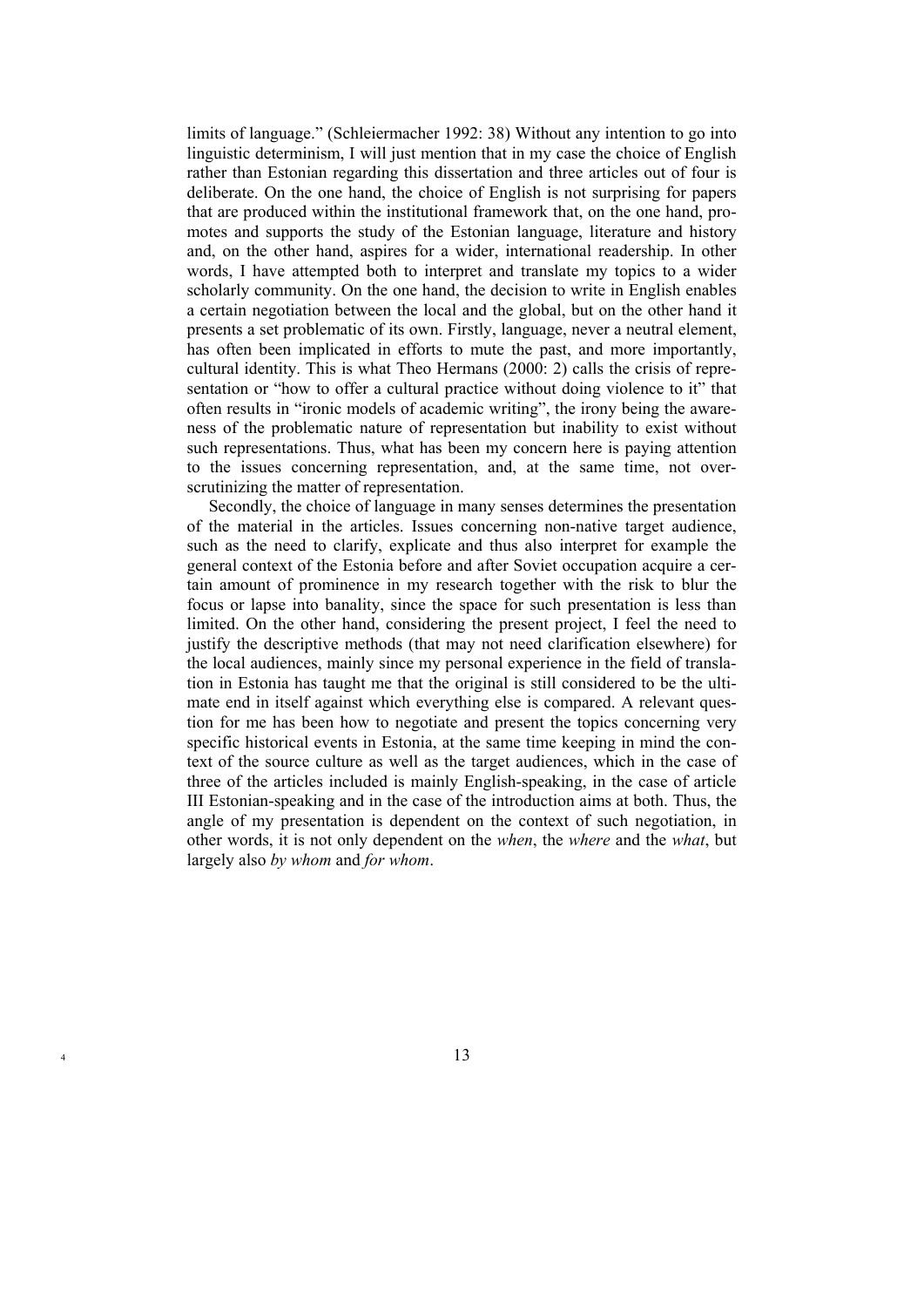### **1.1. Contextualizing Research Environment: Literary History in Estonia and the Position of the Study of Translation within it**

In his *Rationale for Descriptive Translation Studies* (1985) Gideon Toury says that it is the applications of translation studies, important as these may be, in the form of either translation didactics, criticism or translation quality assessment, that – "represent the main constraint on the very formulation of the theory which underlies them." (Toury 1985: 17) Yet it is from such a background of evaluative translation criticism, hundreds of years of fidelity and equivalence debates that descriptive translation research starts to emerge and spread in different cultural environments; at first usually with separate case studies into translational phenomena of a particular language environment, acquiring broader base with each of such study until some generalization is reached. Isolated attempts to study, describe and map actual translations may not constitute a systematic scientific branch as is the aspiration of Toury (1985: 17), but case studies of, for example, a poetics of a translator in a certain translational context do provide a basis for the emergence of such descriptive scientific branch, should there be a wish or need for such a discipline. In Estonia a void regarding the history of translation has been described by Torop already in 1980 (see Torop 1980: 63) and in the light of the developments of recent decades of reviewing the Soviet value systems together with the representation of the past, an even stronger need for research into translation history can be felt.

Estonian national literary history has been relatively well researched and documented. In addition to a number of monographs and treatments, five volumes of *Estonian Literary History* (*Eesti kirjanduse ajalugu*), published during the period of 1965 to 1991, and *Estonian Literature* (*Eesti kirjandus*) by Endel Nirk (1983) were followed by a voluminous *Estonian Literary History* (*Eesti kirjanduslugu*) in 2000, that also contains the literary history of Estonian writers in exile. Yet this is only one side of Estonian literary history, the one that is concerned with original, indigenous production. The other side, equally important from the point of view of Estonian readers throughout centuries, is literature that has been made available by translation. Among other Estonian scholars, both Anne Lange (2008: 7) as well as Marek Tamm (2010) have stressed the translational nature of such a small culture as Estonian: "Estonian culture has been born from translation and in translation and will last only as long as there will be translation. Our literary language was formed during the Bible translation period, our literature grew out of adaptations and translations and our language renewal was carried out with the help of translations."<sup>4</sup> (Tamm 2010) In this way, Estonian intellectuals express their recognition of translation as one of the most important aspects in the development and pro-

<sup>&</sup>lt;sup>4</sup> My translation.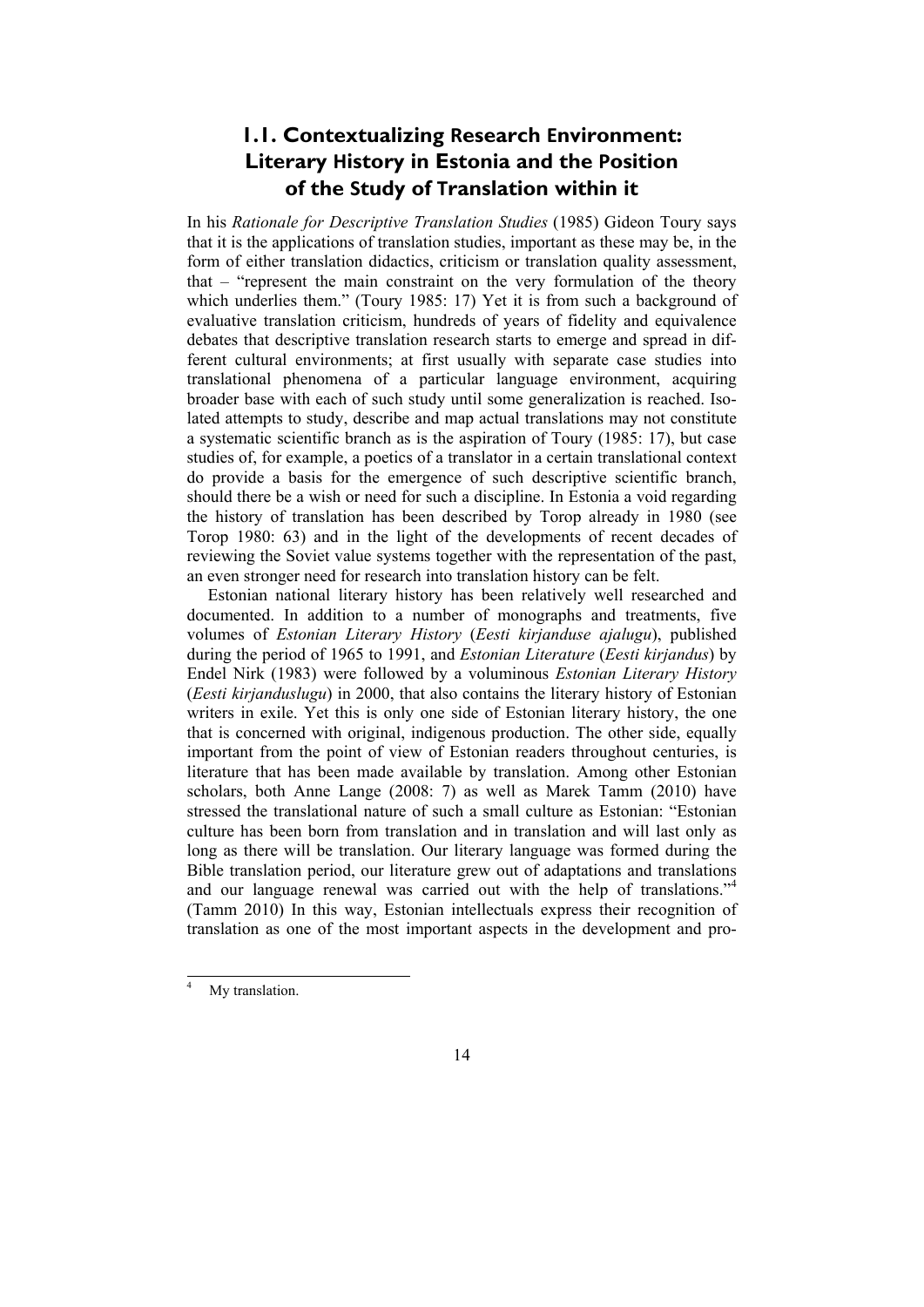duction of the Estonian culture. Yet, as Lange says, translation history does not appear in the Estonian Encyclopaedia as a separate entry among such keywords as Estonian literary-, theatre- or book history, but is rather hidden inside them. (Lange 2008: 8)

Although there have been attempts to gather expertise and systematize knowledge<sup>5</sup> about translation in Estonia, Estonian translation history still remains in the shadow of Estonian literary and cultural history. Nevertheless, translational phenomena as well as translation theory have attracted the attention of a variety of scholars for a longer period resulting in a number of separate case studies ranging from analyses of the translation of biblical texts (see Paul 1999; Ross 2000; 2002; 2004; 2007; 2009; 2011 and Tafenau 2011), the studies of terms used for the description of translations (Sütiste 2008; 2011; Gielen 2012) and analysis of individual translators (Lange 2004; 2007; 2011; Gielen 2012) or the translations of foreign language authors into Estonian (Kaldjärv 2007; Talviste 2007). There are also studies that attempt to map the dominant developments in translation in the recent decades using statistical data (see Tamm 2010; Soovik 2011; Kaus 2013). What can be considered as conducive to the research potential for translation in Estonia is the existence of high level cultural semiotics, including translation semiotics. Needless to say that Yuri Lotman's work on cultural semiotics has left its mark on the research of translations in Estonia. The studies of Peeter Torop, starting with his doctoral dissertation *Тотальный перевод* (Total Translation) (1995) have, to my mind, widened the notion of translation to cover different forms of communication and contributed to the rise in the awareness of translation studies as a vital part of cultural research.

Nonetheless, there is a clear lack of coordinated study of translation in Estonia, for example, institutional framework for translation studies. Translation can be studied alongside with philology of different languages or as a part of cultural semiotics. MA programmes in translation at the universities of Tartu and Tallinn are mostly concerned with practical translator and interpreter training and there is no PhD programme available in translation studies. PhD dissertations concerning translation research (such as Kaldjärv 2007; Sütiste 2009; Tafenau 2011 or the present one) are a part of (mostly foreign) language and literature or semiotics programmes. What is more, there is a clear need for an outlet of scholarly communication since it is difficult to enter into a dialogue without it. Papers on subjects concerning translation tend to run via the channels

l

<sup>5</sup> Two international conferences on the history of translation have been held in Estonia: *Between Cultures and Texts: Itineraries in Translation History* (April 2010) and *Translating Power, Empowering Translation: Itineraries in Translation History* (May 2012) (organized on the initiative of Anne Lange, Daniele Monticelli and myself). Selected papers of the first conference were published in Chalvin, A; Lange, A; Monticelli, D. (eds). *Between Cultures and Texts: Itineraries in Translation History*. (2011); A special issue of METHIS Studia Humaniora Estica 9/10 dedicated to the translation history edited by Anne Lange and Daniele Monticelli was published in July 2012.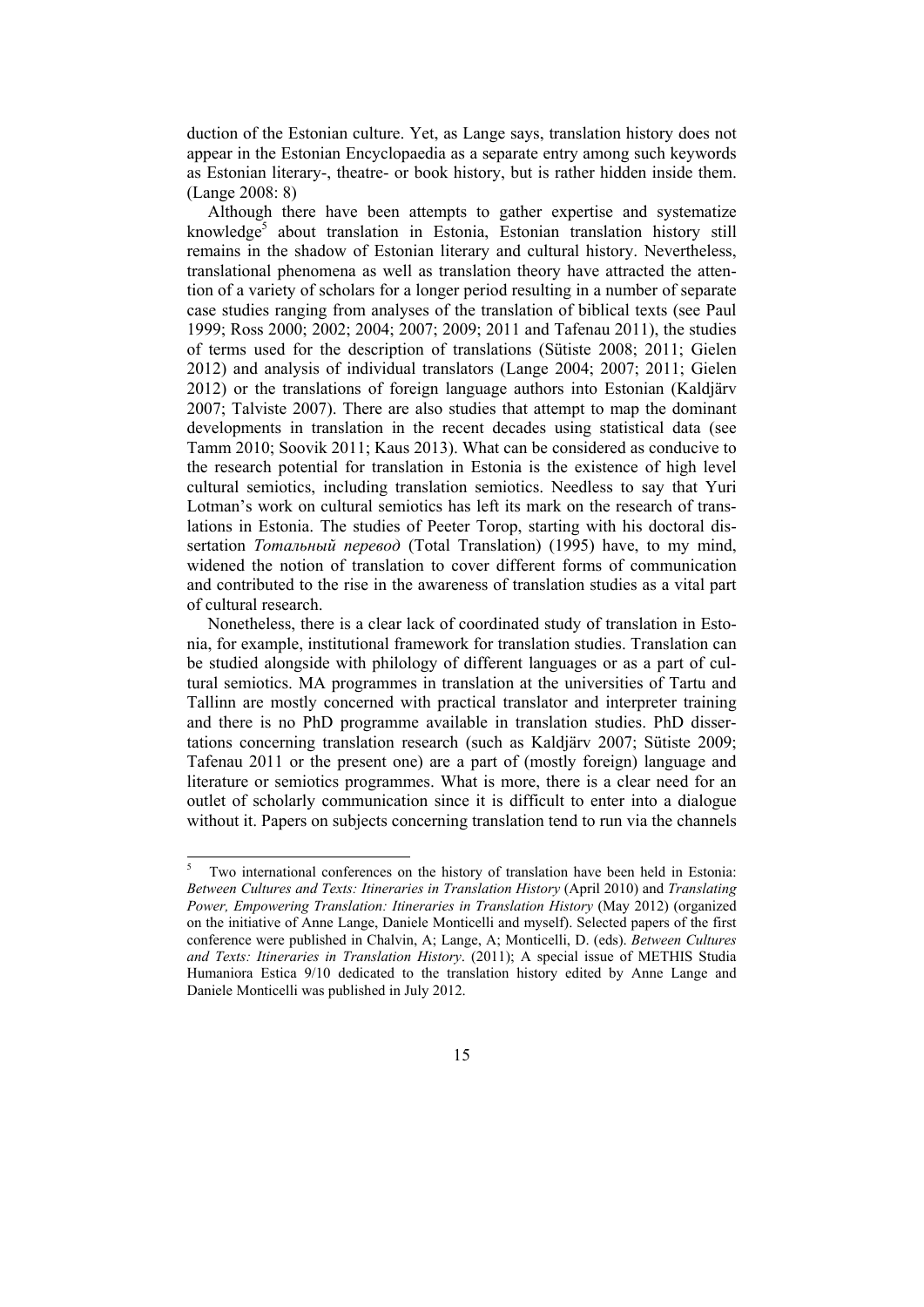of already established disciplines adjacent to that of translation studies and are thus dispersed in an array of scholarly periodicals. In such conditions we can speak of a disciplinary as well as institutional void in Estonian translation studies that contributes to the fragmentation of the field of translation. The research is being conducted at different universities, different departments and on different academic levels.

Peeter Torop has already in 1980 stressed the importance of and in 1995 the need for a translation history and raised the issues of a methodology in translation history. (see Torop 1980; 1995: 34) He has also expressed a view that changes in the status of translators and translations that have taken place in the  $20<sup>th</sup>$  century require a complex treatment. (Torop 2011: 97) Regardless of the steps taken towards mapping Estonian translation history, considering the abovementioned, translation studies in Estonia can still be considered a subdiscipline of literary studies, semiotics and linguistics. Translation history in its turn is embedded into literary history, book history and the history of the Estonian language. For a long period the only work with a historical and theoretical projection on what has been done in the field of translation in Estonia was Uno Liivaku and Henno Meriste's introduction to the translators' manual, dating from 1975 (see Liivaku; Meriste 1975). Recently the field has gained momentum with a collected volume of conference proceedings *Between Cultures and Texts: Itineraries in Translation History* (Chalvin et al 2011) and a special issue of an Estonian-language journal *Methis. Studia Humaniora Estonica* (2012) dedicated to translation studies in Estonia with an introduction by Anne Lange and Daniele Monticelli that in brief sums up and gives an overview of what has been done in the field of translation and translation research in Estonia. The aforementioned introduction also puts Estonian translation research into a wider perspective by comparing it to the developments elsewhere in the world. However, the papers presented in *Methis* are in Estonian and not available for an international readership. Ironically the editor in chief of the Finnish translation history<sup>6</sup> Hannu Kalevi Riikonen (2012: 203) sees in his review to the first Estonian enterprise to collect knowledge regarding issues of translation and past<sup>7</sup> that translation history could better be represented within cultural history and not as a separate history. Nonetheless, regarding the pronounced presence of translated texts in the literary production of Estonia, a separate history of translation would help to recognize the role of translation in the circulation of cultural capital, to use Pierre Bourdieu's term<sup>8</sup>. However we might feel about

l

<sup>6</sup> Riikonen et al. 2007. Suomennoskirjallisuuden historia I, II. Helsinki: Suomalaisen Kirjallisuuden Seura.

<sup>7</sup> I am referring to the collection of articles Chalvin et al. 2011. *Between Cultures and*  Texts: Itineraries in Translation History.

Although mentioned already in Bourdieu, Pierre. 1973. *Cultural Reproduction and Social Reproduction*, the term *cultural capital* has become widely used in comparison with other types of capital in *The Forms of Capital* (1986).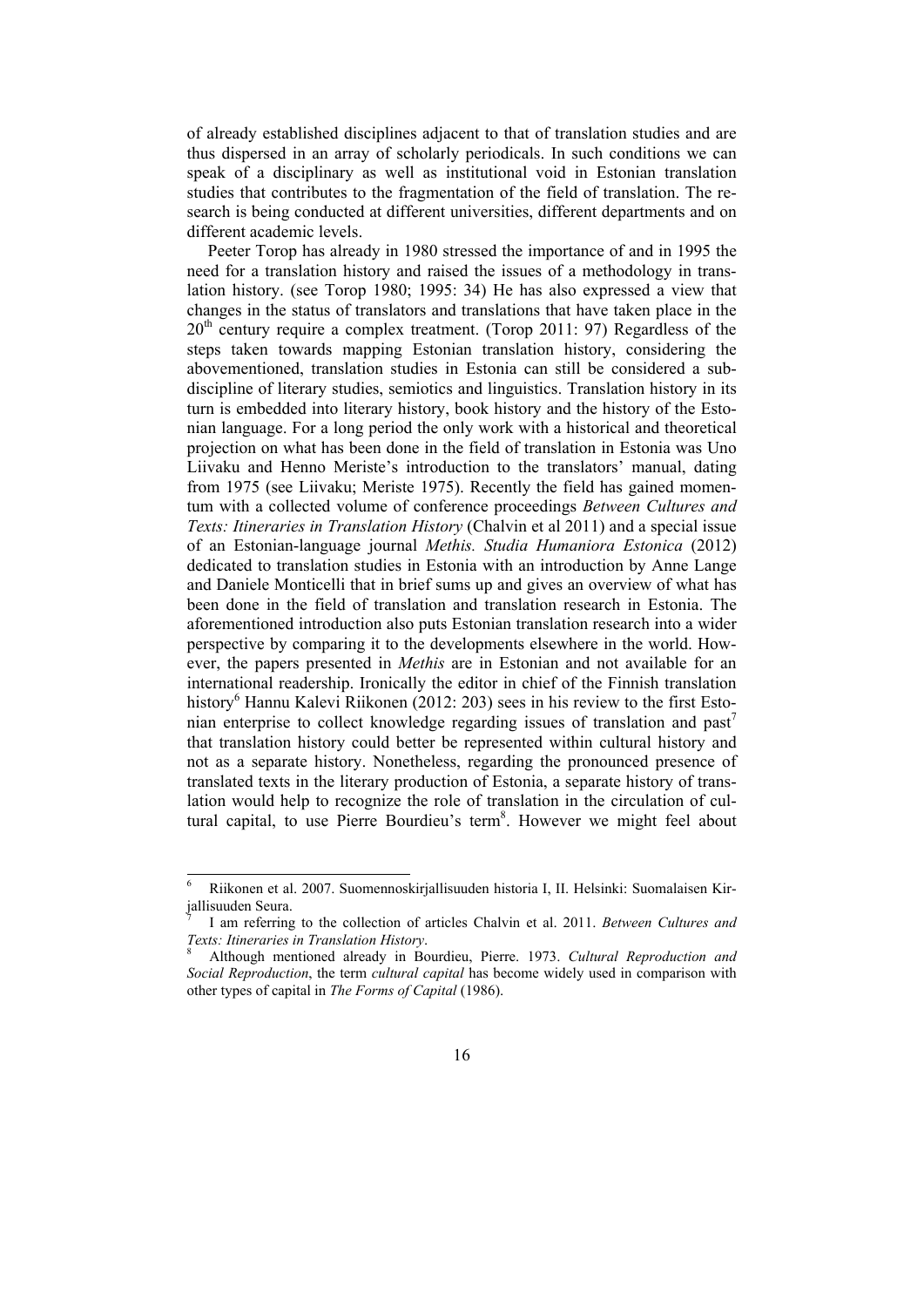translation in comparison with the original, a mere fact that most people acquire the knowledge of world literature through translations should be enough to study and map the impact of translations and translators and do it in the framework of the target culture.

### **1.2. History of Translation – History of Translation Theory: Towards Scientific Approaches and Descriptive Methodological Models**

In the following section I will elaborate on the general historical background of translation studies as a discipline, attempt to define translation theory the way Paz (1992: 154) sees the world presented to us as a growing heap of historical texts, and point to the problems of representation of translation history.

By translation history we mean the history of translations (when and what has been translated), history of the quality of translations, history of the methods of translation as well as the history of translational ideas. (Torop 1995: 34) Translation theory, on the other hand, is a more difficult term to define. If we consider sustained scholarly thought on translation to be translation theory, then the discipline of translation studies appears to be a relatively young discipline. However, translation theory can be said to originate from or at the very least has been closely connected to actual translations and particular translators. Eugene Nida, among other scholars of translation, finds theory to be manifested in every single translation:

Some professional translators take considerable pride in denying that they have any theory of translation — they just translate. In reality, however, all persons engaged in the complex task of translating possess some type of underlying or covert theory; even though it may be still very embryonic and described only as just being "faithful to what the author was trying to say". (Nida 1991: 20)

The origin of the word *theory* itself gives us the possibility to interpret translation theory as *looking at* translation, *contemplating on* translation. Adopting such broader historical view and regarding reflections on translation, liminal texts surrounding translations such as notes and remarks by translators or translation critics, as a form of theory, we can go back centuries and see the developments and changes in thinking about translation. Thus it can be said that translation theory, more than any other set of theories in the humanities, has a historical projection. Furthermore, translation theory seen like that appears as not a single theory but a plurality of theories, since reflections on translation in some form or another exist in every written culture. Besides historical projection translation theory is in constant development showing: "an odd lack of continuity" (Ross Amos 1969: X), being thus difficult to generalize: "Translation theory cannot be reduced to a rule of thumb; it must again and again be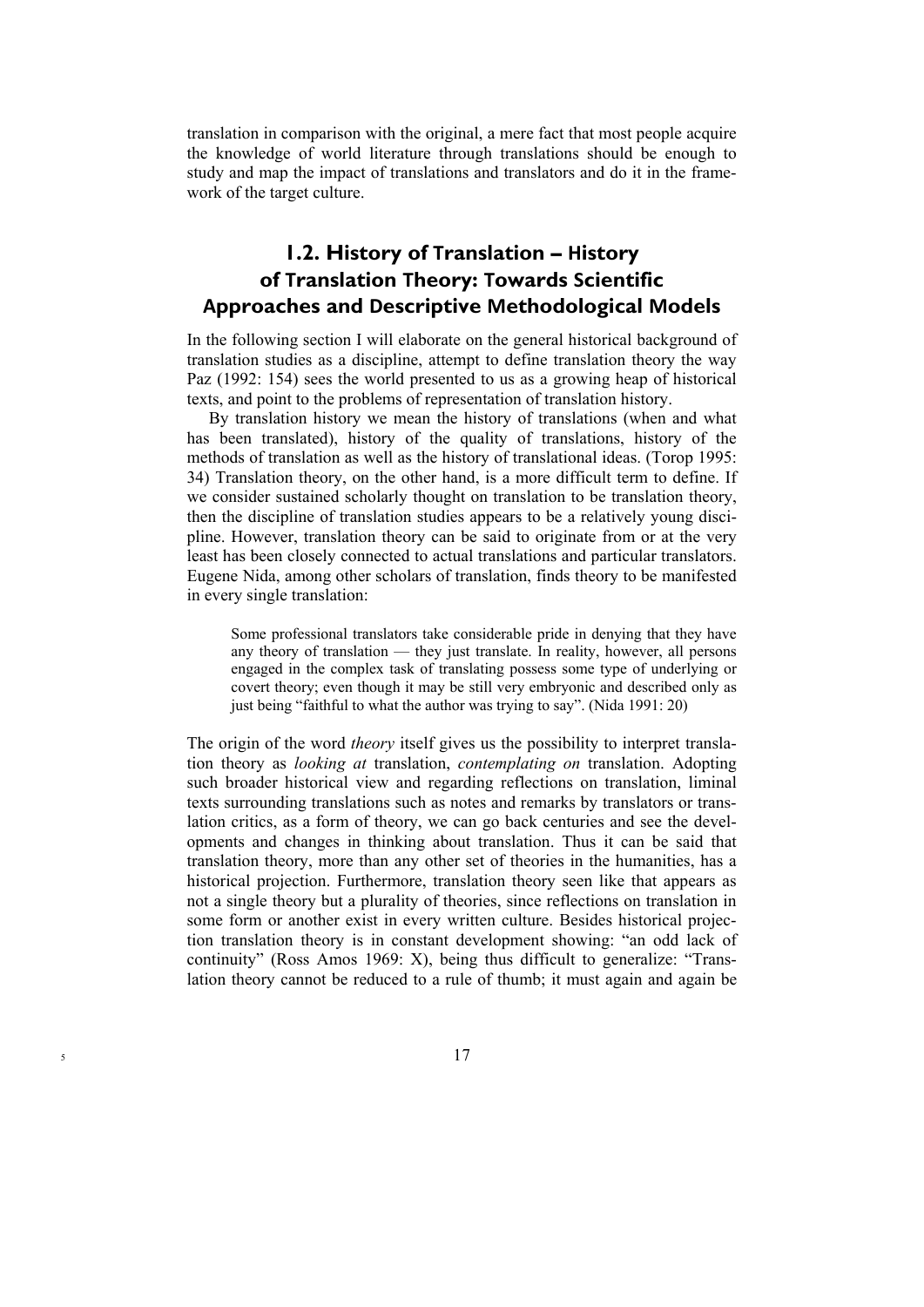modified to include new facts. Thus regarded it becomes a vital part of our literary history," (Ross Amos 1969: XIII) In keeping with its historical projection it is difficult to separate translation theory from translation history. But in order to establish the field of research a starting point is needed.

Considering literary translation to be a mode of engagement with literature is to understand translation as a specific kind of literary activism where the translators are bound to be active agents and considerable contributors to intercultural communication: "Translators are necessarily involved in a politics of transmission, in perpetuating or contesting the values which sustain our literary culture." (Simon 1996: 8) Thus, the presentation of translation history or aspects of translation history through translators, the way I have done in the case of article II III and IV or as other agents of translation, as in the case of article I, is not a new idea. (see Delisle, Woodsworth 1996 [1995]; Pym 1998; Delisle 2002; Milton, Bandia 2009; Sela-Sheffy, Shlesinger 2011) Milton and Bandia (2009: 2) broadly categorize such agents of translation into two basic types: the ones who have effected changes in the styles of translation (translators) and secondly the agents 'who have helped or attempted to innovate by selecting new works to be translated' (other agents of translation). Many of the most seminal authors and literary scholars throughout centuries have at some point turned their attention to translation, be it then by selecting works to be translated, by translation proper or reflections concerning the transference of meaning in general. Yet the way historical translation theory has come to be represented is in many cases somewhat arbitrary and both dependent on the sources that have come down to us as well as the historians who favour or circulate particular scholars. Andre Lefevere's *Translation, History, Culture: a sourcebook* (1992) as well as Douglas Robinson's *Western Translation Theory: from Herodotos to Nietzsche* (2002) have, for example, helped to the circulation of Cicero's *De optimo genere oratorum* as one of the earliest documented Western theoretical treaties on translation that has been passed down to us in writing. For the starting point of Western translational thought Cicero is as good a choice as any. A convenient beginning to the contemporary Western translation theory, however, is considered to be the lecture by Friedrich Schleiermacher *Über die vershiedenen Methoden des Überzetsens* given in the Prussian Academy of Sciences in 1813, a paper that Lawrence Venuti, among many others, builds much of his work on. However, the aforementioned historical occasions can be called functional turning points rather than starting points regarding translation history. Cicero, as far as we can tell regarding the sources available, represents the new type of translation from Greek into Latin, a translation that had to have a reformative function: translating like an orator as opposed to the common practice of word-for-word and side by side rendering of Greek texts into Latin of the time. Schleiermacher's idea of translation as a form of communication between different peoples and social classes of people, his two types of translators, *Dolmetscher* and *Übersetzer*, as well as his methods of translation with the preference of valorising the foreign (Schleiermacher 1992), are uttered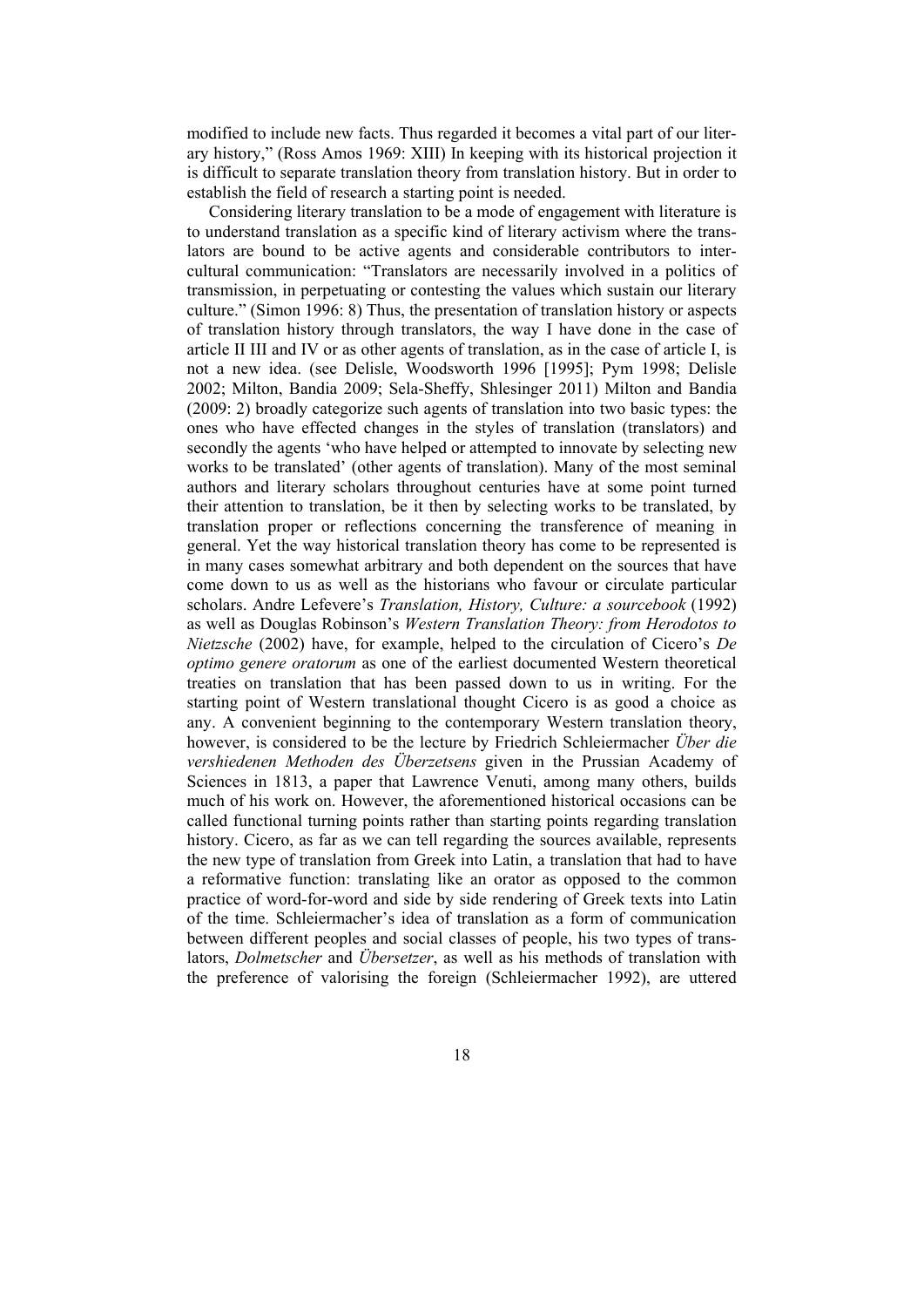during the Napoleonic era and in the context of German Enlightenment, development of German language and culture, and thus also connected to the need to manifest the change of the function of translation in that particular environment.

However, in pursuit of the convenient starting point for translation studies as a separate discipline from that of literary studies or linguistics, James Holmes and his paper *The Name and Nature of Translation Studies* (1972)<sup>9</sup>, defining the field and attempting to name it, are usually brought out (see Gentzler 2001: 93; Munday 2008: 9). Such a sequence of pivotal texts is commonly recognized in at least the so called Anglo-American tradition of representing the history of translational thought. (See for example Robinson 2002; Qvale 2003; Munday 2004; Venuti 2004; Baker, M.; Saldanha, G. (2008)) This does not exclude that other cultures may see the sequence as well as translation related topics somewhat differently. (see Tymoczko 2005, 2006, 2007) Nevertheless, translation theory can be seen as a more or less arbitrary collection of texts on translation and thus historically closely connected to the agents of translation.

One of the main goals of translation studies as an emerging academic discipline in the late 1970s and 1980s, first emphasized in 1964 by Eugene Nida in *Toward a Science of Translating*, although not with an aim to name the field but to describe one aspect of the process of translating<sup>10</sup>, and clearly delineated by James Holmes in his conference paper *The Name and Nature of Translation Studies* (1972 but not widely available until 1988), was an aspiration towards more scientific research methods. The origins of attempting to utilise more scientific methods and formulating the laws in such 'soft' science as literature, can be traced back to Russian Formalism and beyond, a tradition that Itamar Even-Zohar calls *Dynamic Functionalism* (1990: 2). Even-Zohar (1990: 4) sees two basic problems in perceiving the fields of literature or translation 'scientific' fields of study. First, there is a gap between what is believed to be 'scientific' in the humanities and what the concept actually means. Hence, what is conceived to be 'science' is often 'the simplified and popularised versions of science'. Secondly, in adopting a 'scientific' approach the *Dynamic Functionalism*, for example, has made clear its intentions and methodological programme, but has not necessarily succeeded in formulating the adequate 'laws', since the nature of such laws is quite problematic, and thus: "they cannot be taken as eternal truths (as is often the case in literary criticism), but rather as temporary hypotheses, to be discarded or modified whenever it becomes necessary to do so." (Even-Zohar 1990: 4)

j

<sup>9</sup> James S. Holmes delivered his paper in the *Third International Congress of Applied Linguistics* in Copenhagen in 1972.<br><sup>10</sup> In 1969 Eugene Nida clarifies the use of the term: "the science of translation, or perhaps

more accurately stated, the scientific description of the process involved in translating" (Nida 1969: 483)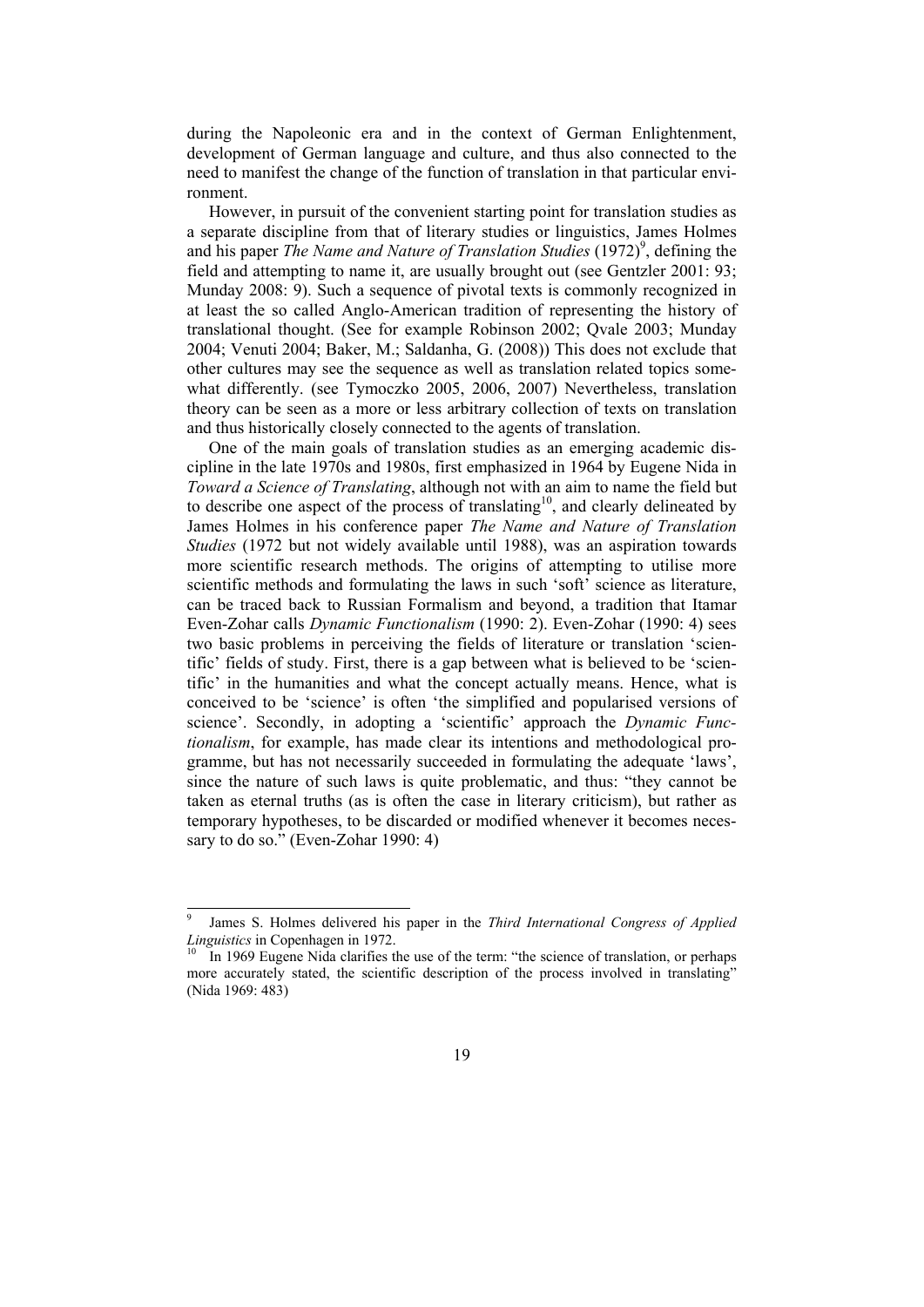In translation research the aspiration towards the science of translation has mainly meant a methodological change, manifested in the attempts to map, classify and generalize various translational phenomena and find reasons for them in a non-evaluative way, as opposed to the so called prescriptive methodologies oriented at the negotiation of translation equivalence. However, in accordance with Even-Zohar, it is difficult to find a steady and uninterrupted scientific development when it comes to translation. Different translation methods and theories have been the result of concrete translational circumstances, forming interrupted, erratic or overlapping patterns in history. Nevertheless, according to Thomas Kuhn's episodic model of science<sup>11</sup> (1962), in which he challenges the understanding of science as a steady and continuous accumulation of knowledge and argues for a model full of interruptions followed by periods of acceleration or revolutions, translation studies can also be called a scientific discipline – a field that develops according to certain discontinual patterns. In keeping with Kuhn, for instance the turn towards descriptivism in translation studies is often described as the shift of *paradigm* (See Hermans 2009: 9; Pym 2010: 65–66), the idea of the science of translation as "a succession of traditionbound periods punctuated by non-cumulative breaks" (Kuhn 1996: 208) serves the purpose. Furthermore, similarly to the descriptive translation scholars, Kuhn (1996: 75; 138) puts an emphasis on the context of scientific achievements. Consequently, studies into the history of translation that are based on empirical research and draw from translational thought at a particular time and location can reveal such discontinual patterns of the progress of scientific knowledge. According to Hermans it is the empirical case studies that are the sound basis of translation research since theory ultimately remains a 'tentative construct' which is dependent on the success of its application: "...theory consists of an aggregate of hypotheses which tend to be used selectively by individual researchers, and even in its entirety it offers no more than a simplified and abstract model at one remove from the real world." (Hermans 1985: 12)

However, Gideon Toury's (1995: 3) call for a systematic and organized descriptive branch of translation studies that would: "ensure that the findings of individual studies will be intersubjectively testable and comparable," can be seen as a continuation of the steps to make methods in Descriptive Translation Studies more scientifically valid. He proposes a three-step methodology for profiling translations according to genre, period or author: (1) looking at the position of the target text in the target environment, (2) comparison of ST and TT to locate shifts and identify the relationships between the pairs, (3) making generalizations on the basis of the reconstruction of the process of translation. (Toury 1995: 36–39, 102) Although criticised for the vagueness and poor applicability (see Gentzler 2001: 130–131; Hermans 2009: 56–57), in practical terms, it is the flexibility and undetermined nature of the method (although meant to undergo "continuous revision" (Toury 1995: 80)) that has spurred

l

<sup>11</sup> Thomas Kuhn's *The Structure of Scientific Revolutions* was first published in 1962.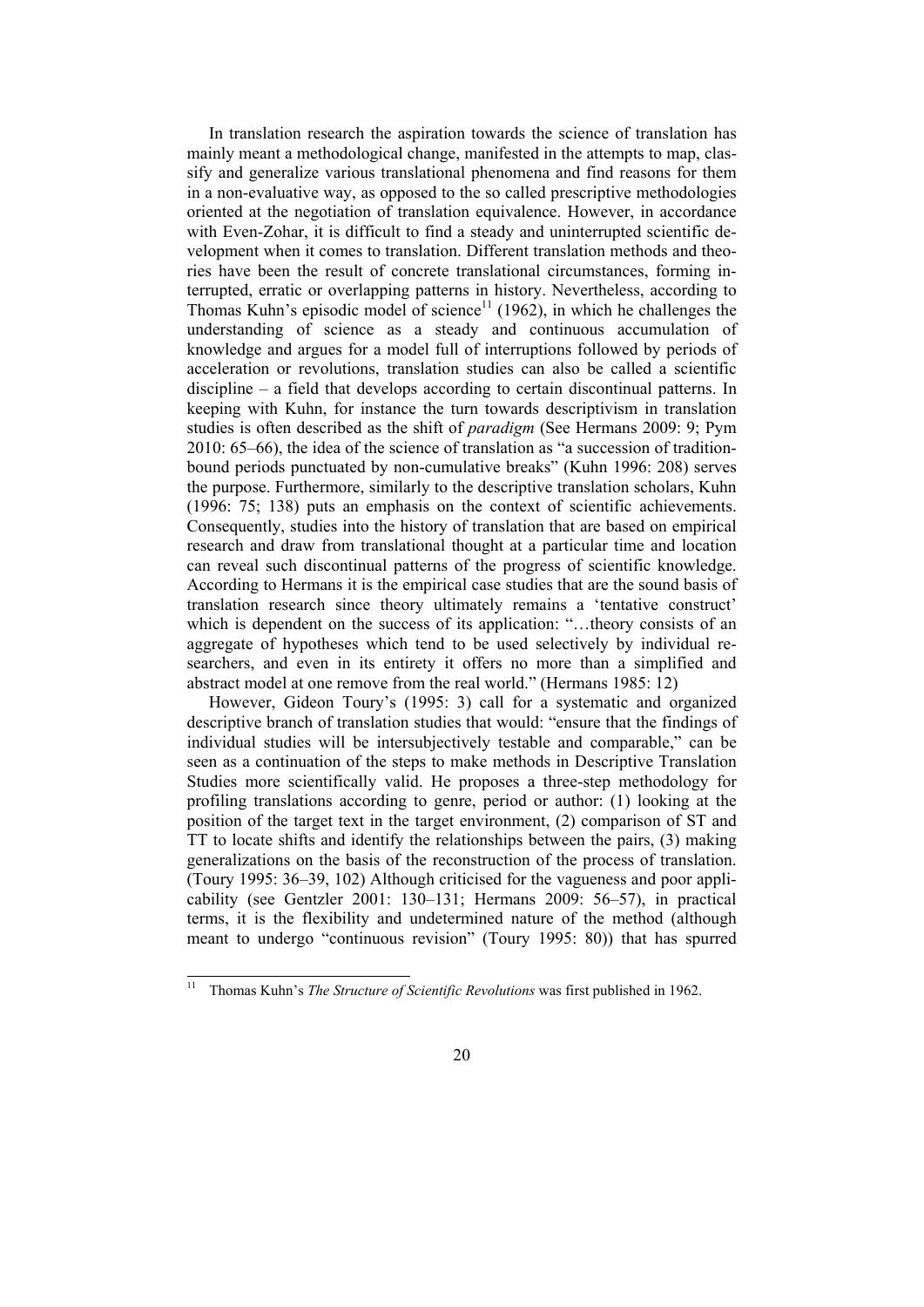many researches into, for instance, the nature of norms in different cultural environments and at different points in time. The following section will explicate the background of the theoretical viewpoint I have adopted throughout my research.

According to Peeter Torop (2011a: 13), translation is a cultural phenomenon and everything about translation has to do with culture<sup>12</sup> in general: culture is translation and translation is culture. Culture as a collective person translates for itself and within itself and without describing such communication processes it will be impossible to understand culture. (Torop 2011a: 194) Moreover, according to Torop (2011a: 195), moving towards a better understanding of your object of research will help the whole culture to move towards a better selfunderstanding. Naturally, Torop does not speak of interlingual translation per se, but translation as a universal communicative means, auto-communicative among others.

Critical evaluation of translations, close reading of source and target texts may be a valuable tool for translator training and quality improvement process, but it need not be the primary aim in translation research. Meaning is a plural entity that is dependent on the context of interpretation: "and therefore a translation cannot be judged according to mathematics-based concepts of semantic equivalence or one-to-one correspondence" (Venuti 2008: 13). Furthermore, many factors, both dependent and independent of the translator do influence the final version of a translation. The fact is that different translations with different quality exist and are published and read in every language. We cannot, as Theo Hermans puts it, simply wish them away and a mere fact of their existence should be enough to take a closer look at them, preferably in non-evaluative terms. This is how I see my objects of research as well as the field of historical translation research in general. From a systemic point of view, Hermans devises sets of multiple questions into the conditions of producing translations. Hermans aims at an inquiry into why there is what there is: what is the role of legal arrangements concerning the publishers, authors and translators, or, in other words, who determines who translates what? What are the social, economic and personal reasons concerning the progress of translational work of individual translators? Does the correct/incorrect anticipation of the readers' expectations affect the reception of translations? How to measure the real impact of translations (as the norms of translation change)? Should we assess the assessors of translations? However, according to Hermans, offering an explanation of things that have happened in the past involves a great deal of interpretation (which cannot be anything but situated) of both – existing translations as well as material surrounding these translations. (Hermans 2009: 4–5) Yet the aforementioned questions are productive for translation historians since such inquiry into

 $12\,$ 12 It is not my intention to go into the discussion about different definitions of the term *culture*. For an elaborate treatise as to what can be called culture in the framework of the so called *cultural turn* in translation studies see Koskinen (2004).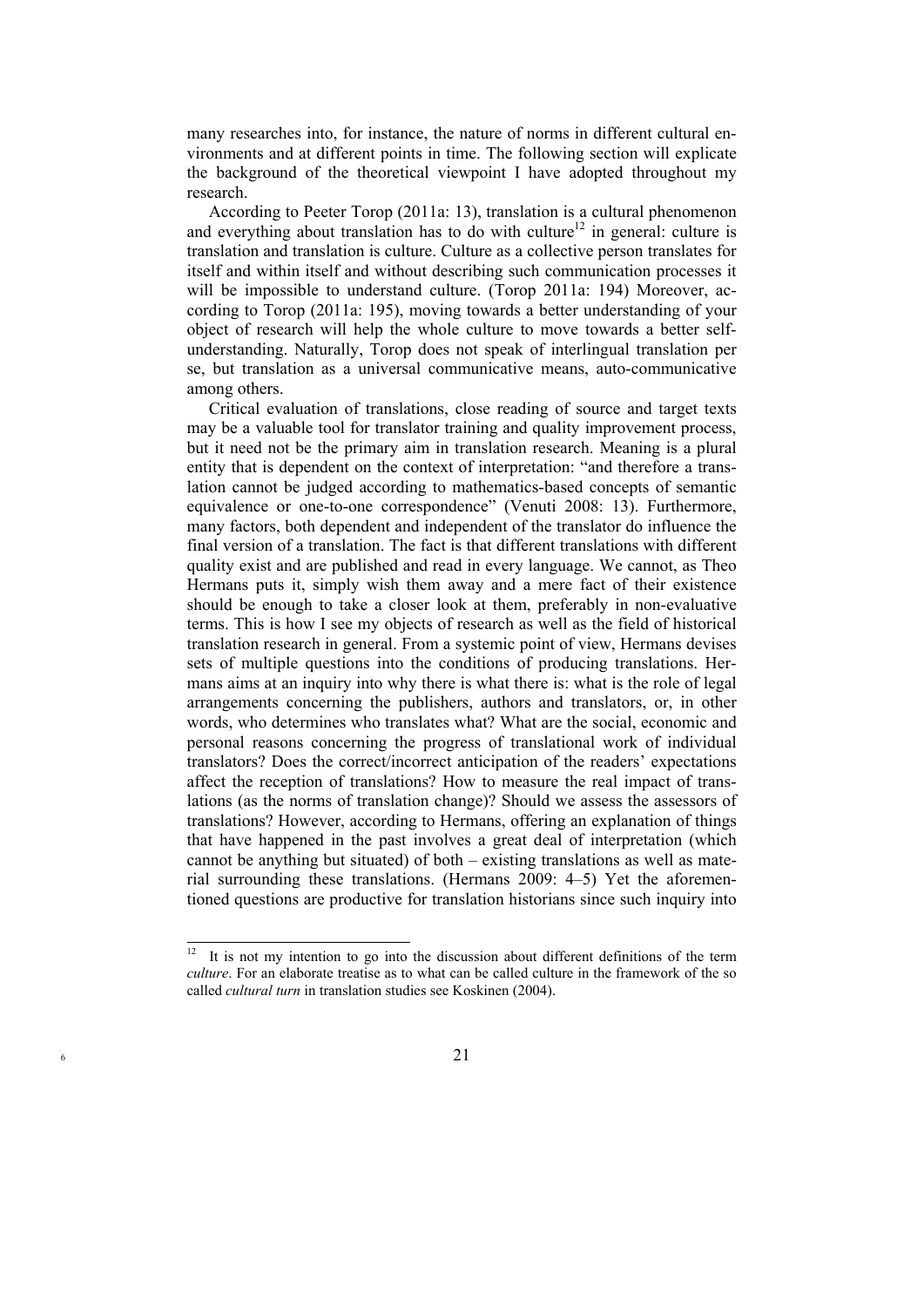translation may explicate certain matters and offer explanations (recognizing that these explanations are heavily dependent on the interpretation of factual material) to why certain translations exist rather than, in more prescriptive terms, simply "wish them away".

According to Hermans (1985: 9), even the pedagogical considerations do not justify dealing with essentialist issues such as the definition of translation, possibility or impossibility of translation, as well as issues of good and bad translation: "…translation scholars have often been their own worst enemies, not just for failing to question the normative and source-oriented approaches typical of most traditional thinking about translation, but also for continuing to ask similarly unproductive essentialist questions." (Hermans 1985: 9) Hermans here refers to the self-annihilating practice of presenting translation as a secondary form of writing and translation research as a marginal field of study. Peeter Torop echoes Hermans in saying that viewing translations on the evaluative scale of the binaries 'good' and 'bad' may not be productive on the consideration that translation readers' expectations as well as norms (Toury) are different during different time periods in history: "If the works of an author have been translated during a period of two hundred years and dozens of translations have been made of them, it seems possible to arrange them all along a scale of good and bad translations. However the hundred years remaining between two translations do not allow us to compare them in such a manner." (Torop 2002: 595)

Treating translations as facts in the target culture, translated texts as constructions in their own right, can be traced back to the early works by Itamar Even-Zohar (1970; 1978; 1979), Gideon Toury (1985; 1995) and José Lambert (1980). According to Even-Zohar, translated literature forms a system of its own and is bound to the target culture (rather than the source one) at least in two ways. The first is regarding the principles of selection of literature to be translated and the second the way translations adopt "specific norms, behaviours and policies". (Even-Zohar 2004: 200) Such target- or receptor-orientation creates a slight clash between most of the historical translation criticism in Estonia, but provides the researcher with an angle to look at the events in translation history from a perspective different from the one that evaluates and prescribes. A translation typology is needed in order to have a comprehensive overview of literary translation history. Torop proposes two general ways to view the history of translation:

/…/ the translation culture of a particular period can be viewed as a certain number of translated texts in one case, or as a hierarchy of translation types in another case. In the former case we can speak of the choice, cultural politics and cultural repertoire, the functioning of translated texts in a new culture. In the latter case we can discuss the translations themselves, translation methods and the translators' works. In the former case we can use very different languages of description, in the latter case we need comparative terms to denote types of translation, and thus a relatively unified metalanguage is required. (Torop 2002: 595)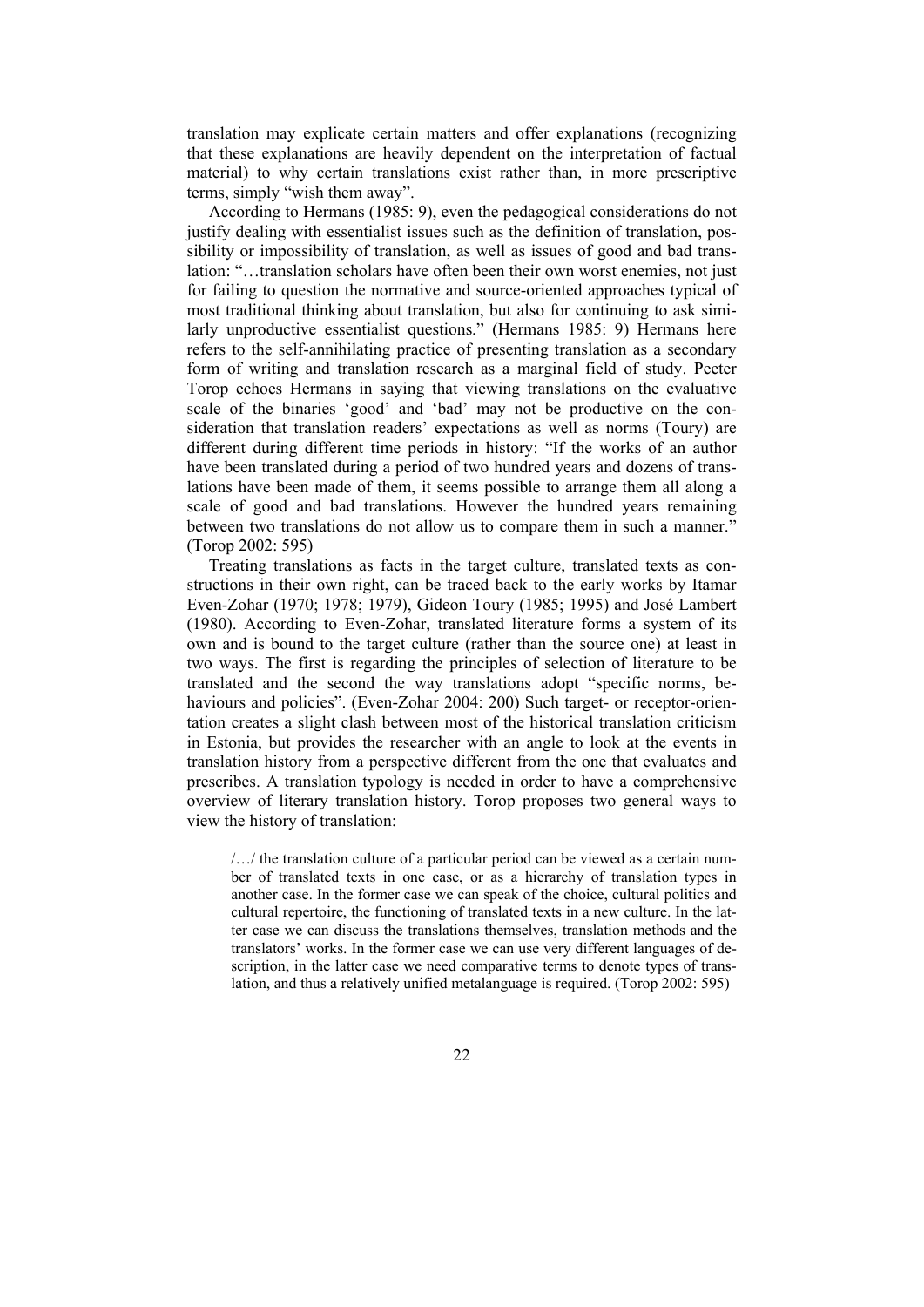Torop (1999, 2011a) brings out four basic components for viewing translation history as a complete whole. Firstly, what he calls the achronic-historical component is the analysis of the translator and translation method. Secondly, we may talk about the synchronic–receptive component, the analysis of translation as an activity, its status as well as the function in the given culture. The third component, according to Torop, is the evolutionary aspect of translations – ontology of translation, translation process, its technical and psychological aspects. Lastly, there is the cultural-historical aspect that looks at translation together with other processes going on in a culture, contextualizing translation (Torop 1999: 46–52, 2011a: 139). This model by Torop is schematic and probably meant to serve as a basic guideline; yet, such complex treatment of translation history is theoretically viable and clear, but difficult to achieve in practical terms.

What is different in Torop and Anthony Pym (1998), who has also formulated the principles of the research of translation history, is that Torop puts an emphasis on the translation process, whereas Pym takes the human translator as the central object of research. Pym (1998: VIII) very strongly positions himself, saying that his method stems from his personal experience, which means that he has been writing "in search of a method, not in defence of one" (ibid.). Torop's background and experience, although he never explicates this in such lucid manner, is different from that of Pym and sharing some of that background I do not fully agree that it is always the translator that has to take the central stage in historical research and that it is only through the translator that we "can try to understand why translations were produced in a particular time and place" (Pym 1998: IV). There should be a possibility to customize the methodology according to the circumstance (a flexible methodology, as Torop (2011b: 25) puts it), and I have found the methods of DTS flexible enough to work through different translational situations adjusting them according to the particular situation in question. My reluctance to agree fully with Pym in the centrality of a translator comes from my personal experience in describing the translational situation and the function of translation during the early years of Soviet time in Estonia (article II). Although I do treat the personal stories of the translators to show their gradual movement away from the centre of the literary scene, their "responsibility appropriate to social causation" (Pym 1998: IX) can be said to be virtually non-existent in that particular historical circumstance. In case of strong ideological pressure, for instance, during a totalitarian regime, the structure dominates over the subject and the choices of an individual are very limited.

Viewing translation as an integral part of culture that has its specific function in a culture, Torop can rather be compared to Itamar Even-Zohar's polysystemic approach and systems approaches in general: "Culture operates largely through translation, since only by inclusion of new texts can the culture undergo innovation as well as perceive its own specificity" (Torop 2011b: 25). Yet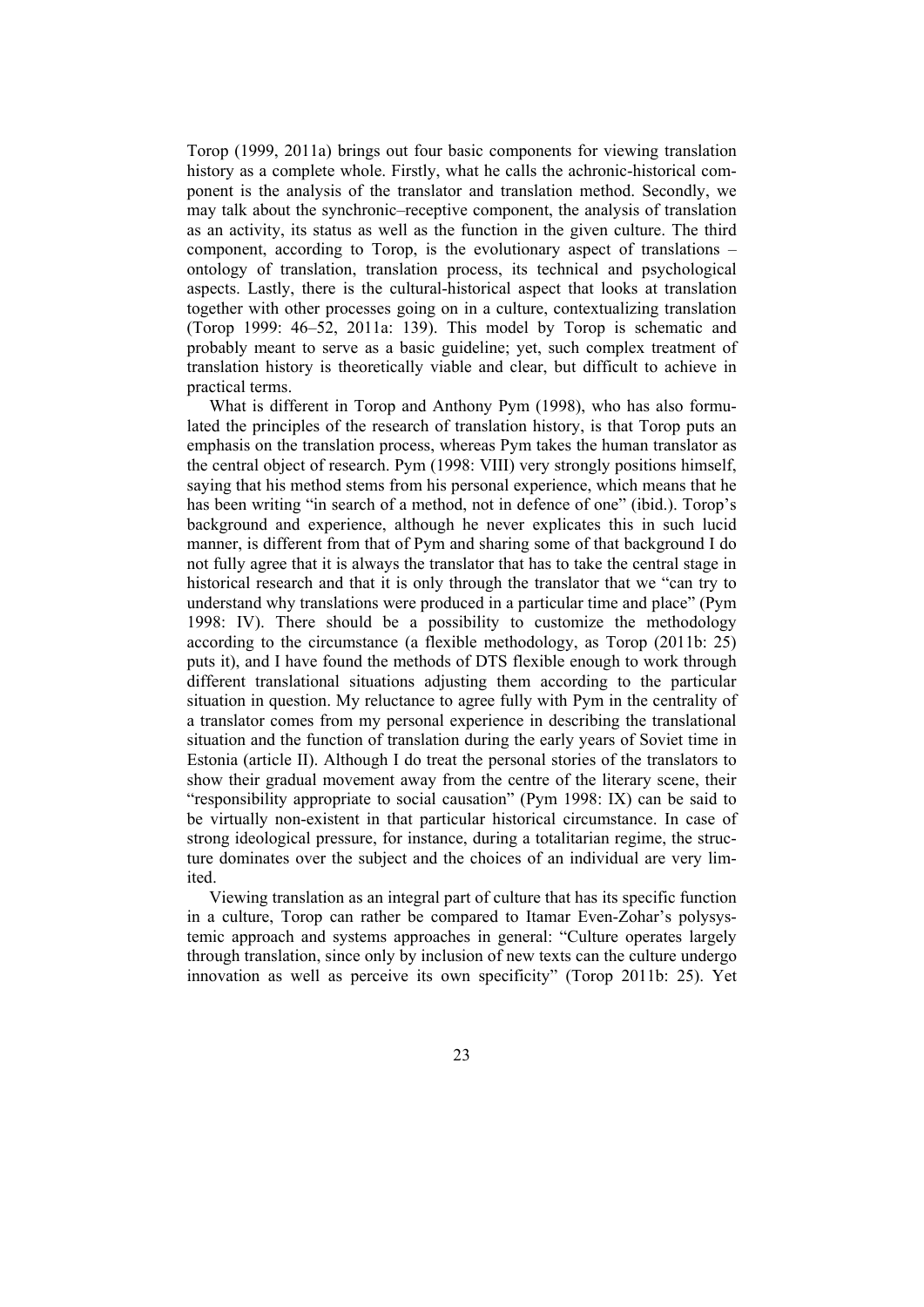instead of the focus on the hierarchies, the auto- and metacommunicative aspects of a translating culture come as central for Torop: "a culture's capacity for analysis reflects its ability to describe and understand itself" but in the process of description and understanding, "an important role is played by the multiplicity of texts, by their interrelatedness of communication and metacommunication" (Torop 2011b: 23). Yet the systemic approaches tend to dismiss the subject and concentrate on the mechanics, structures and processes. Considering theory to be an adjustable tool to unravel or describe some phenomena, my personal view is somewhere in between of the systems and individual, depending on a concrete translational circumstance.

### **1.3. Methodology in Translation History. Key Terms**

Different disciplines have devised their own methodological models and languages that help to formulate these models, which makes it important to determine the autonomy or fusion of such descriptive languages (Torop 2011a: 39; 2011b: 21–23). Although different starting points may be considered with regard to translation studies, it is still a young discipline and as such, it is neither methodologically nor terminologically uniform, or as Christina Schäffner (1999: 1) puts it: "Despite much research over the past 50 years, translation studies has not yet developed into a homogeneous discipline and there is no agreement on its central concepts." Thus, the key terms and concepts used in the present, as well as any research, have to be explained and positioned against or within the existing framework. In the following section I will elaborate on the terminology and concepts used in the articles that follow.

The methodological key concepts of the present project, translation norms, translation in (poly) systems, the in/visibility of the translator, explicit and implicit translation poetics, are the concepts that are central to Descriptive Translation Studies (DTS), that for me are interchangeably connected to Theo Hermans' work, starting from his introduction to the seminal collection to DTS, *Manipulation of Literature* (1985) not to talk about Translation in Systems (1999). Besides that, in order to determine and define the corpora of my research, I have borrowed a term known from narratology – in addition to the common source text and target text, I will make use of (as well as raise some issues relevant to translation) Gerard Genette's concept of *paratexts*.

#### **1.3.1. Systems and Polysystems: Translation in Context**

An increasing understanding within Descriptive Translation Studies (dating back to the 1960s, gaining ground during the 1970s, verbalized as the so called *cultural turn* in the collection by Susan Bassnett and André Lefevere *Translation, History and Culture* (1990)), that translations are inevitably connected to the cultural and political context and time frame of their appearance, presumes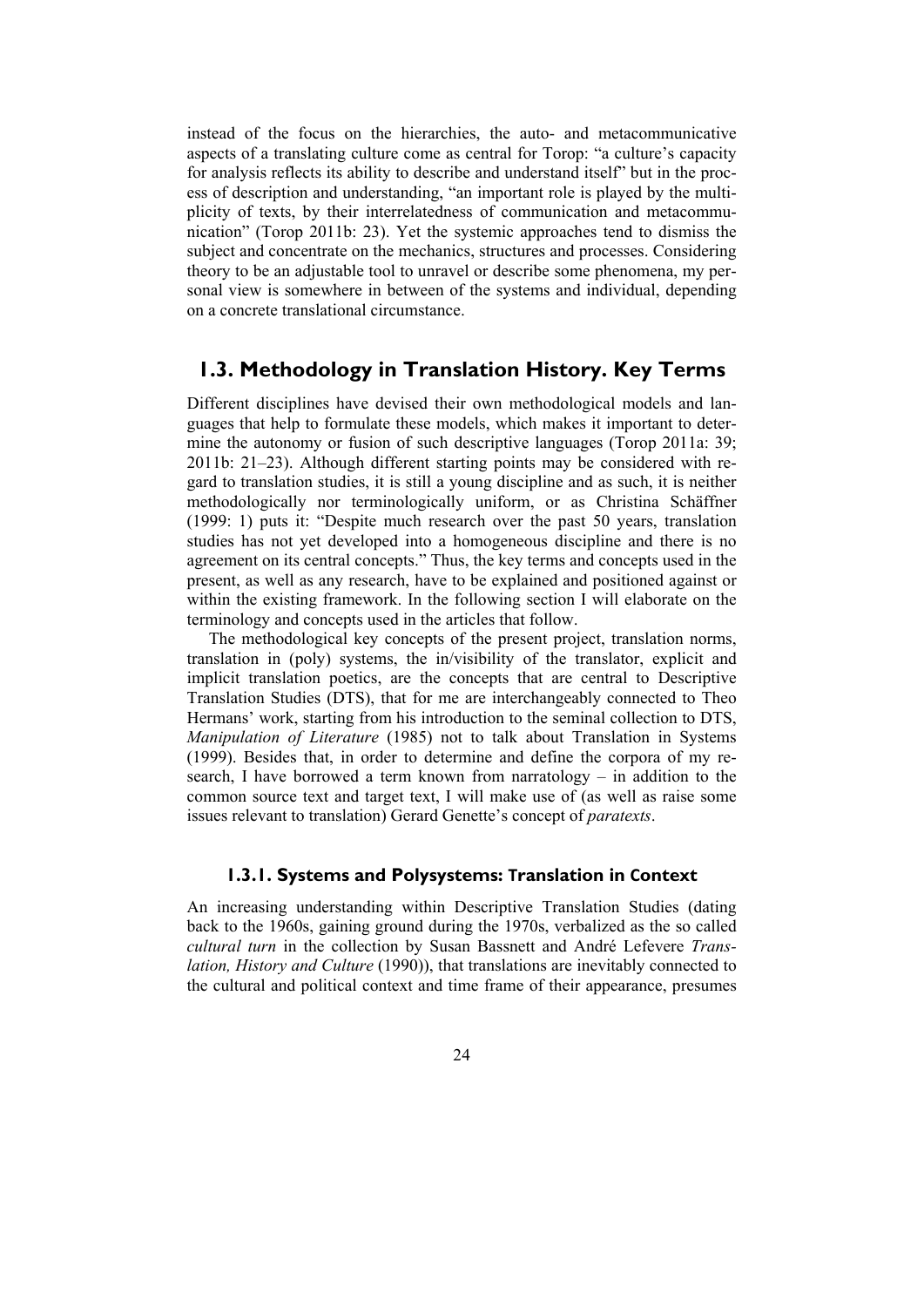that translation norms (as in Gideon Toury) for literary translation are dependent on the extraliterary translation context, that is issues related to the socio-political and economic conditions of the particular translation. Such a point of view suits well for a research into the history of translation since on the one hand, it facilitates empirical research with actual texts and on the other hand, emphasizes the importance of contextual material. Thus, my articles are inevitably dependent on both the life stories of the translators as well as the socio-political and socio-economic context of their publishing. The whole point about the idea of translation in systems, as Theo Hermans (2009: 33) puts it, is that "it invites us to think in terms of functions, connections and interrelations. Contextualization of individual phenomena is the key".

To view literature as a system or network of different elements that interact or compete with each other is hardly new. Itamar Even-Zohar (1990: 2), the scholar associated with the polysystem theory, also emphasises a close affiliation to a tradition that he calls the *dynamic functionalism*. In literary and translation studies its origins go back to the Russian Formalists (Roman Jakobson, and especially Yuri Tynyanov)<sup>13</sup> and Czech Structuralists (Jan Mukařovský, Felix Vodička)<sup>14</sup> (see Hermans 1985: 11), as well as the Estonian semiotician Yuri Lotman (1977). Early works by Itamar Even-Zohar (1978; 1979) and Gideon Toury (1974), José Lambert (1980; 1983; 2006), as well as Theo Hermans (2009 [1999]), to name the most prominent ones, all share the idea of translation as a part of communicative and interactive literary network – a system, inside an even bigger sociocultural framework. However, a clear systemic statement of the importance of studying translation on the backdrop of a larger literary system originates from the introduction by Theo Hermans to *The Ma*nipulation of Literature. Studies in Literary Translation (1985)<sup>15</sup>, edited by Hermans himself and published in 1985. This collection of articles is considered to be a conceptual work for Descriptive Translation Studies<sup>16</sup>, a branch of translation studies that after the publication of Gideon Toury's *Descriptive Translation Studies and Beyond* (1995), is referred to as DTS.

The name DTS itself remains somewhat elusive, or, as Antony Pym notes, mere descriptions would not need any grand theory (Pym 2010: 65). Yet, DTS

 $13$ 

<sup>&</sup>lt;sup>13</sup> Тынянов, Ю. Н. *Литературная* эволюция 2002 [1927]<br><sup>14</sup> Mukařovský explored the functions of language in the representation of aesthetic objects (Mukařovský *Aesthetic Function, Norm and Value as Social Facts* (1936; in English 1970) as well as an essay *The Aesthetic Norm* (1937; in English 1978)). Later Vodička elaborated on the concept concentrating on the recipient's role in the production of an aesthetic object (*Literární historie, její problémy a úkoly* (1942), contributing thus to the notion of 'norms' in cultural production.

<sup>15</sup> Authors of the articles in the volume are often attributed a collective name, the Manipulation School.

Despite the statements by Hermans who still seems to consider the impact of the *Manipulation of Literature* somewhat accidental. (see Hermans's interview in Estonian cultural weekly *Sirp* 18, June 2010)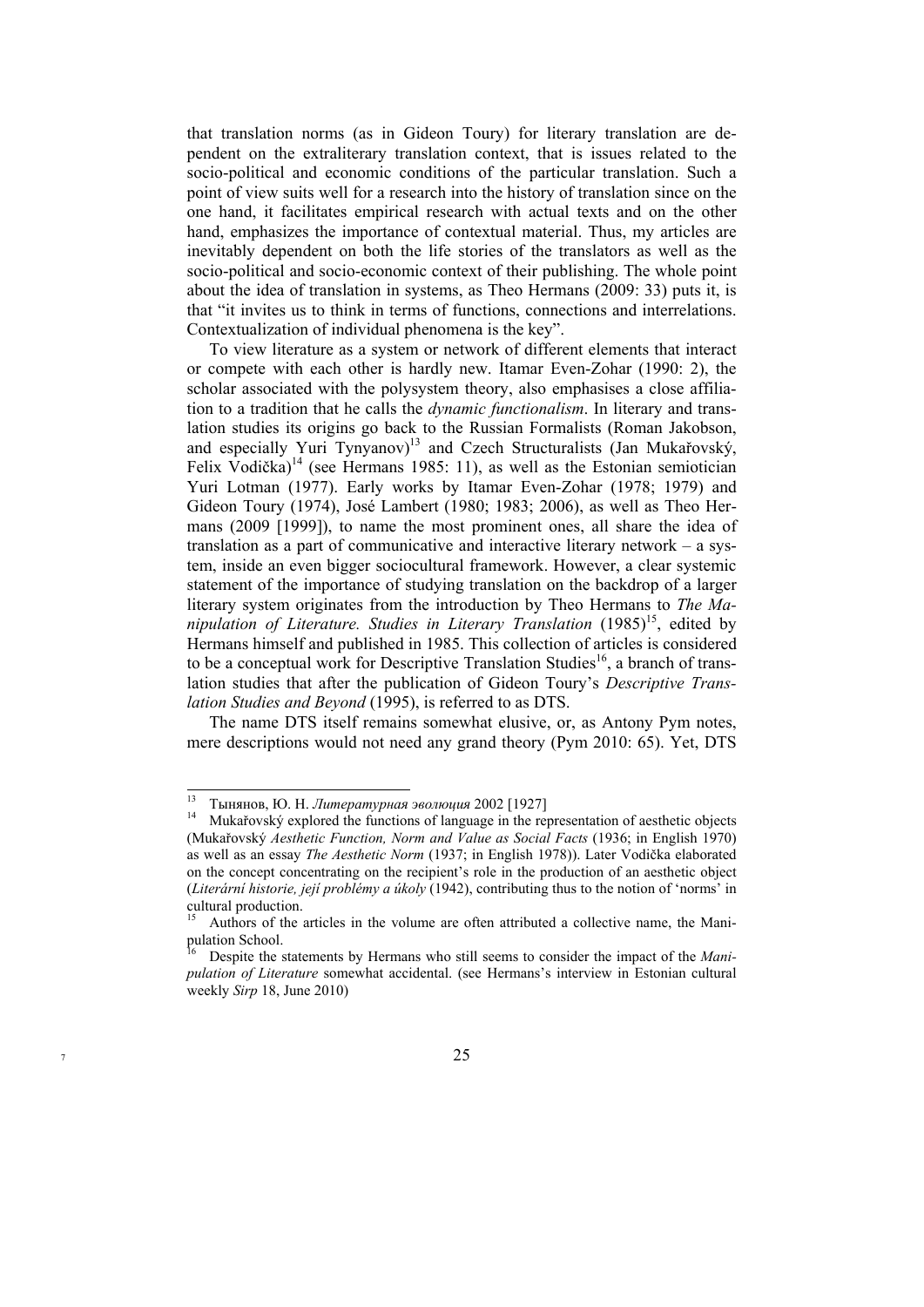has accumulated a large number of theoretical concepts throughout the past decades. In his introductory note to *The Manipulation of Literature* Hermans (1985: 10) elicits a common basis of the researchers presented in the collection as having "a view of literature as a complex and dynamic system". However, by 1985 Itamar Even-Zohar had, in a series of essays<sup>17</sup>, already developed the idea of the systems further to a concept of literature as a 'polysystem' that can be defined as a heterogeneous and dynamic 'conglomerate of systems' characterized by internal oppositions and continual shifts and that brings about an ongoing evolution by the constant interaction between the systems (Hermans 1985: 11; Shuttleworth and Cowie 1997: 176; Munday 2008: 108).

According to Even-Zohar (2008: 199–204), translations are part of the target culture's cultural, literary and historical system. Translations form a stratified but integral system within that target culture's literary polysystem<sup>18</sup>, being the most active part of it. The parts of a polysystem are in different hierarchical relationships and in constant movement, none of them permanently occupying either the centre or the periphery of the system. The position of translations within the cultural system and the types of prevalent translation strategies used are interdependent on each other. Even-Zohar (2008: 201) proposes a hypothesis that translations (as opposed to the original work) can occupy the central position in a literary polysystem during the periods of change, when there is an intense interference in form of a major source literature, and when, for example, "historical models are no longer tenable for younger generation".

A literary polysystem is thus seen to be dynamic in its essence, since it is in constantly alternating relations with other systems in that particular culture and is also dependent on the ideological and socio-economic structures of the society under observation. Translation, taken as the starting point for polysystem studies, is seen as a particular kind of communication between cultures and societies.

The idea of systems has been shared by many descriptive scholars. Jose Lambert, for example, sees literatures as auto-organizing systems that produce their own parameters, among which the most prominent are norms and models, and internal hierarchical relations as well as relations with surrounding literatures. (Lambert 2006 [1983]) Moreover, according to Lambert (1995: 116) polysystemic approach (PS) takes into consideration and puts emphases on space and time relations. This also points to the importance of the context of translation, which is probably why PS approach and Descriptive Translation

 $17\,$ 17 Even-Zohar, Itamar. 1970. The Function of the Polysystem in the History of Literature. *Masa*, 6/3; Even-Zohar, Itamar. *Papers in Historical Poetics* published in 1978 in Tel Aviv, Porter Institute for Poetics and Semiotics and 'Polysystem Theory' published in1979 in the journal *Poetics Today* 1/2, 287–310.

In *Translator in Systems. Some Notes on the Factors Shaping Translations*, (article I of the present thesis), I have used the term *polysystem* only when referring to Even-Zohar, otherwise engaging the term *systems*, since the term polysystem applies to all cultural systems, literary among them (see the discussion in Hermans 2009: 106).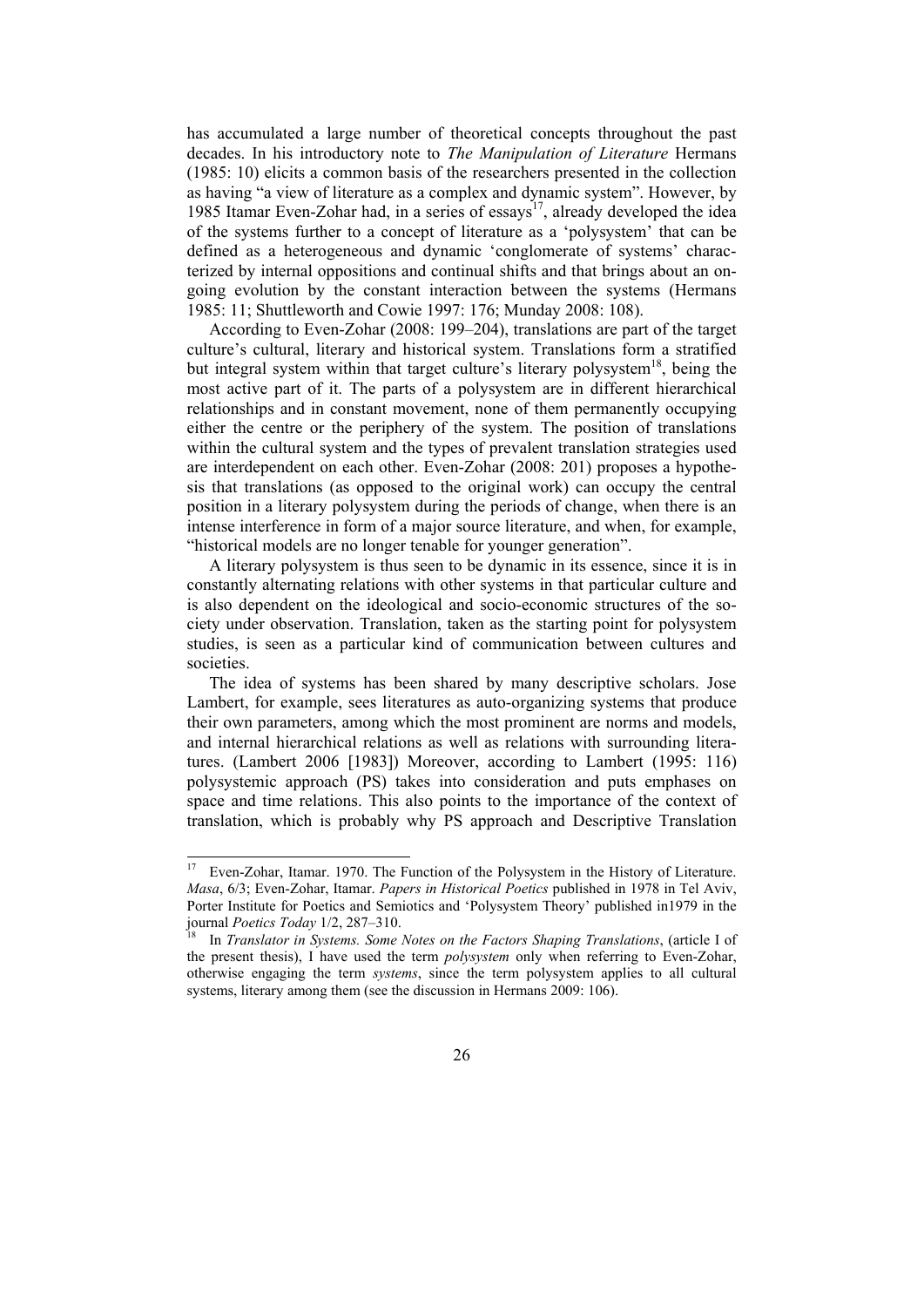Studies have come to be used interchangeably on many occasions<sup>19</sup>. Both approaches can be described through the opposition to the previous binary models based on linguistic text comparison of the source and target texts in terms of equivalency, which were largely 'prescriptive' in their nature. Although not entirely free from static or traditional ambitions, PS does not in itself aim to be universal but universal concepts may emerge from particular empirical patterns; nor does PS offer theoretical models ready for use, but rather it provides open concepts for the researchers to use and develop.

The systemic nature of polysystem studies has been recognized by scholars like Theo Hermans (2009: 41) to be the factor that has contributed greatly to the recognition of translation studies as an academic field of study. Moreover, the interdisciplinary nature of the polysystem theory has come to be very productive, especially for cultural studies. José Lambert (1995: 112), when discussing the general impact of PS to translation research, concludes that the relevance of PS cannot be limited to literature or translation only but that PS: "also explains something about (a very sophisticated) social behaviour." Lambert's example is very vivid: he hypothetically applies PS theory to the scholarly world which, according to him, can be seen as a particular kind of social organization with its struggles for power and prestige, similar to those described in polysystem theory. Lambert says that studying the reactions of scholars to new theories, such as PS, or new models in their field can be very telling since the reception of new models makes the aims and positions of the established field clear. New theories and models trigger certain behaviour and reactions from the part of the traditional scholarship by threatening the established power relations. Lambert concludes, in systemic terms, that the evident power struggle within a given social group, scholars, in his case, is telling of the nature of human behaviour. Thus, looking at a polysystem and the change of power relations within it, may give an idea of the behavioural patterns of a society in a cultural situation when the established power relations are threatened or when new models enter the established scene.

Considering that PS allows to accommodate different kind of systems within one polysystem, it is suitable for the analysis of the position of individual translators in relation to literary practices, since practices such as writing, translation, editing, reprinting, etc., as well as the historical background must all be taken into account. Also, PS allows connections to other systems and polysystems, such as the political or socio-economic system, to be included into the analysis. "The point about the systems idea is that it invites us to think in terms of functions, connections and interrelations. Contextualization of individual phenomena is the key." (Hermans 2009: 33) In *Translation, Rewriting and the Manipulation of Literary Frame* (1992) Andre Lefevere argues that literary practices that he calls 'rewriting' (among these translating, editing and drafting, summaries, criticism, etc.) inevitably involve constraints from the part of the

l

See the discussion in Hermans (2009: 7–9).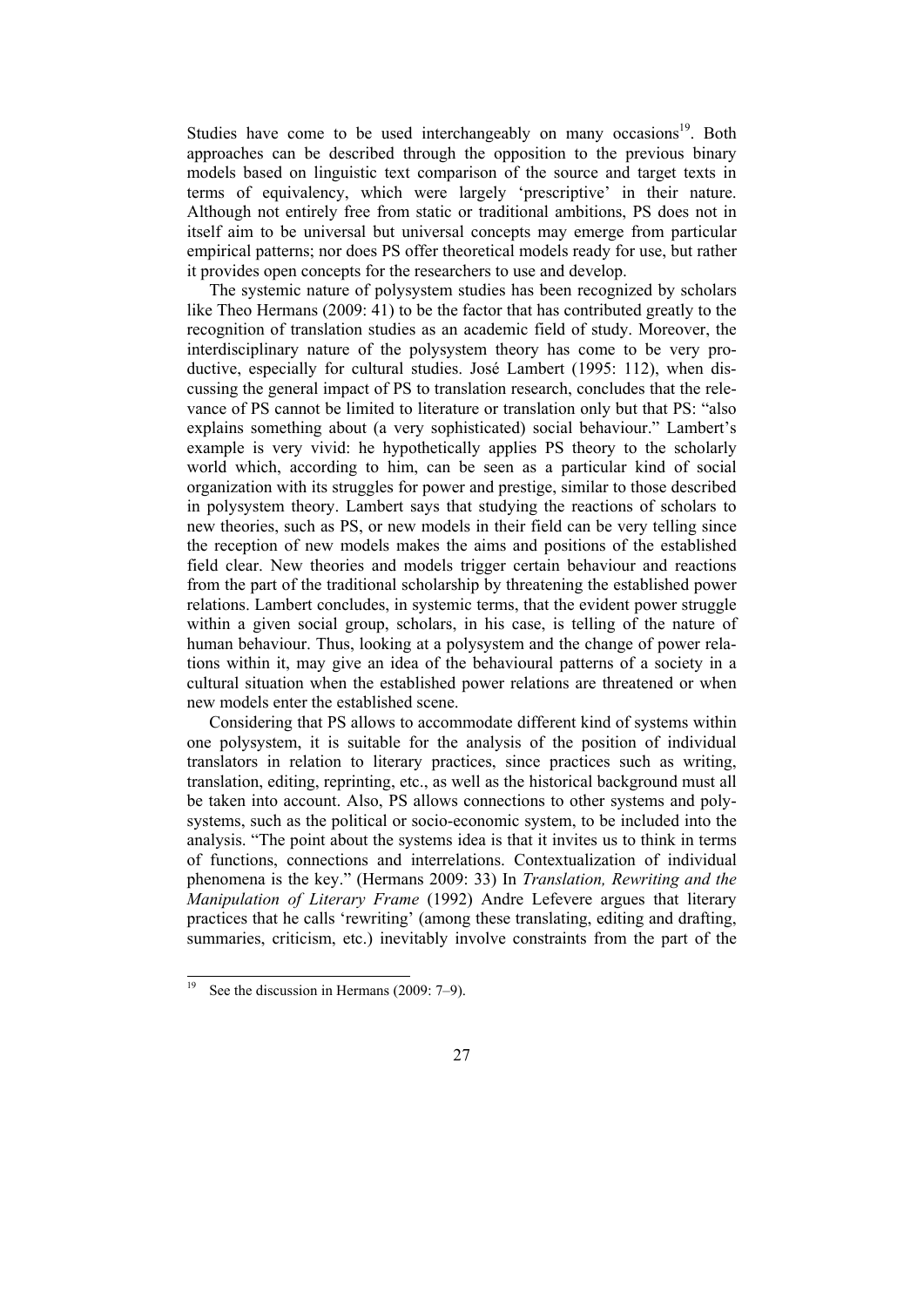rewriter. Thus, "…translation can no longer be analysed in isolation, but that it should be studied as a part of a whole system of texts and the people who produce, support, propagate, oppose, censor them". (Lefevere 1985: 237) In this framework, translation is closely connected to the individual translators and their background socio-political systems. The systems in Even-Zohar are in constant power struggle, whereas the changes in the hierarchy of literary (poly)systems can be connected to the societal changes and changes in the dominant ideology. This theory is a valuable tool for the description of the periods of change in the Estonian history, especially the period of change lasting approximately from 1939 to 1953, when the Soviet ideological system was introduced and implemented.

#### **1.3.2. Translation and Norms**

The evaluative interpretation of translation, that in essence is prescriptive in nature, and Descriptive Translation Studies (DTS) have different goals equally important to the study of translations and furthering of the discipline. The former takes up issues of translation quality and according to James Holmes<sup>20</sup>, belongs to the pragmatic and applicable branch of translation studies. On the other hand, DTS has proved to be productive for defining translational behaviour in general and especially in historical terms. Moreover, DTS, according to Toury, is an empirical discipline since on the object-level it consists of actual facts of 'real life'. Moreover, "no empirical science can make a claim for completeness and (relative) autonomy unless it has developed a descriptive branch." (Toury 1980: 16) The initial aim of such discipline is to study, describe, explain and predict in a systematic way. However, an individual translational phenomenon, individual texts or translators, can be perceived both as single and as collective phenomena, provided we overlook the single descriptive categories of the research object and concentrate on the general characteristics, distinguishing thus between the general and individual characteristics of the phenomenon. One way to do it is with the help of the concept of *norms* seen as "a category for descriptive analysis of translation phenomena" (Toury 1980: 57) that is central to the act and event of translating (Schäffner 1999: 5).

The concept of translation norms is inevitably connected to Gideon Toury's name<sup>21</sup>, and even though elaborations on the concept that attempt to be more precise and applicable do exist, Toury's concept in general has proven to be one of the most prolific ones in descriptive translation research during the recent

 $20\,$ 20 The so called *Holmes's map* as later represented graphically by Toury (1991: 181; 1995: 10).

 $21$ <sup>21</sup> Notwithstanding that Toury flamboyantly waives all claims for the originality of the concept of norms in *A Handful of Paragraphs on 'Translation' and 'Norms'* (see Toury 1999: 11).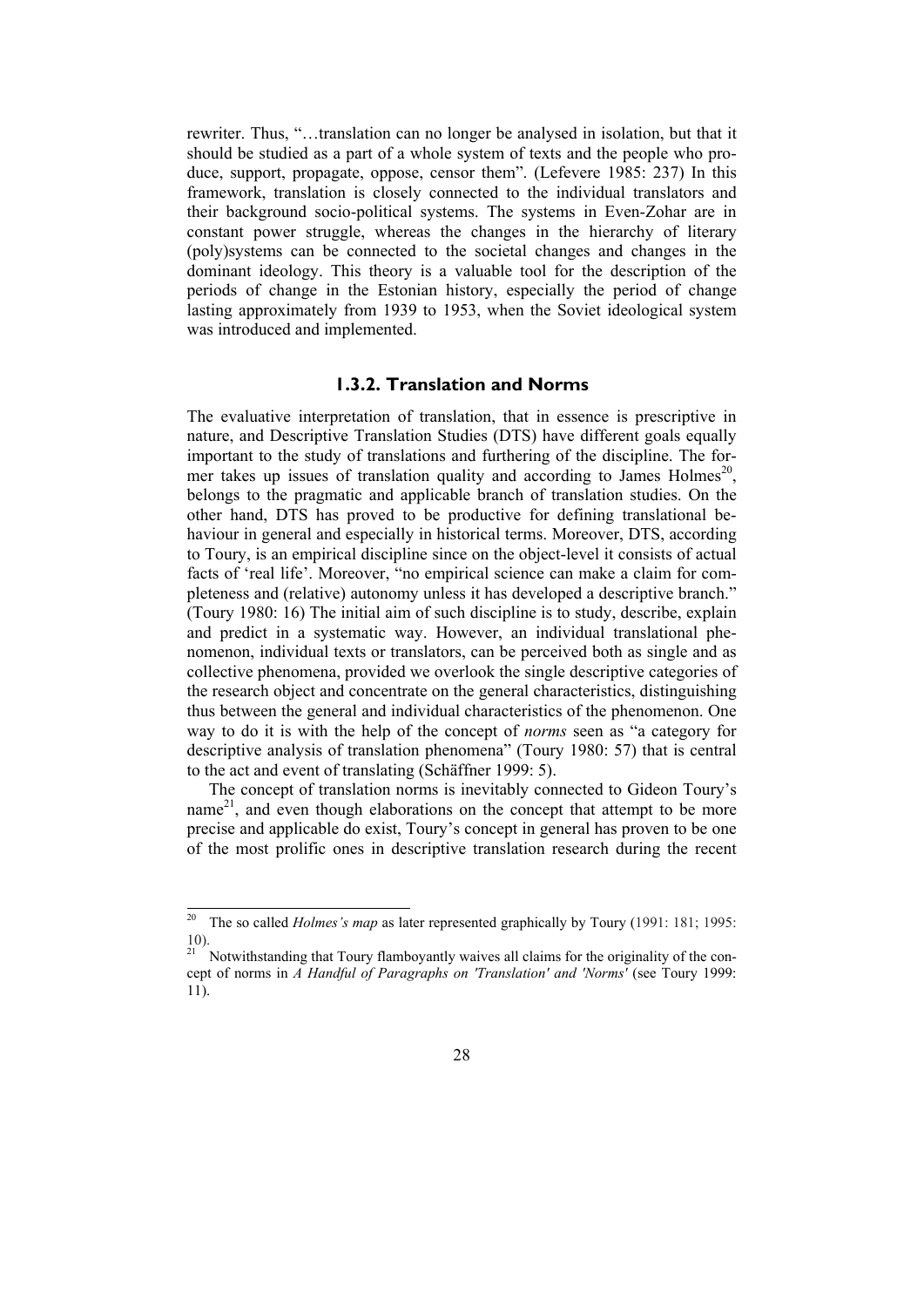decades, at least what concerns the English language scholarly community<sup>22</sup>. If we disassociate the concept of norms from Toury for a second (since in itself 'norm' is a widely used and self-explanatory term) and think in broader terms, we can see that the definition of translation practice in terms of translation norms is dependent on whether we perceive translation as a linguistic discipline that strives for the accurate reproduction of a source language text, or we look at translation as a communicative process that takes place in a certain environment at a certain point in time and is connected to the accepted translational behaviour of the conditions it appears in. In the former event, when translation is seen as a linguistic discipline, translation norm can be defined in terms of normality – as replacing a linguistic translational unit of the source language with its (generally) accepted equivalent in the target language. One of the most widely used definitions of translation as such, that Susan Bassnett (1980: 6) calls the 'narrow definition of translation' is that of J. C. Catford, according to which translation is defined in interlingual terms as "the replacement of textual material in one language (SL) by equivalent material in another language (TL)". (see Catford 1965: 20)

Gideon Toury, as common to descriptive scholars in general, sees translation as a type of socially contextualized behaviour and, in Bassnett's terms, provides a 'wide' definition of translation (1980: 37, 43–45; 1985: 20), saying that translation is what people think it is: "any target-language utterance which is presented or regarded as such within the target culture, on whatever grounds." (Toury 1985: 20) Defining translation this way broadens its perspectives to reach over different centuries and includes, as many scholars have pointed out, besides interlingual translation also intralingual and intersemiotic translation, as well as phenomena such as pseudotranslation.

Such an understanding of translation is also appropriate for looking at the practice without getting into the discussions about equivalence<sup>23</sup>, a concept which according to Theo Hermans has been: "progressively questioned and hollowed out" during the past decades in favour of the concept of norms. (Hermans 1996: 25) For Toury, equivalence is simply a label that is attached to a translational relation that only presumably exists between two different language texts. (Toury 1980: 39, 65)

Toury (1980: 53) describes three kinds of norms that influence the process of translation. Firstly *preliminary norms*, which are concerned with the choice of a text and whether the use of an intermediary language is permitted $24$ . Toury's *initial norm* governs the translator's decision to adhere primarily to the source

 $22$ According to Mary Snell-Hornby (2009: 127) for scholars working in other language communities, such as German, the term 'norm' sounds too restrictive and thus, for example German origin *scopos theory* prefers the term *Konvention*.<br><sup>23</sup> See also Schäffner (1999: 5).<br><sup>24</sup> Theo Hermans (200): 76) adds here a decision to treng

Theo Hermans (200: 76) adds here a decision to translate into a native or into a second language.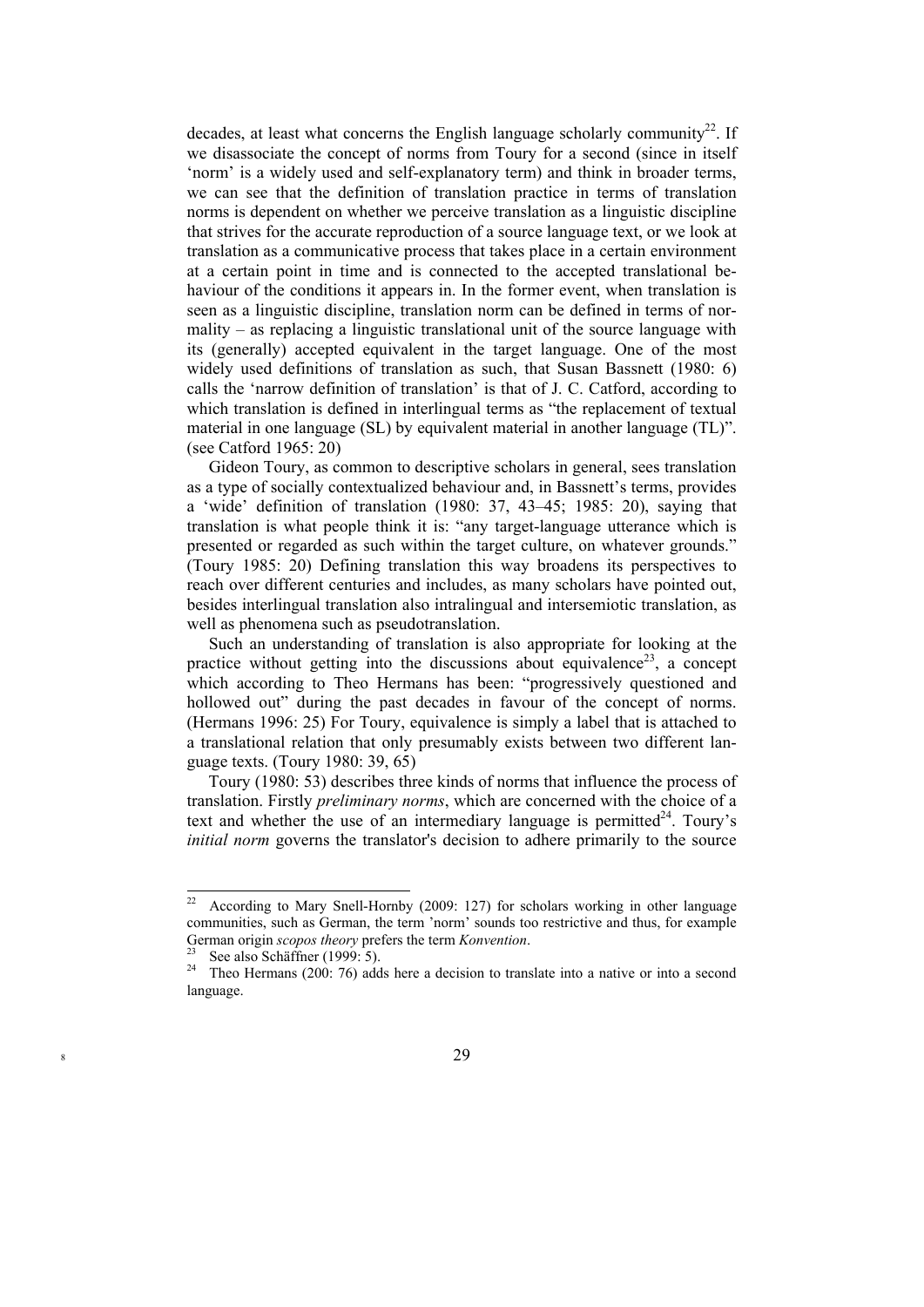text or to the target culture. Such source orientation is called 'adequacy' as opposed to the target culture orientation that is called 'acceptability'. I will address the conceptual as well as terminological concerns related to these terms later. Thirdly, there are the *operational norms*, divided into two sets, which are concerned with the concrete decisions made during the process of translation: *matricial norms* or macro-structural norms concern the textual layout as well as the integrity of the text (omissions and relocations made in the target text) above sentence level; *textual-linguistic norms* or micro-structural norms affect the choices on and below sentence level (sentence structure, lexical and stylistic choices, etc.).

There are many issues that researchers have brought out concerning various aspects of Toury's norms. Theo Hermans (2009: 76) speaks mainly of the difficulty in evaluating the 'adequacy' of textual relationships, calling it a utopian enterprise since it is the reader who establishes such relations by investing texts with meaning. Hermans sees a conceptual way out in Andrew Chesterman's or Christiane Nord's further treatment of Toury's translation norms.

In introducing Toury's norms the following quote is often used: "/…/general values or ideas shared by a certain community to what is right and wrong, adequate and inadequate into specific performance-instructions appropriate for and applicable to specific situations". (Toury 1980: 51) For Toury norms help to answer the questions regarding the existing *translational behaviour*, or, in other words, why do certain types of translational relations exist in a certain context. Thus, norms in general terms, the way many descriptive researchers use the notion, can be described in the context of conventional social behavioural patterns expressive of the values of a people.

However, norms can only superficially be explained as conventions of behaviour for two basic reasons. Firstly, a terminological incongruence appears: conventions are defined as "regularities of behaviour which have emerged as arbitrary but effective solutions to recurrent problems of interpersonal coordination" (Hermans 2009: 81) that have a predisposition to becoming norms in case they prove to be successful enough. Or, as Christina Schäffner (1999: 2–3) says: "When conventions are enforced with normative power they are considered to be norms" Secondly, Toury relies in his definition of norms on the definition borrowed from sociology:

Sociologists and social psychologists have long regarded norms as the translation of general values or ideas shared by a community – as to what is right or wrong, adequate and inadequate – into performance instructions appropriate for and applicable to particular situations, specifying what is prescribed and forbidden as well as what is tolerated and permitted in a certain behavioural dimension. (Toury 1980: 51; 1995: 54–55)

Consequently, the norms in Toury (1995: 55) signify a "regularity of behaviour in recurrent situations of the same type." However, to define norms as the 'regularity of behaviour' will raise the question about the relation between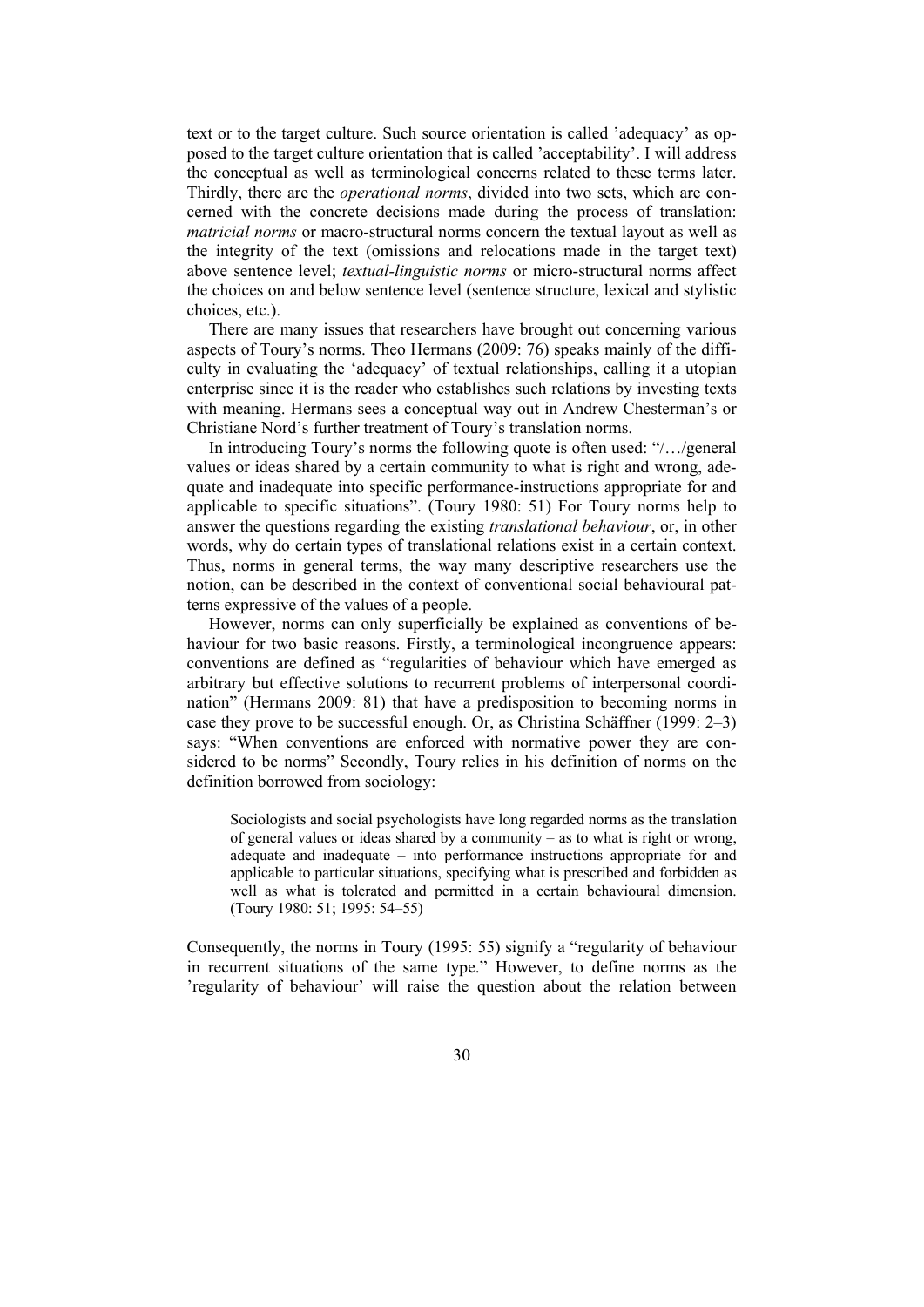norms as conventions and norms as expectations. (Chesterman 2006: 13) Chesterman recognizes two senses of the term 'norm', the descriptive and the explanatory. First of all, norms in descriptive sense mean a tendency indicative of typical behaviour that covers more than a single instance. Secondly, relying on Bartsch' typology<sup>25</sup> of (product and production) norms applied in linguistics, Chesterman defines norms in the sense of "the social reality of correctness" notion". In this sense the connotation is more causal and prescriptive, since the implication is that such norms affect the collective behaviour in certain ways. (Chesterman 2006: 14)

Chesterman (1993; 1997) speaks of general translation laws which "account for the behaviour of the translators in general" and normative laws which "originate in rational, norm-directed strategies which are observed to be used by professionals" (Chesterman 1993: 1) He develops the idea of norms further in order to cover both the description and evaluation of translations. His microethics of a translator are based on four values: clarity, truth, trust and understanding, whereas clarity and truth are to do with "the texts and the relations between them" and trust and understanding refer back to the relations between people. (Chesterman 1997: 186)

What research into norms should ultimately do according to Chesterman (2006: 16) is "to show plausible links between observed regularities on the one hand and evidence of normative force on the other". He gives some methodological advice for generating hypotheses about norms:

One can either start with observed regularities and look for related signs of normative force, or one can start with some evidence for normative force and check for corresponding regularities; or even work both ways at the same time. (Chesterman 2006: 16)

The move from texts to norms, says Hermans (2009: 86), is "a matter of interpretation and interference" as there is no obvious starting point, the specific methodology remains to be dependent on each separate case.

In my research I have proceeded from the recognition that norms, no matter how we define or call the contextualised regularities of translational behaviour, are not ends to themselves but explanatory means to help to understand why there is what there is. While there is no doubt that such constraints exist, the precise nature of a certain norm at a certain point in time can be described only in very hypothetical terms. Norm theory is not meant for a rigid categorisation of translation periods in history, but rather for broadening the understanding in what translation is, has been and what it can be.

l

In Bartsch, Renate. 1987. *Norms of Language.*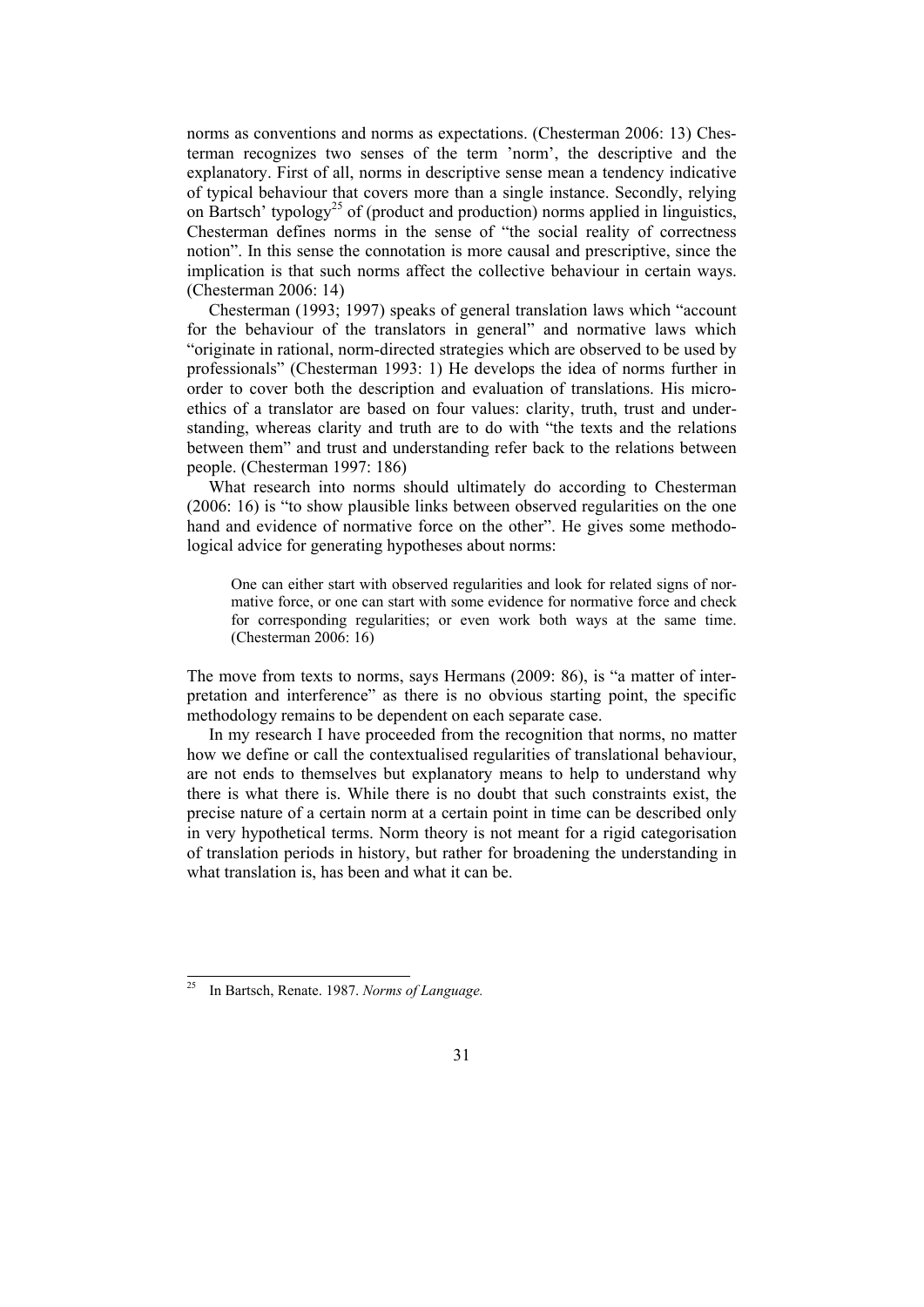### **1.3.3. Texts and Paratexts: Empirical Material of Translation Studies**

Empirical evidence of norms can be collected in different places. When talking about the construction of translation norms, Gideon Toury brings out two major sources for reconstruction of such norms: textual (1) and extratextual (2) sources. Textual sources are "the translated texts themselves [...] as well as analytical inventories of translations (i.e., 'virtual' texts)" and extratextual sources are the "semi-theoretical critical formulations, such as prescriptive 'theories' of translation, statements made by translators, editors, publishers and other persons involved in or connected with the activity, critical appraisals of individual translators, or the activity of a translator or 'school' of translators" (Toury 1995: 65) Similarly to Toury, Andrew Chesterman also lists two types of sources relevant in the construction of norms, but he proceeds from a more translation process oriented standpoint as opposed to Toury's text typological one. For him the relevant textual sources are "regularities, norm or belief statements, written criticism" and extratextual sources are "observation of translator work procedures, interviews etc." (Chesterman 2006: 16)

A text typological parallel can be drawn from Toury's two types of sources for the construction of translation norms and Gerard Genette's concept paratexts with an important distinction – Genette (1997: 405), although with some reservation, considers translations to be a form of paratext and thus a subordinate text type, a commentary on the original or a text presenting the original. Such interpretation, however, limits the field of translation studies and brings it back to the narrow definition of translation as interlingual practice (see above), leaving out different phenomena that can be considered translational and restricting translation to serve the original as a subordinate text type<sup>26</sup>. In the following section I will look closer at the sources of empirical material in translation research.

Besides actual source and target texts, translation studies is a field that often works with texts that are situated on the margins of textual hierarchy, texts that frame or accompany the main texts (forewords), comment on the main texts (translator's notes, book reviews, criticism) or provide information on translational activity (life-writing, diaries, correspondence of the translators). Thus, assuming on the basis of existing anthologies of translation history<sup>27</sup> that views on translation are dependent on the context of translation, and that these views tend to change in time as well as be different in different cultures, an abundant source for translation research (what has been regarded as translation (good and bad), what have the conditions of translating been like, what is the social posi-

 $26\,$ 26 More on the discussion concerning critical description and study of texts constituting a discourse around the actual translations combined with the analysis of the paratextual elements of a translation see Şehnaz Tahir-Gürçağlar (2002).<br><sup>27</sup> For example Douglas Robinson (2002).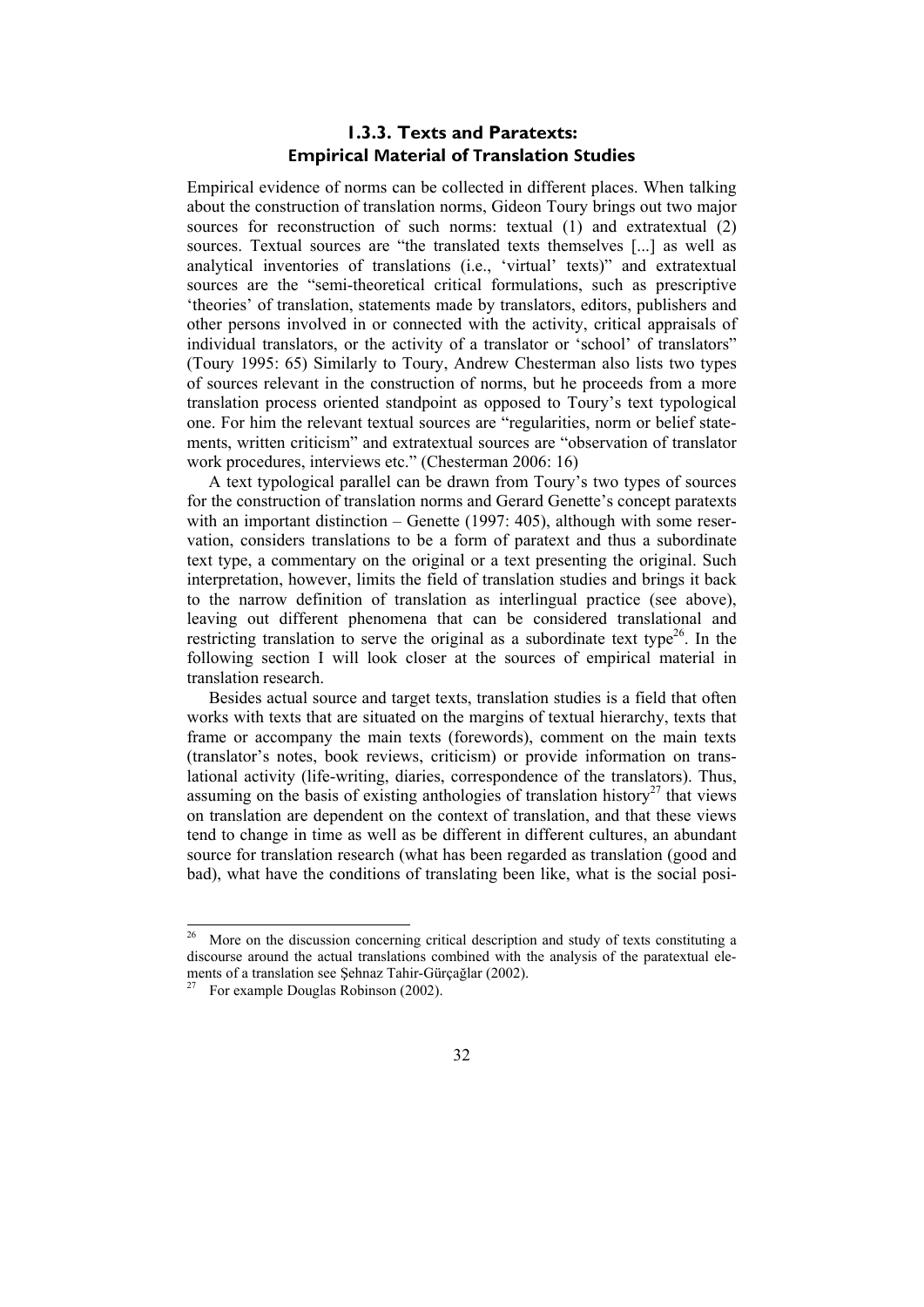tion of the translators, how much does the environment influence translations, etc.) is provided not by the translation-original comparative analysis but liminal texts on translations. Such liminal textual material is called paratexts by Gerard Genette.

Although Genette uses the term *paratext* already in his book titled *Palimpsestes* (Seuil, 1981) a wider interest in the texts surrounding the main text inside book covers (peritexts), as well as texts constituting a discourse in the form of advertisements, reviews, interviews, criticism etc. (epitexts) has emerged, spurred by Genette's *Paratexts* ( $[1987]$  1997)<sup>28</sup>, a work that provides us with a valuable set of terminology and definitions. *Paratexts*, in accordance with Genette, are first of all the texts that are inside book covers but are not the main text (publication information, elements of design, forewords, prefaces and additional notes); secondly, texts that are in one or another way connected to the main text but are circulating independently (book reviews, critical formations essays concerning the main text) (Genette 1997: 2). In translation studies paratexts are, besides the translation itself, very often the main or even the only source of information concerning the translator, translation method as well as the attitude of the translator towards the translated text. Works in translation history such as, for example, Douglas Robinson's *Western Translation Theory: from Herodotus to Nietzsche* (2002) heavily rely on paratextual material, citing, for example, Cicero's few remarks on his translation method in the treatise *Di optimo genere oratorum* or extracts from St. Jerome's defensive letter to Pammachius regarding his *Vulgate* translation. Not less important is the reception of the translations by the audience that can be studied through critical appraisals and reviews on translation. By studying reception it is possible to make assumptions about the prevalent translation norms, for example, Lawrence Venuti's concept of the invisibility of the translator that partially relies on the reception of translations in contemporary Anglo-American context (Venuti 1995); on the other hand, reception (or the lack of reception) is telling of the function of translation, position of the translator as well as the importance of translational activities in a particular culture at a particular time.

In my analysis of the publications and republications of the translations by Marta Sillaots (article III), as well as article IV, I have made use of Gerard Genette's terminology, adding my remarks or fitting the terms for the description of certain forms of paratext, such as the specific form unknown in the English-speaking world – the *afterword*, in Estonian publishing context. As my observations are based only on the published texts (books), the term *main text* in my research means the literary translation, unless stated otherwise.

The purpose of paratexts is communicative, or, as Genette (1997: 2) defines them – the thresholds that link the text with the context, constituting: "a zone between text and off-text, a zone not only of transition but also of transaction: a

<sup>28</sup> First published in French (*Seuils*) by Editions du Seuil in 1987; English translation (*Paratexts*) bublished by Cambridge University Press in 1997.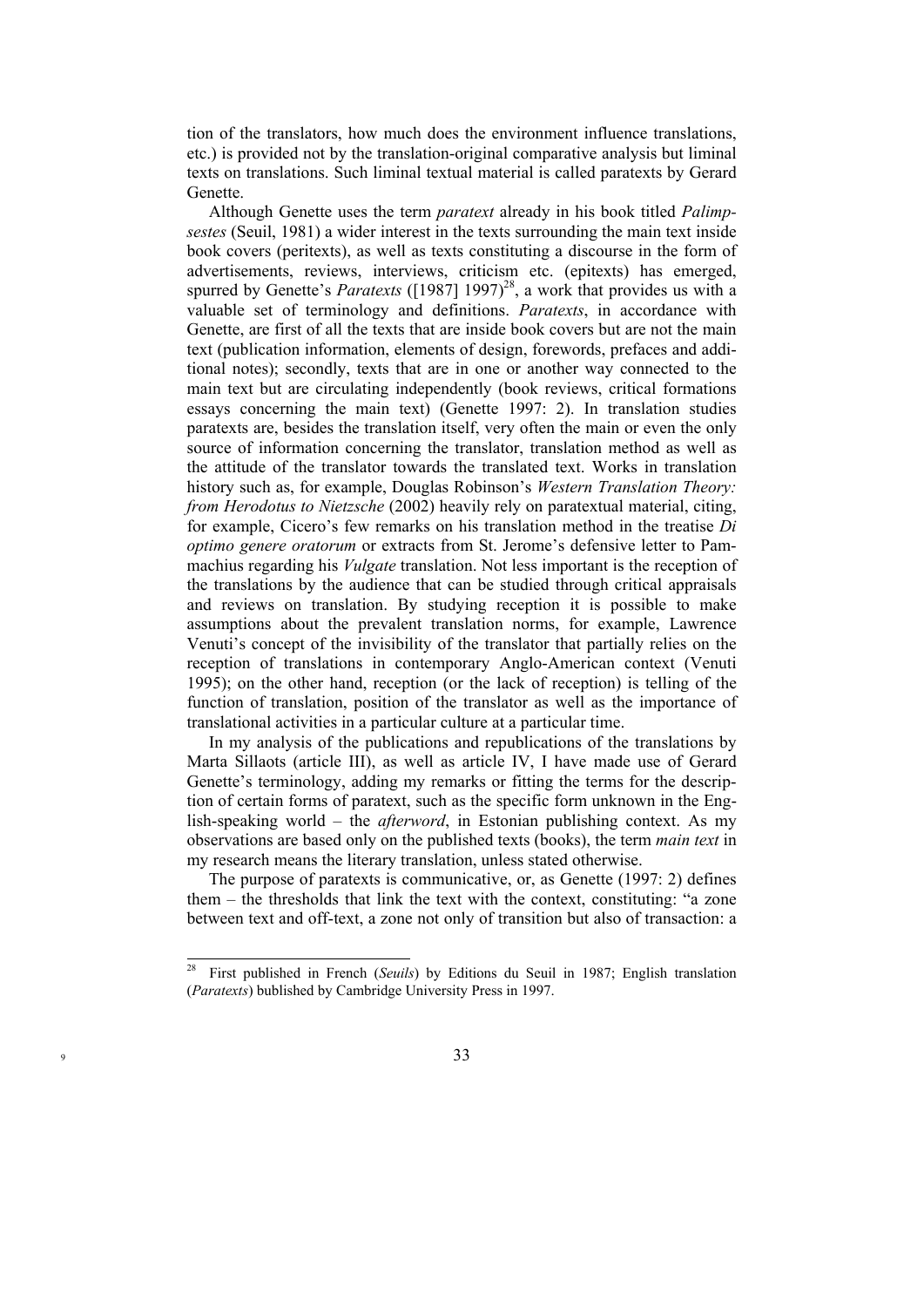privileged place of a pragmatics and a strategy, of an influence on the public, an influence that  $-$  whether well or poorly understood and achieved  $-$  is at the service of a better reception for the text and a more pertinent reading of it." (ibid.) Genette is equally interested in the means, methods and effects of paratexts, and so am I, but the analysis of paratexts helps me map the changes in the subsystem of translation of the literary polysystem of Soviet Estonia, as well as in the norms of poetry translation (article IV).

First of all, the aim of the secondary texts inside book covers that are placed around the main text – the translation – is to provide the readers with background information and negotiate the meaning of the work at hand. Yet the secondarity of such texts is a debatable issue, since paratexts (Genette 1997) provide the connecting link between the world of the reader and the fictional world. Defined by Genette as thresholds of the interpretation of the text they accompany, the implication in the definition of paratexts is that they are able to influence or manipulate the reader. Thus, paratexts not only provide information on the text they accompany, but also the other way around. As paratexts are important attitude bearers, research into them provides information on the environment they occur in, on multiple aspects of the target culture.

Genette's concept paratext and its hyponyms *epitext* and *peritext* are based on the typology that takes into consideration text content as well as the spatial (and temporal) positioning of such textual material. Torop, however, often uses the term *metatext* to designate texts written on other texts, and the stress in this case is not on the spatial arrangement of such texts but rather on the descriptive language – *metalanguage* – of such texts. (Torop 2011a: 13) Theo Hermans, on the other hand, makes a clear-cut and practical distinction between the aforementioned terms. Hermans uses the term *paratext* for the texts inside book covers that surround the main text "prefaces, footnotes and the like" and the term *metatext* to refer to the texts that "are presented independently but dealing with other texts" (Hermans 2009: 85) Hermans's approach presents a practical and functional point of view of the matter, especially considering the unfortunate connotation of the prefix para- as something defective or abnormal. I have made use of Genette's concept of paratexts firstly, to draw attention to the variety of text types that form the corpora of study in translation research and deliberately position the texts that present or introduce the translation to the same level as the translation and the original. For me these are all texts with the same weight and importance that in researching topics in translation history complement one another and add to the description of the translational situation. Secondly, the term *paratext* is put to work as a stepping stone to explain the special attention of Marta Sillaots to the translator's foreword, both in what I call her explicit translational poetics, translation reviews, as well as introducing her own translations (article III). What is more, since the texts that I am analysing in article IV have little to do with translations and everything to do with the texts surrounding translations, the concept of paratexts comes to aid when defining the focus of the research. The notion of paratexts is vital also for describing the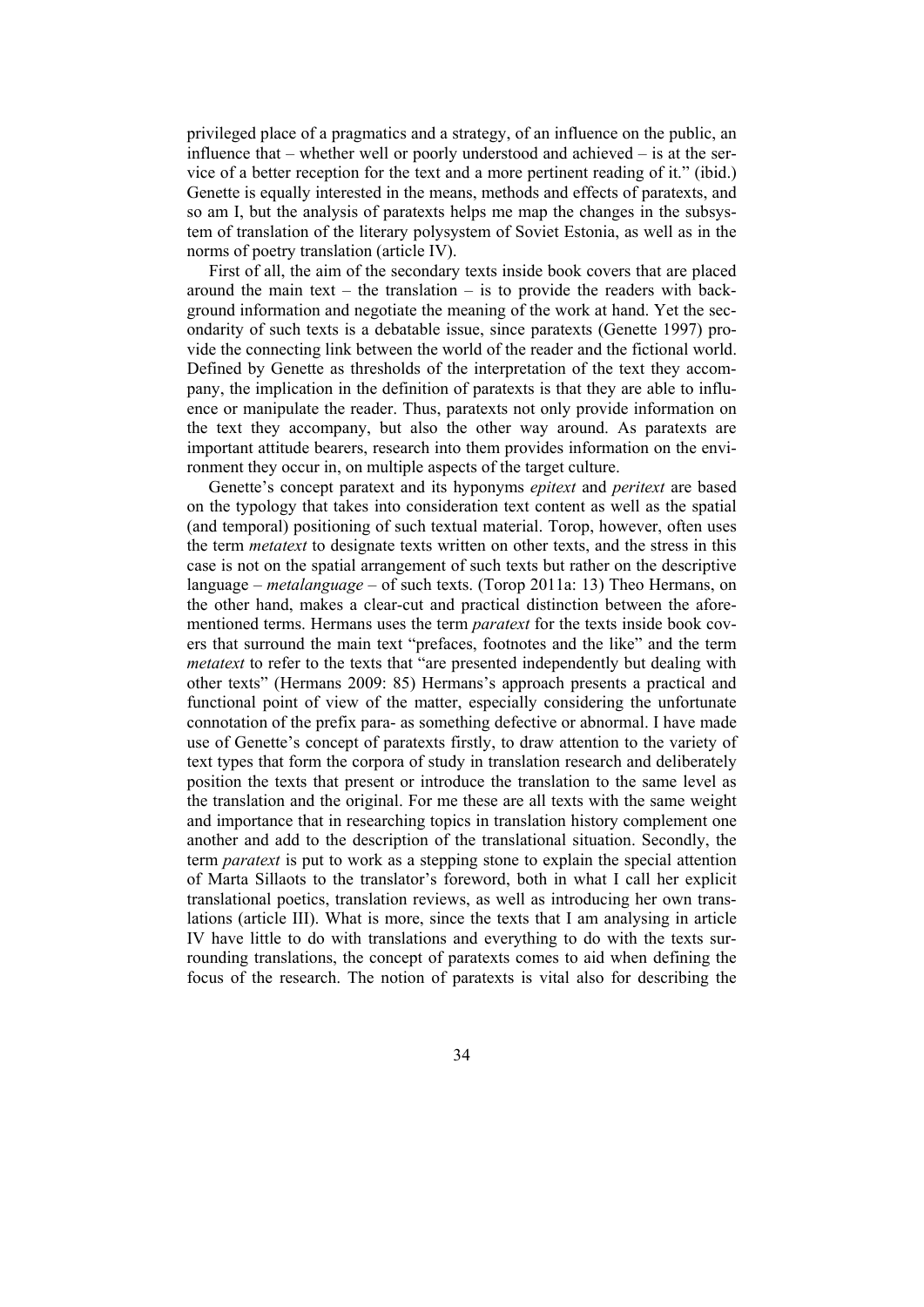changes in the conventions of presenting translations, changes that can be said to have contributed to the invisibility of the translators during the Soviet time in comparison with the 1930s and again with the recent developments in Estonia.

### **1.3.4. Invisibility of the Translator and Early Years of Soviet Estonia**

*Visibility* and its negative *invisibility* of the translator – terms in Venuti's *The Translator's Invisibility* (1995 [2008]) that are used for describing the situation of the translators in contemporary Anglo-American translation tradition – are strongly connected to the experience of contemporary image consumption and consequently with the concept of social visibility and as such are very Western and consumer-culture oriented in their essence. In free-enterprise business one of the definitions of visibility (besides the prediction of future earnings) is a company's presence in the marketplace – a dominant company would have greater visibility than a smaller one. Consequently, being visible in business is considered the key to successful operation and existence. In politicized sense visibility is not the matter of becoming physically visible but rather the matter of attracting attention and recognition (Chow 2010: 64), in other words – visibility in this sense means power.

When making a case for the greater visibility of the translators and against what Venuti (2008: 12) calls "the global drift towards American political and economic hegemony since World War II", Venuti (2008: 13) consciously or subconsciously takes the business logic to be the key in changing the situation since his project is: "to make the translator more visible so as to resist and change the conditions under which translation is theorized, studied, and practiced today". Venuti politicizes translation from a social point of view advocating a self-conscious, resistant type of translation. On the one hand, he traces the origins of fluent translation (and thus also the invisibility of translators) to cultural domination and exclusion (Venuti 2008: 33), on the other hand, he also shows that the exclusion and domination can also be reversed by translation.

Whereas Venuti's invisibility can be seen as economy bound and textually manifested, the meaning of the term invisibility that I use is dependent on the ideology politics in the Soviet Union and manifested in the social positions of the translators as compared to authors.

When comparing the authorship issues in creative writing practices, translation can be said to have two authors: the author of the original and the translator. Theo Hermans, who can in many respects be considered the voice of the descriptive approach to translation, encapsulates the idea in the following manner: "Books which are translated may carry the original writer's name on the cover, but the actual words between the covers are written by the translators." (Hermans 2009: 1) However, spurred by cultural norms that delineate models for a 'good' translation and according to the prevalent transparent literary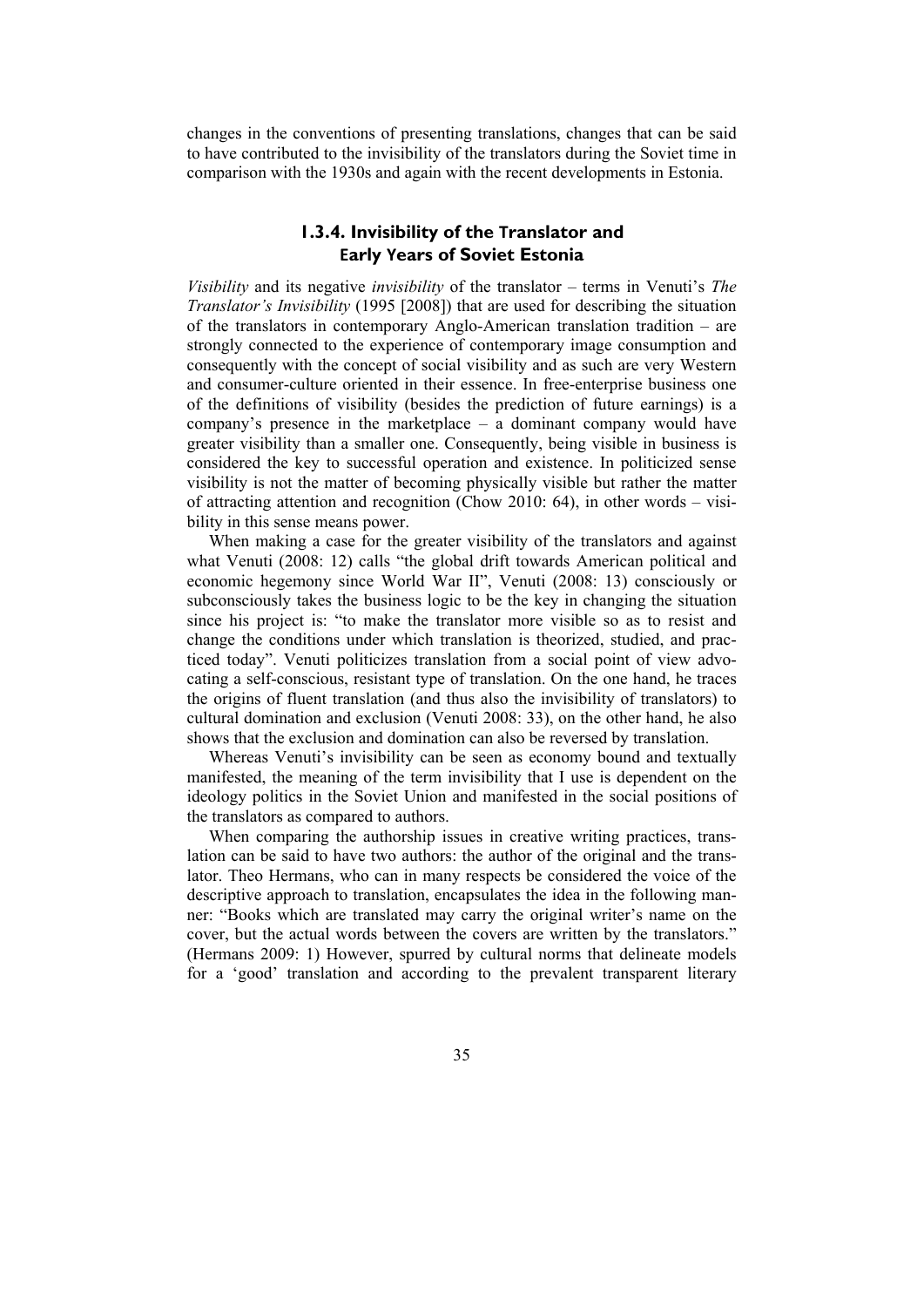translation practices (and here I am heavily generalizing), the author of the original dominates over the translator and is thus more visible. For this and various other reasons, such as translation being exploited by various power structures, Venuti considers translation to be a stigmatized form of writing. (Venuti 2008: 1) For Venuti the regime of fluency (fluent translation) is enforced by the readers since (1) they are used to easy readability and (2) transparent translation leaves the illusory effect of being close to the author of the original. (ibid.) One of the consequences of such regime of fluency in Englishlanguage writing is the authority of 'plain styles'<sup>29</sup>. Achieved over several centuries such movement has, according to Venuti, made realism the most prevalent form of narrative and free verse the most prevalent form of poetry. (Venuti 2008: 5) Secondly, since "the authorial originality continues to stigmatize the translators" work (Venuti 1998: 31–46) it also "shapes the translators' selfpresentation" (Venuti 2008: 6) and affects the recognition of translators' work (ibid.: 7).

Venuti's *invisibility* as a concept directly associable with the position of the translator combined with Itamar Even-Zohar's (2008: 199) theory of literary polysystems that sees literary practices in a constant centre-and-periphery struggle, is applicable to the description of the changes in the literary community of the early Soviet Estonia. I have utilized Venuti's self-explanatory concepts to my own purpose – to show the connection between how the practice of translation that is inevitably considered secondary as compared to authorship and the self-annihilating attitude of the translators comes to play during the time of ideological change, implementation of Soviet system in Estonia, roughly from 1945 to 1955. On the one hand new ideology needed to be brought in and the quickest and most controlled way to do it was by translation<sup>30</sup>, on the other hand, what better way to control the previously active literary elite of the country than to engage them in translation instead of writing. Hereby I will have to explicate the socio-political context of writing and translation during the first decade of Soviet rule in Estonia in a more detailed way.

When usually it is the target group that initiates the process of translation (Lambert 1995: 129) by expressing a need for or interest in the source culture's texts whatever the reason might be (as was generally the case in Estonia before 1939), this cannot be said to be the case in early Soviet Estonia. It is rather the source culture's political power system that through its local representatives and collaborators expressed the need for and enforced the translation of a selection of approved texts. At the same time an elaborate system for monitoring and controlling translational process (as well as other writing processes) was created. Soviet publishing system differed radically from the publishing system of the former Estonian Republic, first and foremost in the attitude towards the

<sup>29</sup> Here Venuti relies on the essays of Charles Bernstein, American poet, who in 1986 published his collected essays *Content's Dream: Essays 1975-1984*.<br><sup>30</sup> The raise in the production of translations has been discussed in Möldre (2005).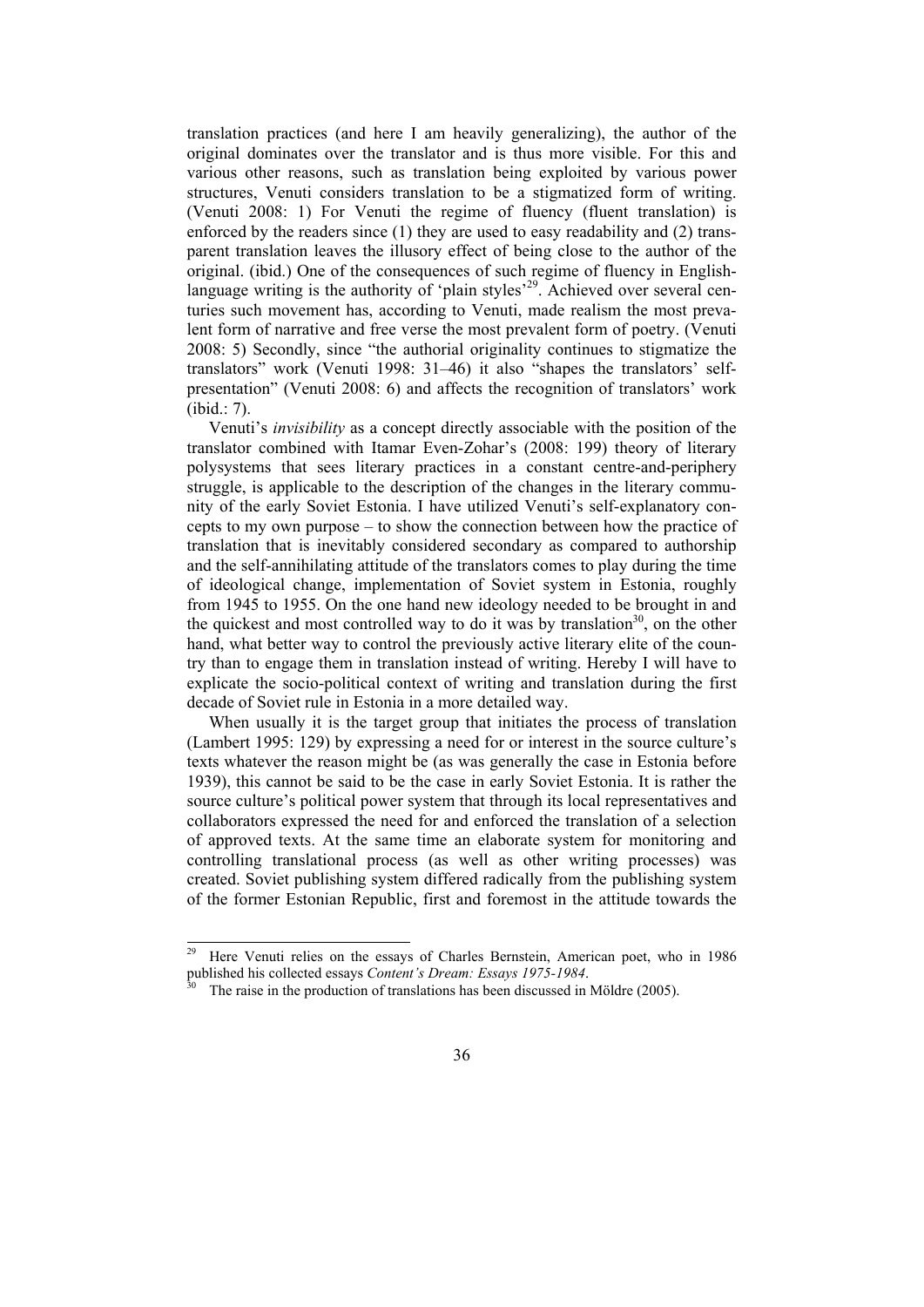author, and stemming from that, also to the translator. The author/translator was regarded as the fulfiller of the commission who had to be controlled by the editor for the work to be appropriate and suitable for the Soviet reader. Editors were encouraged to lead and educate writers to write according to the Soviet ideology. Publishing houses functioned as institutions of severe control (Möldre 2005: 116) alongside with other instances, such as public discussion meetings at the Writers' Union. A literary work, be it an Estonian original or a translation, needed to pass several readings by the editor/s before a permission to publish was issued. Authors as well as translators had to keep to the set deadlines. Failure to meet the deadlines brought along fines or, in the worst case, the termination of the commission contract.<sup>31</sup> As a result translation came to be regarded as a mechanical process during the 1950s; according to Ott Ojamaa, an Estonian translator and literary scholar: "a simple and lucrative business that basically any skilled user of a dictionary could cope with". (Ojamaa 2010: 69) Consequently, the importance of the role of the author within the literary polysystem was decreased and his/her position considerably weakened. A work of literature (both original and translation) can, in this light, be seen as a collective effort of many instances which is probably one of the reasons why Sirje Olesk calls literature written during the period in Estonia 'Soviet literature in Estonian' (Olesk 2008: 84–85). The measures undertaken and systems designed by the Soviet authorities can be connected to the aspiration towards educating the readers ideologically and controlling and directing free thought by channelling it to an appropriate direction through appropriate activities. Books and literature in general were regarded as important and sufficiently efficient means to disseminate Soviet ideology.

Coming back to the concepts of visibility and invisibility, these are inevitably connected to the shifts and changes in the system, literary polysystem among others, during the political turmoil and times of ideological change in early Soviet Estonia. The authors of the previously central author-oriented system were made invisible through a sequence of translations, editions of translations and reprints of translations in a system where translation assumed a central position. The process of such marginalization of established authors, as I see it, can be connected to Venuti's (2008: 1) concept of translation as a stigmatized form of writing but on a different level. Translators in this case are not the agents responsible for the annihilation, but can be seen as manipulated by the system using the traditional position of the translator inside the system.

<sup>31</sup> For example Oskar Urgart lost a translation contract and Mart Raud a contract to publish a novel by exceeding the deadline in 1948 (see Möldre 2005: 88).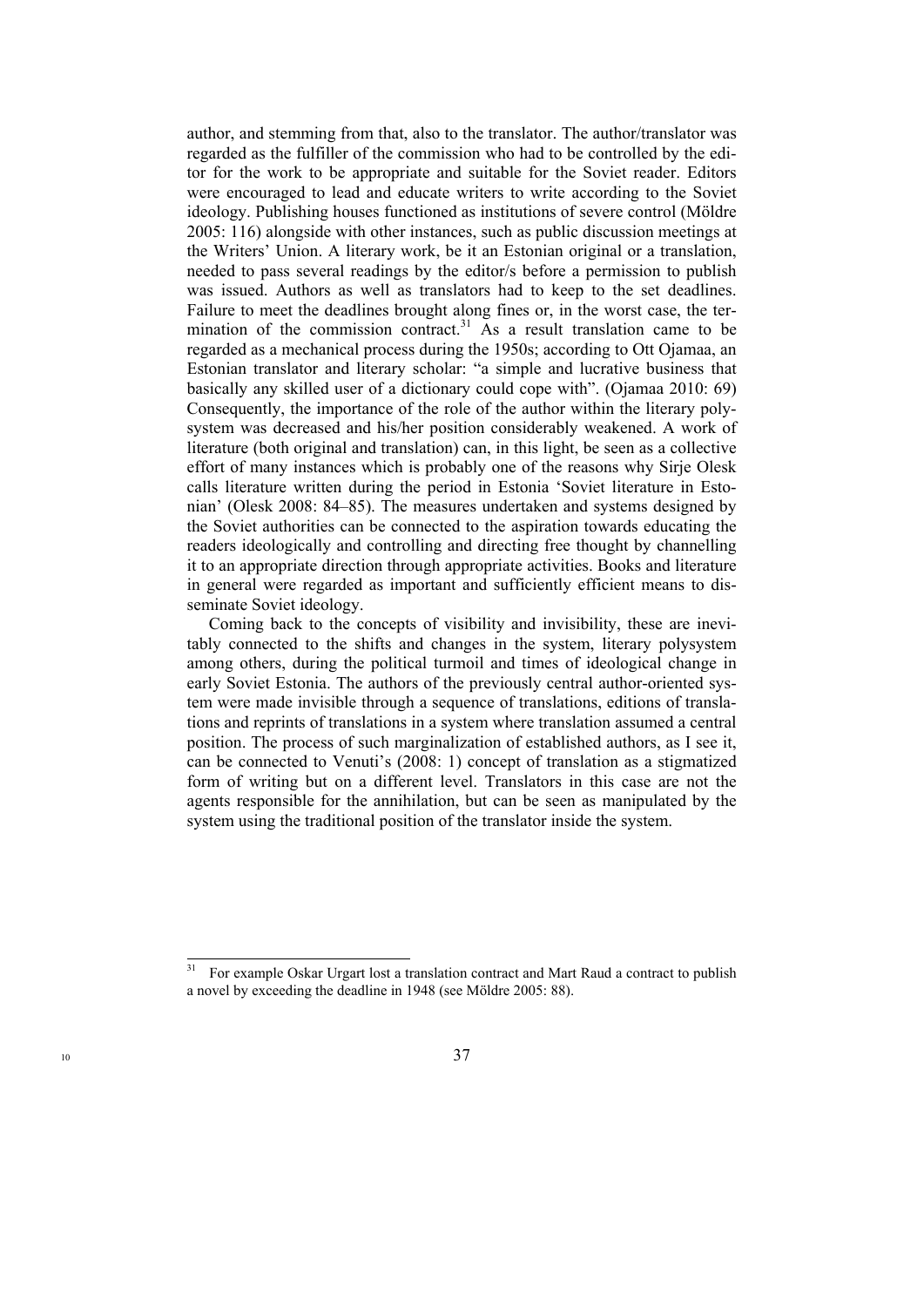### **2. ARTICLES INTRODUCED**

In the following section I will introduce the articles included in the present project aiming at explicating the context of research in more detail. The articles should speak for themselves but considering different audiences a small insight should nevertheless be helpful. What follows is an abstracted chronological summary of the four articles focusing on the points that I consider worth emphasising. Since one of the articles *The Explicit and Implicit Poetics of Marta Sillaots* is written in Estonian and meant for the Estonian readership I have concentrated on conveying its essence in greater detail.

### **Article I: Translators in Systems. Some Notes on the Factors Shaping Translations: The Case of Marta Sillaots and Young Estonia Publishing**

Considering the receptive level of cultural analysis, the position of an artwork in a particular culture (all forms of creation) is dependant both on its so called readability (receptibility) as well as its availability; that is marketing success. (Torop 2011a: 16–17) The first article included in the present dissertation, *Translator in Systems. Some Notes on the Factors Shaping Translations: the case of Marta Sillaots and Young Estonia Publishing*, aims to describe a part of the translational scene in Estonia in 1920s and 1930s, on the example of the interaction of a translator, Marta Sillaots<sup>32</sup> (1887–1969), and one of the most influential publishing houses of the time, Young Estonia Publishing House. The article introduces a concrete context of translation and looks at the translator as an agent of literary transfer but whose activity occurs within the framework of factors determining the translation process, such as state level publishing regulations and policies as well as economic factors. I have looked at the archived correspondents of Marta Sillaots, an established translator by the 1930s, with the publishing house officials during the translation of two novels in a series meant for young readers: Mark Twain's *The Adventures of Huckleberry Finn* and Jules Verne's *Les Enfants du capitaine Grant* (*The Children of Captain Grant*), both published in Estonian in 1932. The correspondence shows the different aims of the translator and the publishing house; for the translator the stylistic integrity comes first and for the agency the goal is to educate the young readers through factual knowledge and also keep the sales figures high. The article raises questions concerning historical research into translational issues: what is the role of translation policy, target audience as well as the translator in the process of cultural transfer and the making of translation canon and how far can we generalise on the basis of particular historical case studies. However,

Marta Rannat-Sillaots and her translations are the center of my research in articles I, II and III.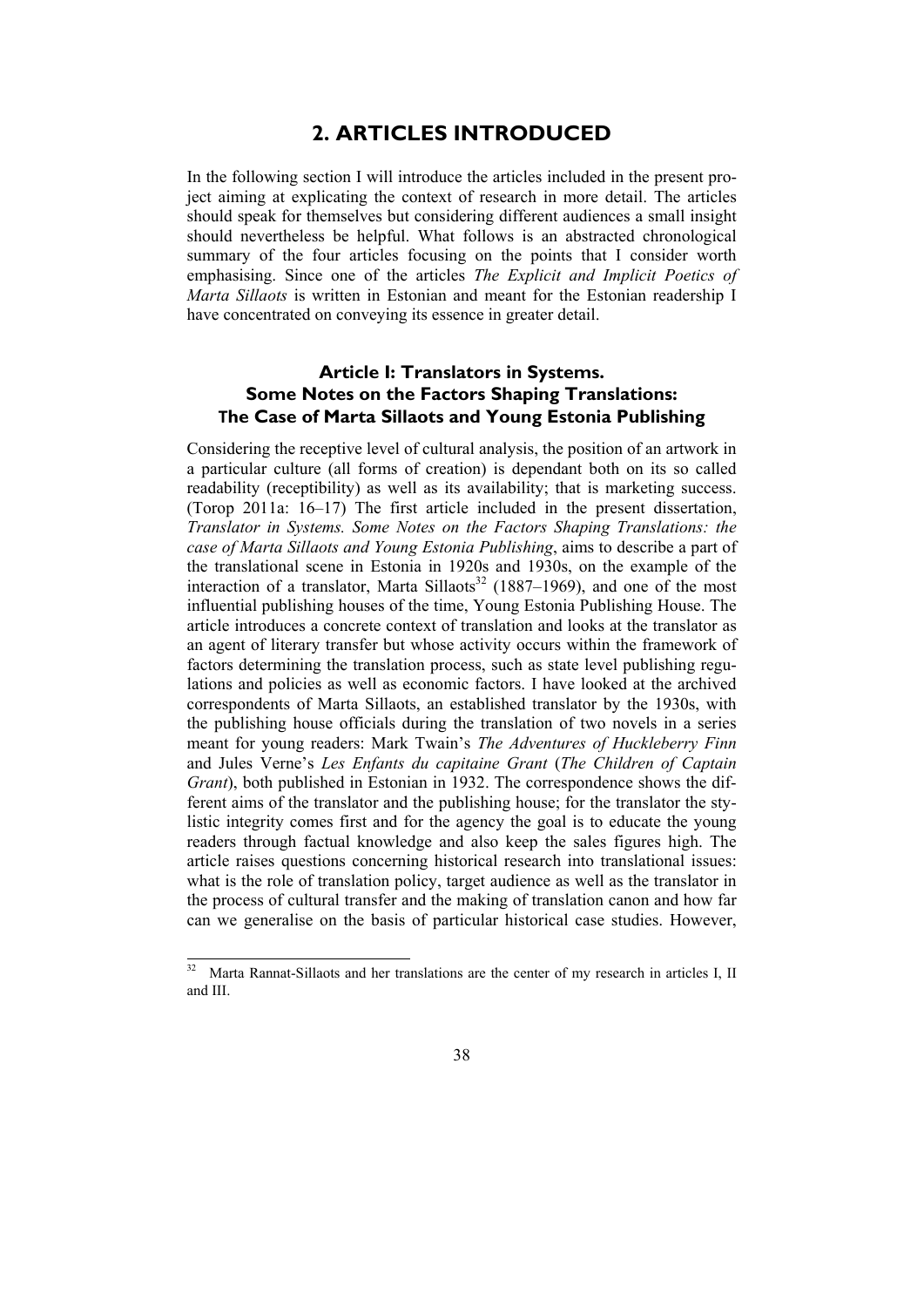translations are co-operational products and the publishing system through which a translation finds its way to the reader, plays a part in determining the final result. The article touches upon a time period in the life of Marta Sillaots when she had already acquired a certain position among the authors and translators in Estonia; she could negotiate her fees and was free to suggest next or better translation projects to the commissioners. These times, however, were about to change and in the next article included in the present thesis I will examine the most controversial time period of the  $20<sup>th</sup>$  century Estonia, early Soviet time, during which the ideological changes brought along changes in the centre-periphery relations of the whole socio-political system, pushing the previously active members of the society, established authors and literary figures to the margins.

### **Article II: Authors as Translators: Emerging Hierarchical Patterns of Literary Activity in Early Soviet Estonia**

The system and hierarchies of different literary activities contributing to the mechanics of changes during the first decade of Soviet time in Estonia best emerge when we contextualize the publishing chronology of the individuals who were active on the multiple fields of the literary polysystem, to use Even-Zohar's term, under observation. In the case of a small culture such as Estonian, literary translators are often also practicing authors or figures connected to literary circles (literary critics, scholars, publishers etc.), who are relatively well known to the general public. Or rather, the authors are often translators since translation, in this framework, is mostly regarded as a secondary activity, undertaken for several reasons ranging from the translator's mission to enrich the receiving culture in the multiple ways that translation offers, to financial issues during creative pauses.

Consequently, the second article of my dissertation *Authors as Translators: emerging hierarchical patterns of literary activities in Early Soviet Estonia* presents tree individual established Estonian authors/translators Friedebert Tuglas (1886–1971), Marta Rannat-Sillaots (1887–1969) and Betti Alver (1906–1989), members of Estonian Writers' Union, who had been engaged with writing original literature as well as translating already during the 1920s and 1930s, in brief, people who had been active before the so called Soviet time and were continuingly capable of being active during the time-period from 1945 to 1955 and beyond. I have established a chronology of the literary activity of these individual authors during the period starting with 1945. Such a chronology vividly shows the hierarchies of literary activities and the mechanics of the use of such hierarchies in pushing the established literary figures to the marginal position with the help of such less visible activities like translation as the surge of Soviet ideology was increasingly gaining ground reaching its peak in 1949 and 1950. The publishing narratives presented in the article should give a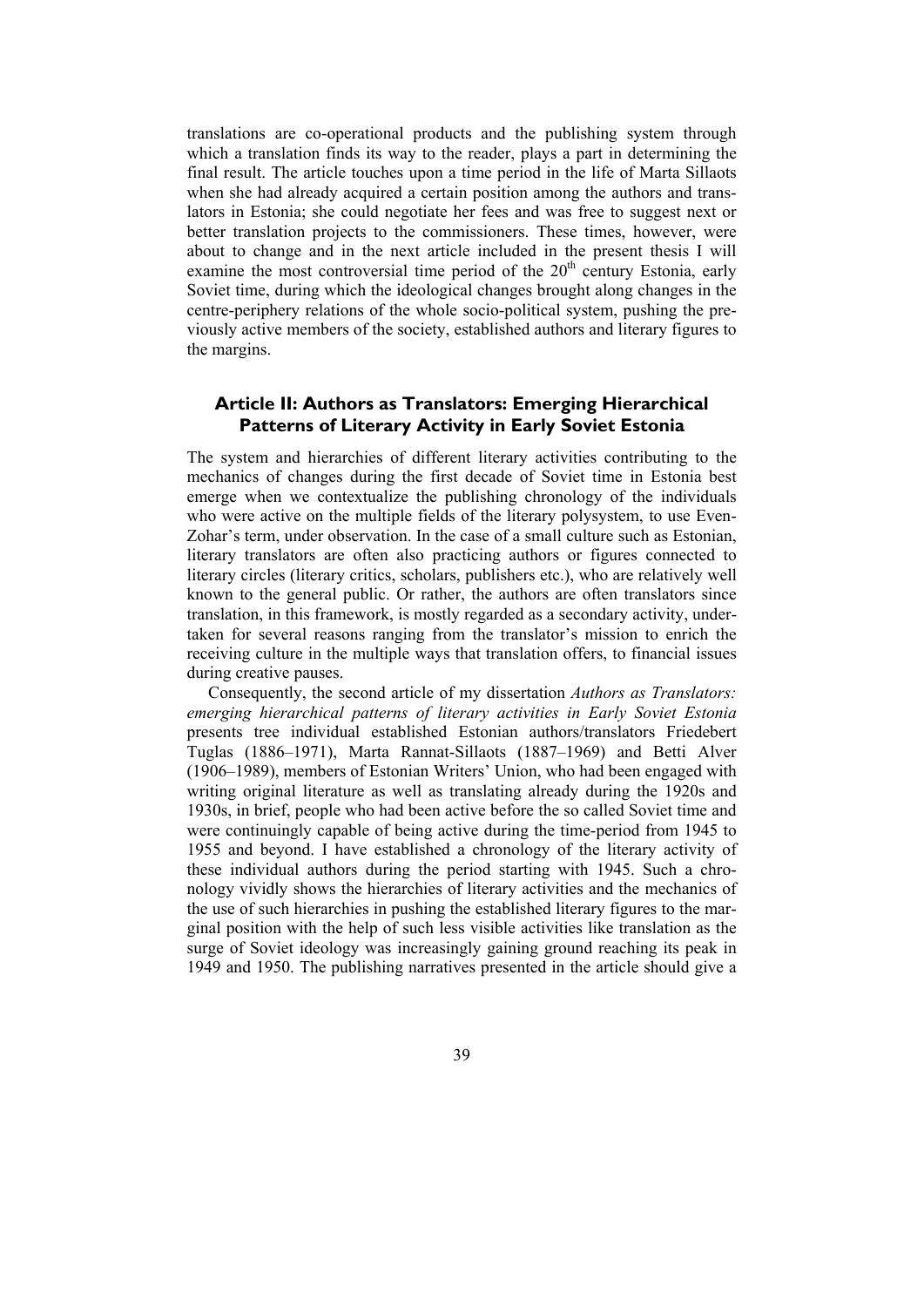personal and political dimension to that particular section of the history of translation in Estonia.

The materials used as a corpus of this study include the publicly available (printed) diaries of Friedebert Tuglas, Elo Tuglas and Betti Alver (manuscript), partially published collection of letters by Marta Sillaots as well as other published research on the subjects concerned. I have also used the bibliographies of Friedebert Tuglas (compiled by Estonian National Library 1993) and Betti Alver (by Vaime Kabur). In addition to that, I have used the bibliography of Marta Sillaots that I have revised and compiled myself and that consists of her published works on the basis of the Estonian National Bibliography Database, her translations as well as articles in the two prominent literary journals *Looming* and *Eesti Kirjandus*. In addition to the published biographical data, I have studied the archival material such as private letters to the editors, translation contracts, notes and remarks by the aforementioned individuals that are stored in the Estonian Literary Museum (ELM), mostly in the Estonian Cultural History Archive (hereinafter ECHA). I also have extensively used the data from Aile Möldre's dissertation on book production in Estonia from 1940 to 2000 (see Möldre 2005).

I have crisscrossed the biographical and bibliographical data available from the period of early Soviet Estonia keeping a critical eye on the findings. The need to assess the material published in the Soviet Union critically is evident. Especially the material published during the time of active propaganda, the first decade of Soviet rule, was submitted to heavy censorship. Such a practice can be called the rewriting of cultural value system. The more personal material, such as letters and diaries, are used in the article not to construct a 'truthful' image of the research subjects, but rather to balance the bibliographical approach and stress the relative nature of any data. The method I have utilized entails a heavy background research, thorough contextualization using a critical eye and, no doubt, as in any research, the present one also contains a fair amount of subjectivity in the interpretation of factual material. I have set the starting point of my observations 1944, and even more so the closing point, 1955, to be preliminary temporal markers, since for better understanding the processes, I will have to retrace the steps back to the years preceding 1944 as well as talk about the years following 1955.

Rather than constructing or reconstructing history or searching for historical truth, the article is an attempt to describe and theorise certain processes in history as I see them. And as has been pointed out (see for example Hiio 2010), Soviet Estonia has become history: it has aroused an academic and more detached, theoretical interest in the generation of scholars in Estonia and elsewhere who, apart from their childhood, do not have an immediate experience with the Soviet time period and are thereby the somewhat distant observers rediscovering, generalizing and attempting to theorize the past.

To continue with the topic of Marta Sillaots, it is now suitable to ask the question of what has happened to her translational output, or in other words,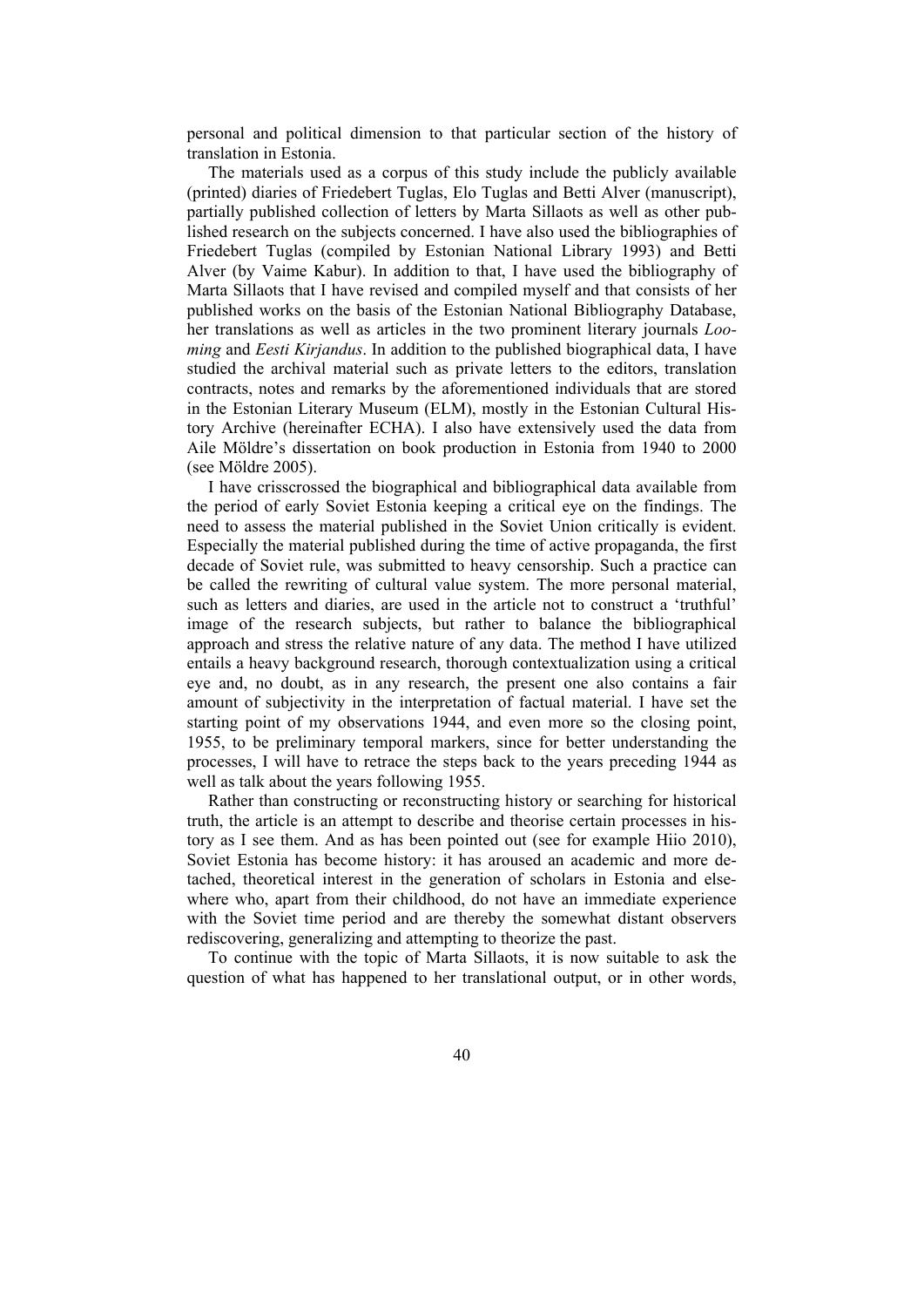having had an insight into the contexts and systems surrounding a translator at different moments in time and against different socio-political backgrounds, it would be productive to look into her translations and analyse the factors that have influenced her work together putting them into perspective by taking a retrospective look at them from where we stand now.

### **Article III: The Explicit and Implicit Translational Poetics of Marta Sillaots. (Marta Sillaotsa eksplitsiitne ja implitsiitne tõlkepoeetika)**

A common knowledge, expressed by Estonian scholars is that a small culture cannot afford to have too many translations of one and the same work. Yet there is a considerable number of double translations of one and the same work of fiction in Estonia. The life of a translation depends on different factors; among other things changes in fashion and politics as much as language and norms (Toury). Translations that survive the test of time for a longer period are generally idiosyncratic works with a special purpose that are studied or referred to again and again (such as Johannes Aavik's translations into Estonian at the first half of the  $20<sup>th</sup>$  century, made with an aim to renew, Europeanize and enrich the Estonian language).

In this light it is reasonable to inquire into what happens to other translations, to those whose lifespan is shorter, for example the translations of Marta Sillaots, one of the most prolific Estonian translators of the first half of the  $20<sup>th</sup>$ century. Article III of the present thesis, *Marta Sillaotsa eksplitsiitne ja implitsiitne tõlkepoeetika.* (*The Explicit and Implicit Translation Poetics of Marta Sillaots*), investigates the reasons why a considerable part of the more than 50 novels translated by Sillaots has fallen into oblivion in the special sections of the major Estonian libraries, some of the books that are still relevant or considered to be canonical works of world literature have been translated anew, and but a small selection is still circulating amongst us either in the form of new reprints, but more often as editions of Sillaots's translations.

The most active period of Marta Sillaots' translation can be said to be from the early 1920s to the late 1940s. During this period she translated close to 60 novels of world literature from French, German, Russian and English languages, ranging from Jules Verne, Gustave Flaubert and Anatole France to Friedrich Schiller and Thomas Mann; from Charles Dickens, Mark Twain and Rudyard Kipling to Ivan Turgenev, Leo Tolstoy and Fyodor Dostoevsky. Despite my best bibliographical efforts<sup>33</sup> I dare not vouch for the completeness of the list of Sillaots's translation related publications since some of the early

<sup>33</sup> I have compiled a bibliography of Marta Rannat-Sillaots on the basis of the bibliography available in the Estonian Literary Museum, improving and complementing it by adding information from different published and archival sources.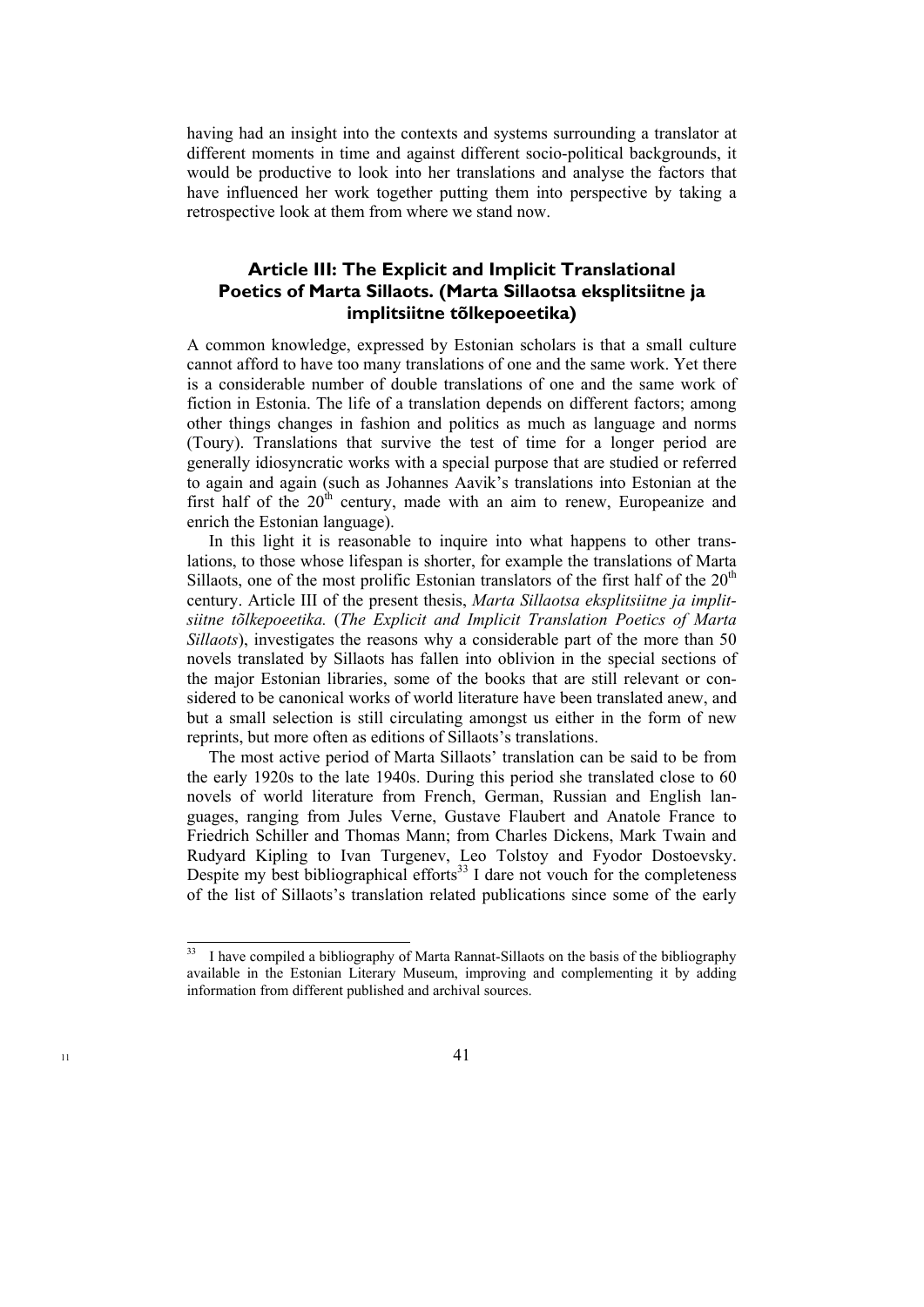translations in the periodicals remain nameless and also the translations during the early years of the Soviet occupation (mostly plays from Russian) are extremely difficult to trace. In addition to translating, Sillaots was a prolific reviewer of translations, a literary critic, who reviewed translations for the most prominent of Estonian literary journals of the time such as *Estonian Literature* (Eesti Kirjandus) and *Creation* (Looming). Although she started contributing to journals, but mostly magazines and daily newspapers already from 1910, the beginning of Sillaots's sustained career as a translation critic can be considered from 1928 when, one after another, her translation reviews on recently published books started appearing in the *Estonian Literature*. Her contributions in the field of criticism and reviews continued until 1941.

Sillaots's first longer piece of criticism of a translation was published in 1912 in *Estonian Literature* (1912, nr. 1, 36–39). It was an article on the translation if the Finnish female author L. Onerva's34 *Murdejooned* (*Murattiköynnös* 1911). Onerva's translation (by Eduard Virgo) seems to be not so much a criticism of a translation, but rather a personal statement for Sillaots. She does not talk about translation instead she expresses the importance of the import of such strong opposition to the description of the world through the male gaze: "The women we know from literature are often born from the imagination of men."(Sillaots 1912: 36) This first contribution of Sillaots in *Estonian Literature* is of significant importance since she introduces herself as having a strong female voice: "Male critics usually measure the work by a female author by the same stick they are used to review the work written by male authors considering the best praise for a female author to be that it is difficult to tell whether the work has been written by a man or a woman. /…/ It is a pity that women authors have, up to now, considered it to be most desirable to write like men."(Sillaots 1912: 36) Such statements concerning the male point of view, the male standards in writing, did arise attention and probably determined Sillaots's reception as a writer, critic and translator.

Firstly, analysing what Sillaots says about other translations into Estonian of the time as well as how her own translations were received is important, not only from the point of view of inquiring into the translation norms of the time, but for receiving information about what Peeter Torop (1999b: 45–46, 2011a: 139) calls the explicit aspect of translation history. The translator's explicit poetics or theoretical principles can be drawn from the liminal material surrounding translations; the reviews, critical appraisals, to talk about texts that circulate independently from the translations, as well as in the forewords and translator notes, texts that are published together with the main text, the translation, in other words the paratexts (Genette). That is of course, if such material does exist. I have analysed the concept of a 'good translator/translation' that emerges from Marta Sillaots's reviews of the translations of other Estonian translators in *Estonian Literature* from 1912 to 1940. One of the main clear

l

Full name of the Finnish author is Hilja Onerva Lehtinen.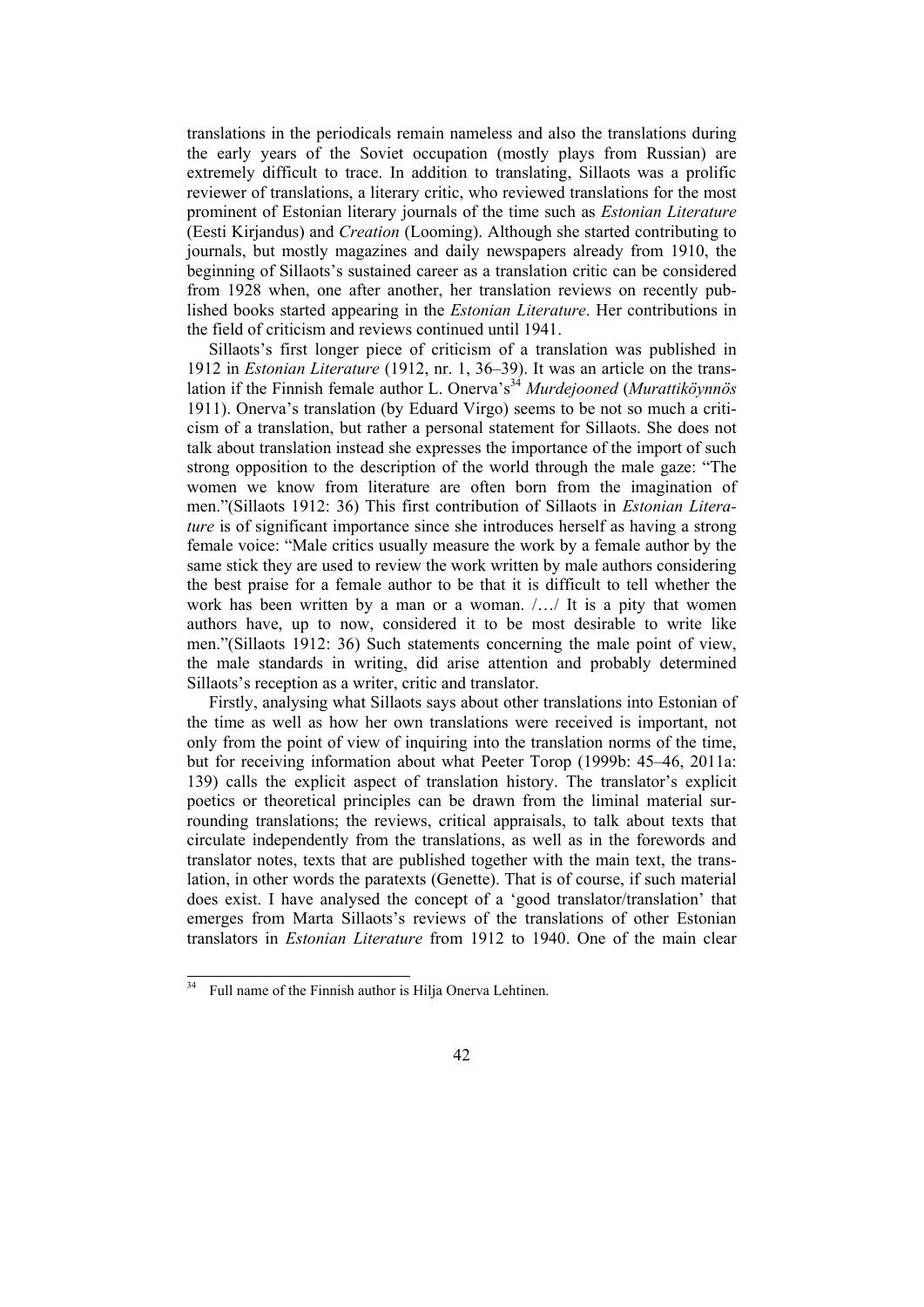concepts of 'good' translation is formulated in an article on three translations from French into Estonian. Criticising K. Martinson's translation of Henri René Albert Guy de Maupassant *Une Vie* (1927) (*Üks inimelu*) Sillaots writes: "K. Martinson's translation is but a poor echoing of the original, not the recreation of the original – as a good translation should be." (Sillaots 1928: 392) For Sillaots the value of a translation is closely connected to the ability of the translator to find the stylistic focal points of the original. The writing style of the original author needed to be conveyed in translation using the possibilities of the Estonian language. This, as also comes out from Sillaots's own translations, meant operating playfully with syntax, word order and collocation. On the other hand she stresses the need to use correct Estonian, be precise and discourages loan words (especially from Russian).

Secondly, in order to receive a better picture of a translational poetics, the implicit side of the poetics, actual translations, must be considered. However, in order to explicate Sillaots style as a translator, I have used a slightly different method than that of comparing the original to the translation. I have been interested in what is special about her style of translation considering the fate of her translations – from her output as a translator, the close to 60 books translated from 1919 to 1948 (to consider the translations in book format) only 19 items have been published again since 1990, most of them heavily edited. Time factor, of course, has a significant importance, but stemming from the reviews of her translations already during their first publication, a specific language and translation poetics emerges that does not seem to always confirm with what was considered to be a good translation at the time. Thus, treating translation as a part of the target cultural polysystem, influenced by the target systems conventions and norms, I have undertaken the comparison of Sillaots's two translations and their later edited versions. First of all, the translation of *David Copperfield* by Charles Dickens (published in 1937) and its heavily edited version published in 1991, where Lia Rajandi, the editor, has become a co-translator on the cover of the book, suggesting that little remains of the original translation. Besides that, I have undertaken the comparison of Romain Rolland's *Jean Christophe*, published in 1936 and its later edition published in 1958 (language editor Henno Rajandi). The changes emerging in the comparison can be classified as follows: syntactical changes, changes in the word order and changes concerning collocation. All the changes serve better readability; the edited text displays greater cohesion and is more idiomatic. This is suggestive of two things, firstly, that of the aspiration of the translator to convey the style of the original by using the possibilities of the Estonian language (a trait of a good translator according to Sillaots's explicit poetics). Secondly, this may refer to the change in the norms of translating towards greater fluency. I do realize that changes in language, that development of language during the period of more than 50 years is a significant factor here. Still, I think, the findings are telling of the aspirations of Sillaots as a translator.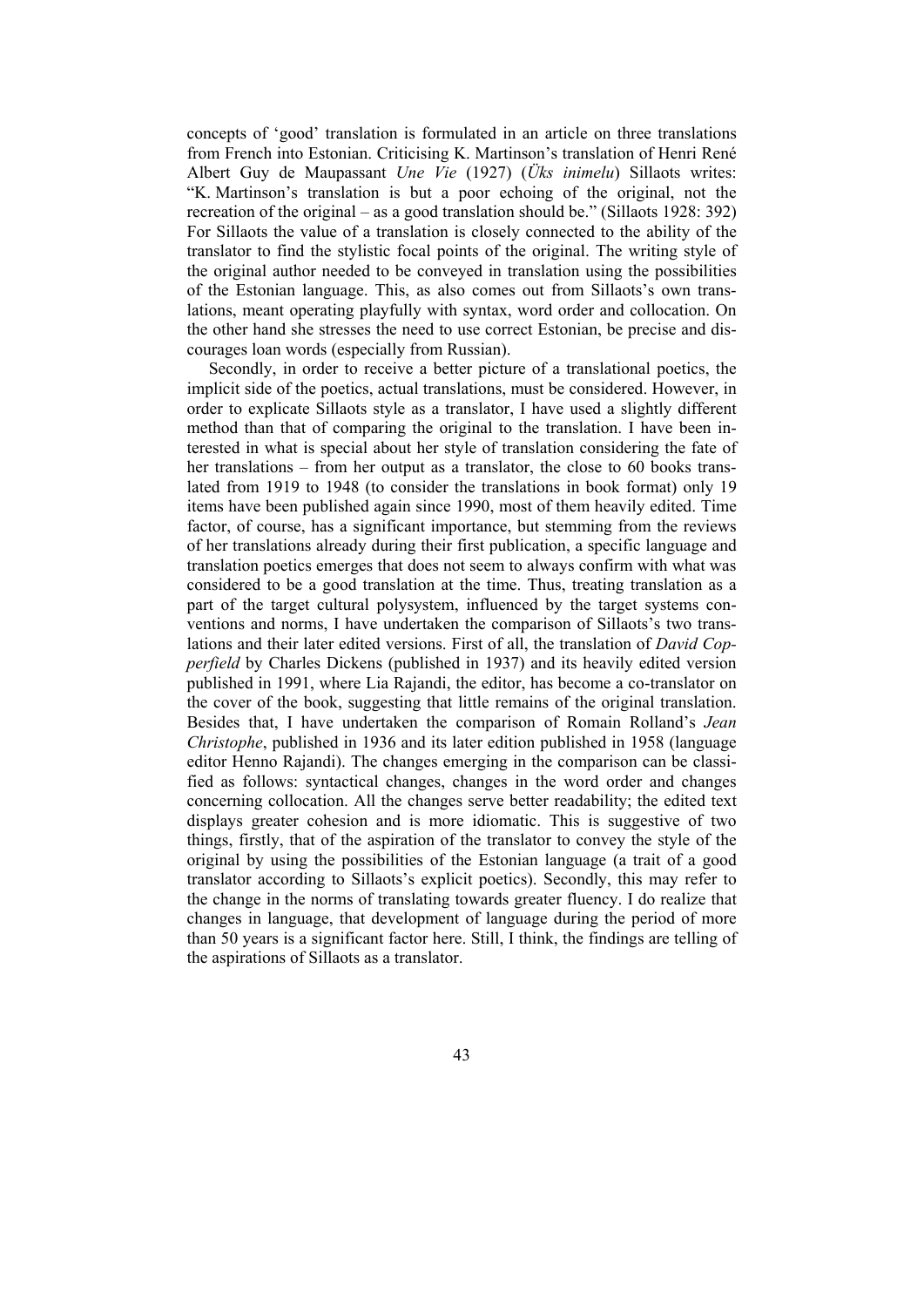What is interesting in the comparison of Marta Sillaosts's explicit and implicit translational poetics is that even when most of the principles do overlap, some of the concepts manifested in the explicit poetics as pertaining to 'a good translator' are not followed in her own translations. One such aspect is the use of 'good and correct' Estonian. When in her translation reviews she proceeds from the readability and grammatical correctness of the texts, in other words, the rules of Estonian grammar, then in her own translations she can be said to proceed from the style and rhythm of the original using the possibilities of Estonian language as to the full as she sees fit. This fact along with the evidence of the heavy editing of her translations may have been one of the reasons of the aging of Sillaots's translational contribution. Undoubtedly, translation norms and editing conventions that differ at different times must be taken into consideration. What can be concluded on the basis of the insight into Marta Sillaots's translational poetics, is, that translation for her remains to be a translation, but not as a mere echo of the original but as a separate form of writing or even a separate text type. Sillaots shows a presence in the Estonian translation landscape, her texts reflecting her translator's personality as well as the time she was translating constituting a valuable part of Estonian translation history.

### **Article IV: Forewords and Reviews: On Translators' Invisibility**

Whereas the common theme throughout the first three articles is the case of a prose translator, Marta Sillaots, whose fate has been determined by the changes in the socio-political context as well as translation norms, the fourth article continues to see translation as a norm governed activity with the help of a case concerning poetry translation and more recent past. The translation under scrutiny in article IV of the research, *Forewords and Reviews: some notes on the translators' presence in Estonian translational space*, is Tõnu Õnnepalu's translation of Charles Baudelaire's *Les Fleurs du mal* published in Estonian in 2000. However, the focus will not be on the translation per se, but on the paratexts, both inside book covers – translator's *afterword* at the back of the book, where the translator strongly positions himself – as well as texts concerning the translation but circulating independently – reviews concerning Õnnepalu's translation. My aim here is not to take sides, although I do not make a point of hiding my personal preferences, but to describe the translational situation the way I have come to see it.

When translating a source text that is in verse, according to Maria-Kristiina Lotman (2011: 137), the history of translation into Estonian shows from rather an early stage a tendency to equimetrical<sup>35</sup> translation, that is also called mimetic translation (Holmes 1970; 1988), metrical translation (Lefevere 1975),

l

<sup>35</sup> A term preferred by Maria-Kristiina Lotman (2011: 137; 2012: 54)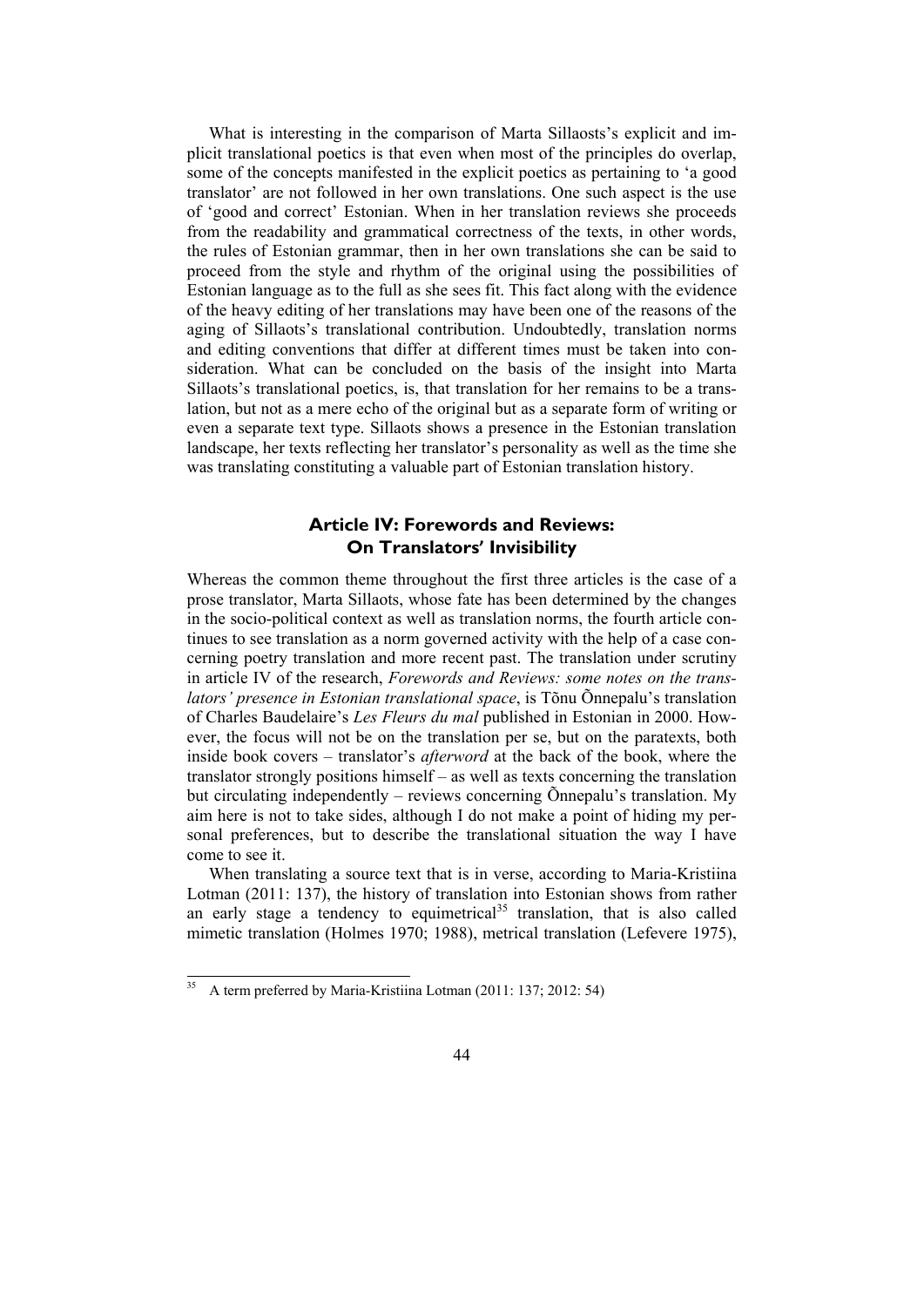formal or macrostylistic translation (Torop 1999), that is a strategy to transfer and apply the verse forms of the source culture in translation into Estonian. The strategy has been criticized for its focus on the form of the source text, leaving the sense, communicative value as well as the syntax of the target language on a secondary position. (see Lefevere 1975: 37–42) In the case of Estonia we may talk about an influential tradition of verse translation that is a form-derivative form of mimetic translation and is referred to as homorhythmic or syllabicaccentual translation of verse. (see Kaalep 1997: 65)

It is difficult to determine the origins of the prevailing understanding of Estonian translators of poetry as being comprised of two interconnected and equally important parts: content and form. (see Lotman 2011: 139) The importance of mimetic translation of verse into Estonian might be connected to the fact that Estonian literary culture is relatively young in comparison to other European cultures, since according to Holmes (1970: 98), mimetic form translation for verse tends to come forward when: "the target culture as a whole stands open to outside influences", in other words, in the periods of cultural renewal or development. This is supported by Ain Kaalep's (1997: 65) consideration that homorhythmic verse translation has been especially enriching for the Estonian original production, since Estonian authors have started using those new rhythms in their original poems, thus contributing to the development of target culture's literary practices.

In the final article (IV) included in the present thesis, titled *Forewords and Reviews: some notes on the translators' presence in Estonian translational space*, I will argue not in favour of equimetrical translation, nor against it, but rather point out how an open encounter with an influential existing norm of verse translation and a clear self-positioning of a translator can, apart from an uproar of criticism, create something that from a sufficient temporal distance seems to be a slot for an enlargement of norms if not a starting point for changes in the norms of poetry translation. There are two sets of norms (as in Toury) that Tõnu Õnnepalu, the Estonian translator, has deviated from in the case Estonian translation of Baudelaire's *Les Fleurs du mal*. First of all, a disengagement from the prevailing mimetic patterns of verse translation, but most importantly, he makes use of an open manifestation of a translator's presence in the translated text, a presence usually well-hidden in Estonian translation practice of the second half of the  $20<sup>th</sup>$  century. It is Õnnepalu's manifestation in the translator's *afterword* (the term is explained in the article) that connects Õnnepalu to the line of thought pursued by Lawrence Venuti in his *The Translator's Invisibility*. Peeter Torop (2011a: 98), among others, considers the translator to have many functions: translator as a mediator, creator, producer, marketing manager, critic and sometimes an ideologue or even a politician. Õnnepalu's translation has helped to raise many questions concerning translational practices in Estonia, especially the issue of the visibility of the translator in the contemporary Estonian society. For the research, however, it is important to keep in mind that it is only due to the position that Tõnu Õnnepalu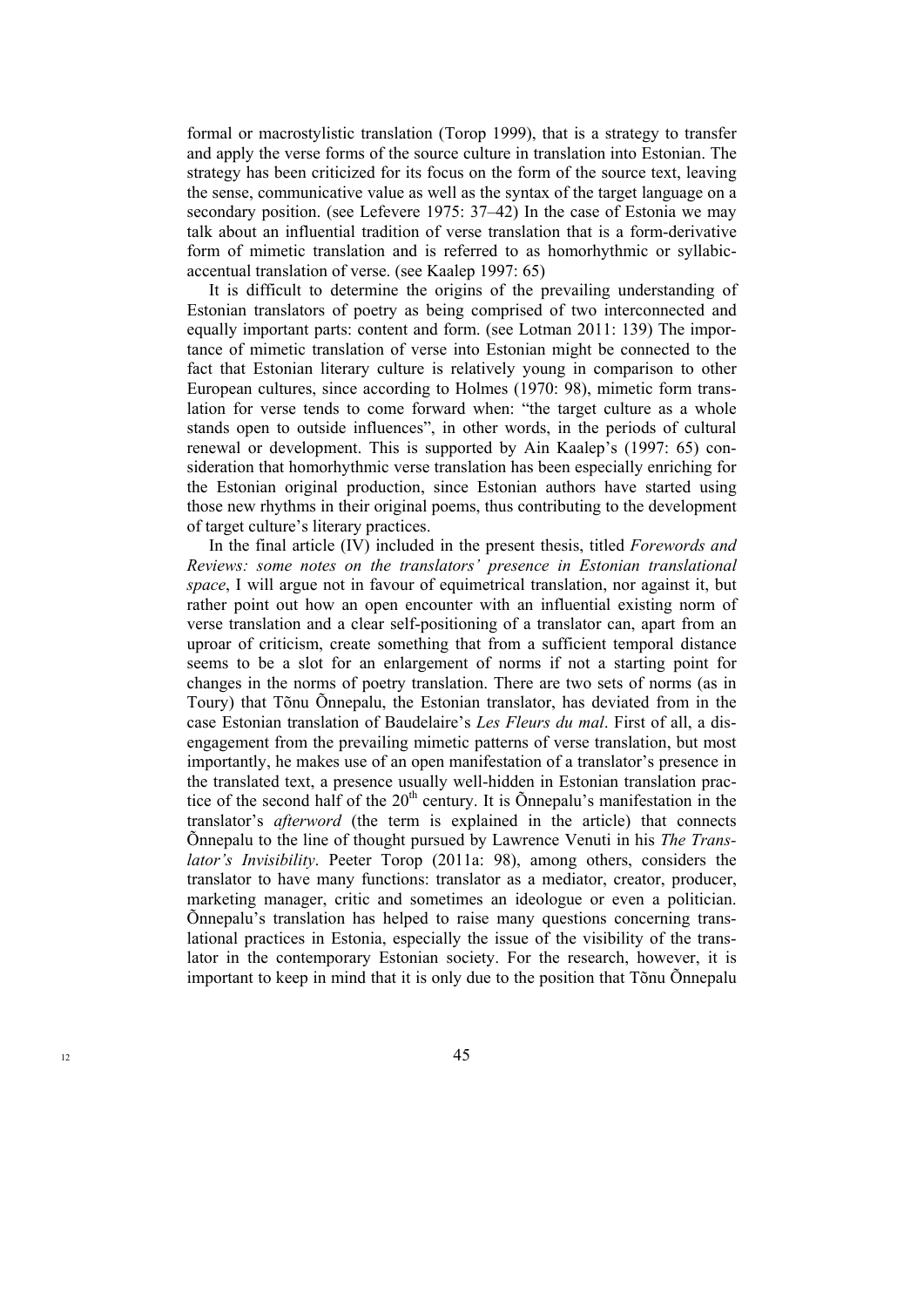has in Estonia – he is a well-known contemporary Estonian writer – that he could raise these issues, take the lead and position himself against the common way of translating – the existing norms of poetry translation. Whether such postulations will have long-lasting consequences remains to be seen; what is important from the point of view of the self-annihilating invisibility of the translator is that any translator countering such invisibility by firm self-positioning raises the awareness of translation as a vital part of any given culture but more importantly it stresses the fact that the translator is not only an invisible mediator but an active agent of translation who can never be neutral.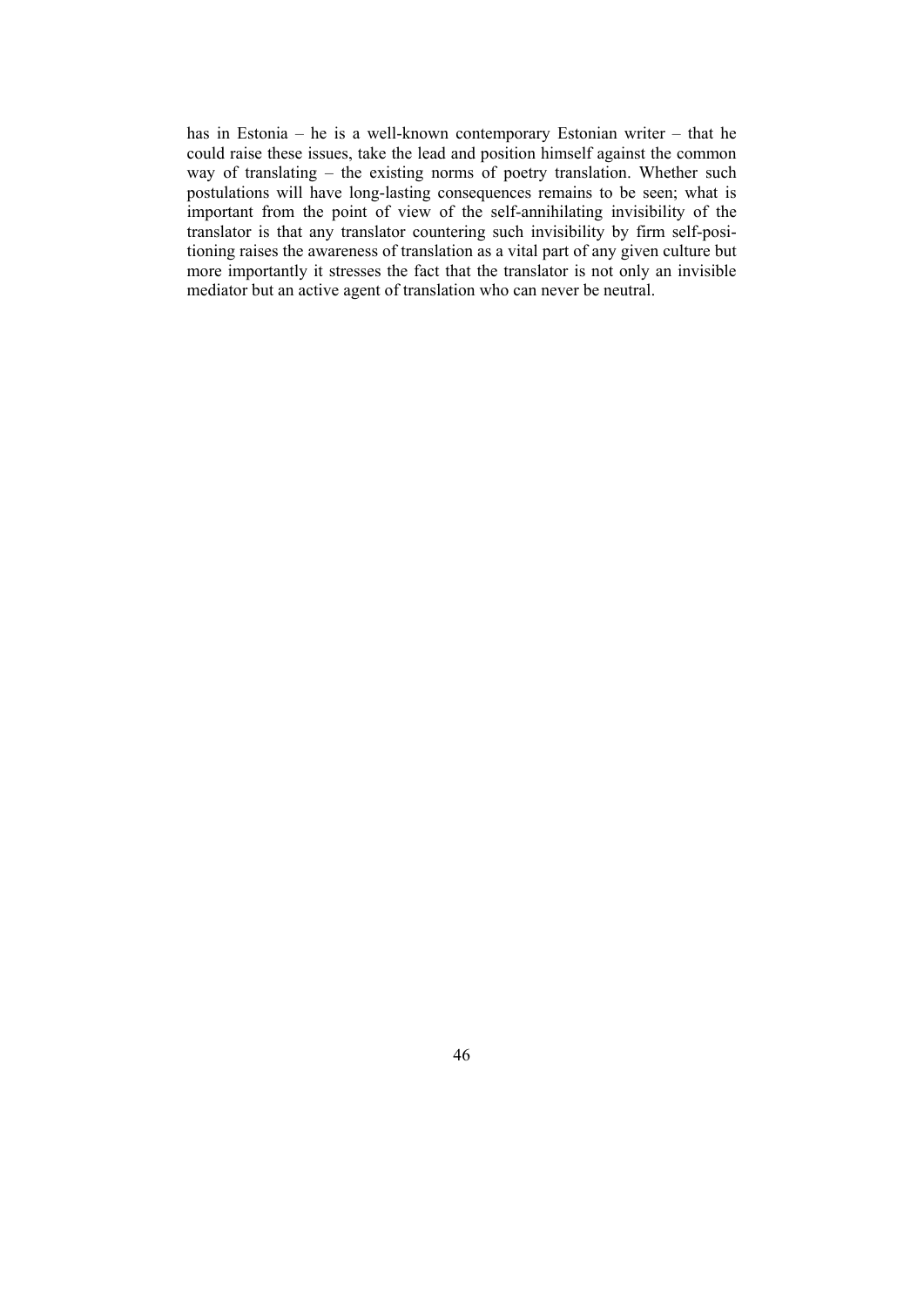### **3. CONCLUSION**

The motto of my research is taken from Theo Hermans' *Translation in Systems* ([1999] 2009). Indeed, the name of the original author does acquire a prominent place on the book cover, but the words inside as well as the interpretation is that of the translator. The paradox of translation studies in Estonia to me still lies in the romantic idea of a writer as a uniquely gifted genius whose works can fully be admired only in the original, an idea ingrained in reading and analysing translations even after Barthes<sup>36</sup>. Translator (and I do generalize here to a certain extent) is not considered to be a creator but rather an expert in languages who possesses the skill of turning one text into a text in another language with minimal damage. Yet the fact is that translational texts constitute a significant part of the total literary production of a language environment, especially the literary production of such small countries like Estonia. Not to mention that most of us do read most of the world literature in translation and claim to know the work of Shakespeare and Baudelaire, or Derrida and Even-Zohar, for that matter, although we read the words of their translators. This issue was one of the central arguments already more than 25 years ago in the collection *The Manipulation of Literature* (Hermans 1985) and since then many things have changed, starting from translation studies acquiring a relatively solid position in the academia in Europe and elsewhere, to the descriptive research methods being developed and put to use. Yet, mostly due to historical circumstances, translation is not seen as a separate discipline but as a part of such disciplines as literary studies, comparative literature and linguistics in Estonia. This also determines the way translation is treated in the academia: partly as a means for language teaching and partly as a means for translator training – the basic premise of both is the normative-prescriptive approach to translation. With the exception of some translation scholars, there is a resistance to the practice of seeing translation as an integral part of the target culture's literary system (as opposed to the original one) or as a separate form of writing, not to talk about researching translation without comparing it to the original. It is necessary to draw attention to the subjects of translation as it forms a considerable part of our literary as well as cultural history.

In the introduction to the articles included in the present project I have followed the development of translation studies especially that of the descriptive branch of translation studies, as a recognized field of study. DTS started out with a simple understanding that translation is not an original, but neither is it a part of the original literary system since the conventions and focal points in the system the original comes from can be and usually are based on different traditions. Next, I have looked at the aspiration of the developing translation studies

<sup>36</sup> Roland Barthes's *The Death of the Author* was published in Estonian in 2002. Michel Foucault's *What is an Author?* in 2000.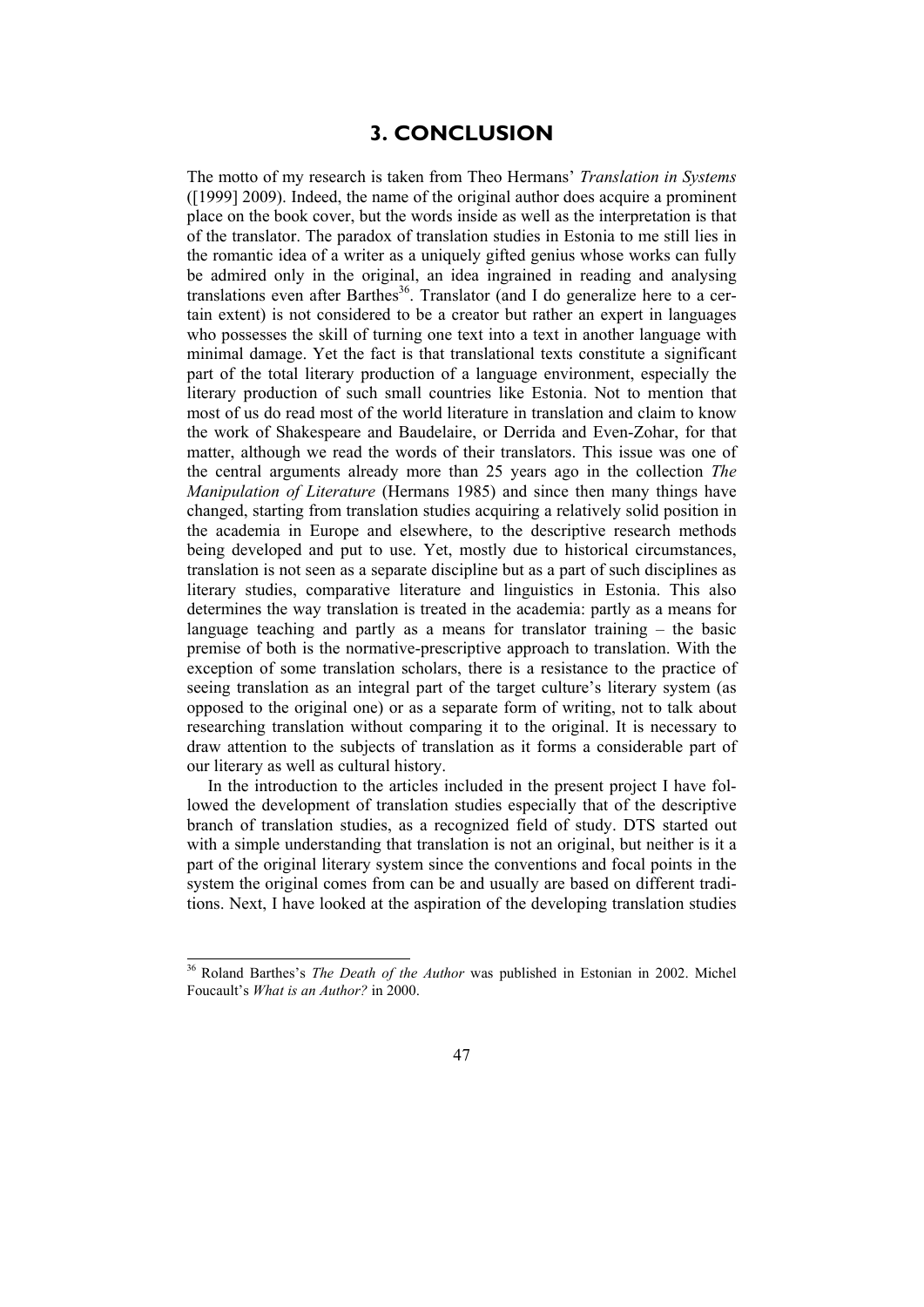to be more scientific. Such an aspiration can be understandable in the context of a new and developing 'soft' discipline seeking to establish itself; however, translation studies, especially if we look at the history and development of the ideas about translation cannot be said to have universal and unchangeable laws to rely on. Thus the methods and theories of translation can be said to be space and time dependent, forming tradition-bound periods in history that are punctuated by breaks and turns usually driven by the shifts in the function of translation.

Coming closer to the main aim of the present project, that is a descriptive analysis of different aspects of translational activity in the  $20<sup>th</sup>$  century Estonia, I have explicated the terminology and concepts that have come to be used in the case studies. Most of the theoretical concepts mentioned in the articles are not taken as ready-made and fixed, since in some cases the Western theoretical thought needs to be adjusted taking into account the Soviet or post-Soviet experience. Thus, the theories are used on an idea level and serve as a background or a tool for the description of a concrete translational phenomenon. The concept of literary polysystem (Itamar Even-Zohar) is thus seen as being interdependent on other cultural systems and deep-seated in the economic and ideological structures of a society and together with the concept of invisibility, borrowed from Lawrence Venuti, serves as a solid tool for the description of the mechanics of changes during the early days of the Soviet time in which translation played a part (article II). The visibility/invisibility is again taken up in the descriptive analysis of the discussion about Tõnu Õnnepalu's unexpected prose translation of Charles Baudelaire's *Les fleurs du mal*, published in 2000 (article IV). This is a translation where the most significant part is not the main text but the translator's lengthy afterword at the back of the book, where he openly positions his translation against the existing norms of Estonian poetry translation. Not unimportant throughout the project is the attempt to determine and define the corpora of my research, both regarding the present project as well as projects undertaken to research the history of translation in general. It is not only the main text, the translations, we are talking about; most of the early theoretical thought concerning translation has come down to us through translators' comments and the texts accompanying translations. For practical reasons I have applied the set of terms devised by Gerard Genette. The same has been done by other scholars before (see for example Tahir-Gürçağlar (2002)). What is new in such an enterprise comes from the historical tradition of the presentation of translational texts in Estonia. When during the 1920s and 1930s the translator's notes (if commissioned by the publisher) were placed in front of the main texts and in many cases contained also comments on the issues of translating, then in the books published during the Soviet period (up to the most recent times) the translator's foreword, if any at all, has found itself on a more invisible position – at the back of the book, after the main text. Due to the positioning such a paratext has come to be called the *afterword*. What is more, the content of the afterword rarely contained any notes on translation, concentrating mainly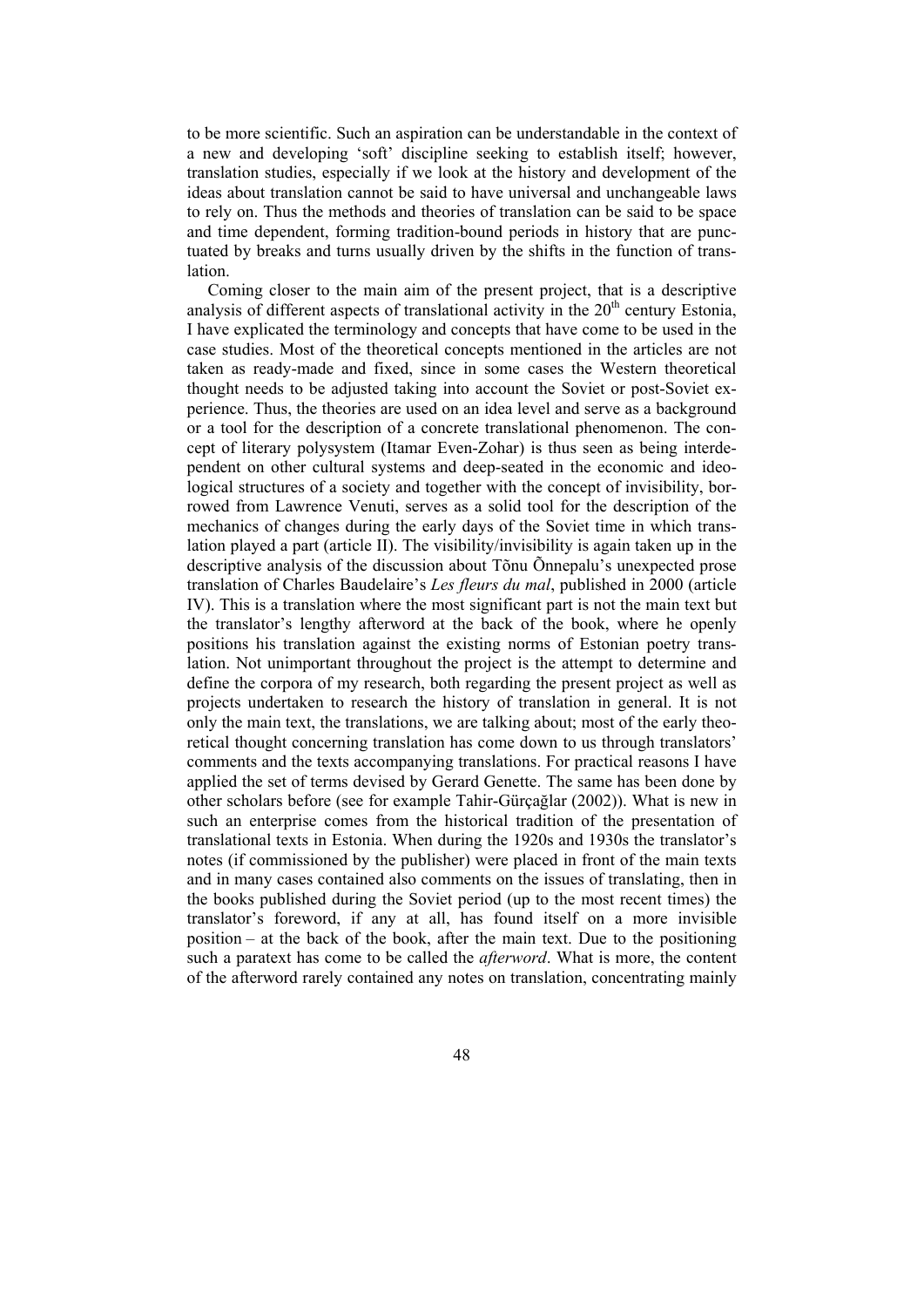on the original author and the context of the original, contributing thus to the translator becoming more invisible.

Finally, but not less importantly, the case of a productive Estonian translator Marta Sillaots can be considered as a driving force behind three of the articles included in the project. The first article (article I) concentrates on the time period 1920s and 1930s, a period of relatively sustained literary practices and publishing conventions in Estonia. It is a case study following the negotiations between Sillaots and Young Estonia Publishing House for the publishing of Mark Twain's *The Adventures of Huckleberry Finn* and Jules Verne's *Les Enfants du capitaine Grant* discussing the factors, such as economic factors or scarcity of time, contributing to or determining the final product, the translation. The article attends to the research question concerning the organization of translational work within a social system where the translators might have artistic goals of their own, but the final product is a compromise reached during the process of negotiation between the different agents of translation. The next article included in the thesis, (article II), chronologically follows the time period described in the first article, but the stress is on the ideological and socio-political changes that took place in Estonia during the early Soviet period. As an answer to the second research question, I have found translation to have played a significant role in the dynamics of weakening the position of the previously established literatures, as well as well-known literary figures, such as Marta Sillaots and others. Research into the beginning of Soviet period in Estonian translation history accords with Even-Zohar's theory of translation as a peripheral part of cultural polysystem under normal circumstances; yet, at times of turmoil or ideological change, this balance can be disrupted and, as a result, translation can assume quite a central position of the system of hierarchies.

In addition to the studies mentioned above, a retrospective look at the literary activities of Marta Sillaots is provided in article III. After having established the attempt to erase her from the Soviet literary scene, it is reasonable to inquire what remains of her translational output and make suggestions as to why. I have done that by analysing the implications arising from the correlation between her explicit and implicit translation poetics. The answer to the third research question gives one possible explanation as to why such a large part of Sillaots's close to 60 translations have either been forgotten or heavily edited and how the time factor seems to have a greater influence on the translations and translators that possess an individual idiosyncratic style. The last article included (article IV) continues the time chronology with a more recent period in Estonian translation history. I have analysed the case of the translation of Baudelaire's *Les fleurs du mal* by an Estonian author Tõnu Õnnepalu in the light of established poetry translation norms. My aim was to look at how translation norms operate and how a translator's firm self-positioning can bring along criticism, but also trigger norm changes. The article makes the case for the abandoning of the values established during the Soviet period by foregrounding the translators and the translators' choices or, in other words making the translator visible.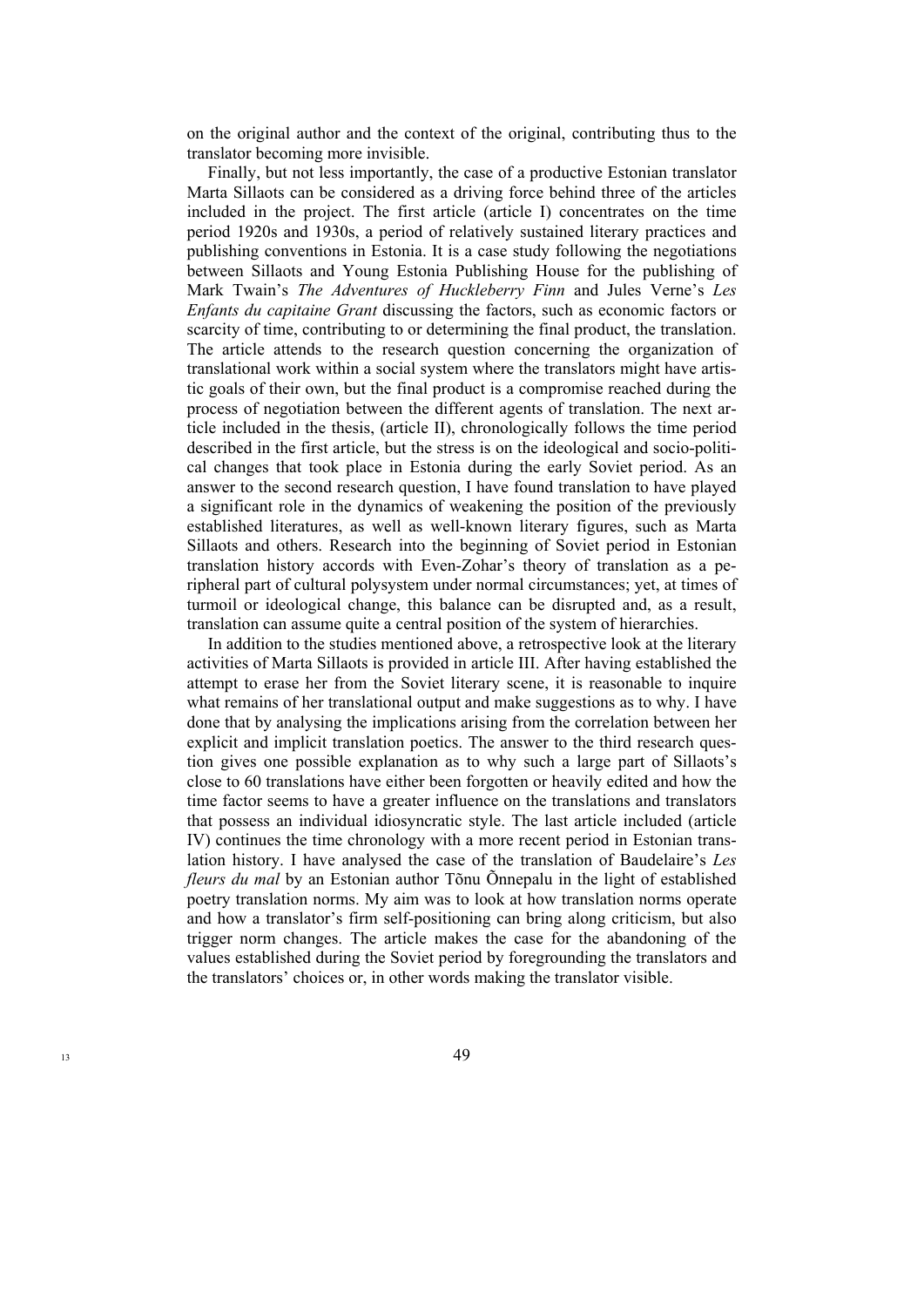My project proceeds chronologically through the translational landscape of  $20<sup>th</sup>$  century Estonia and is inevitably connected to a particular time and place. It has no pretensions to be universal, but rather sets the objective to provide points of departure for further studies. I have approached translation related topics in Estonian translation history through a descriptive prism with a firm understanding that different points of view (as well as different historical narratives) enrich the field of translation studies. It is clear, however, that some of the Western theoretical concepts need to be adjusted in order to accommodate the totalitarian experience. The role of the translator in systems, both socioeconomic as well as political systems, and the role translation plays in the functioning of that system need some further consideration. By the same token, the concept of the invisibility of the translator that originally makes the case for the translators' situation in the Anglo-American context, acquires a more political dimension in case of the invisibility of the Estonian translator during the period of transition from a young democracy to a totalitarian regime and beyond. My research shows that changes in the norms of translation can be triggered by the system during the periods of strong ideological pressure or by individual agents who are at the position of power inside the literary system. I also want to stress the fact that translation is a collective effort that is inevitably influenced by its context of occurrence.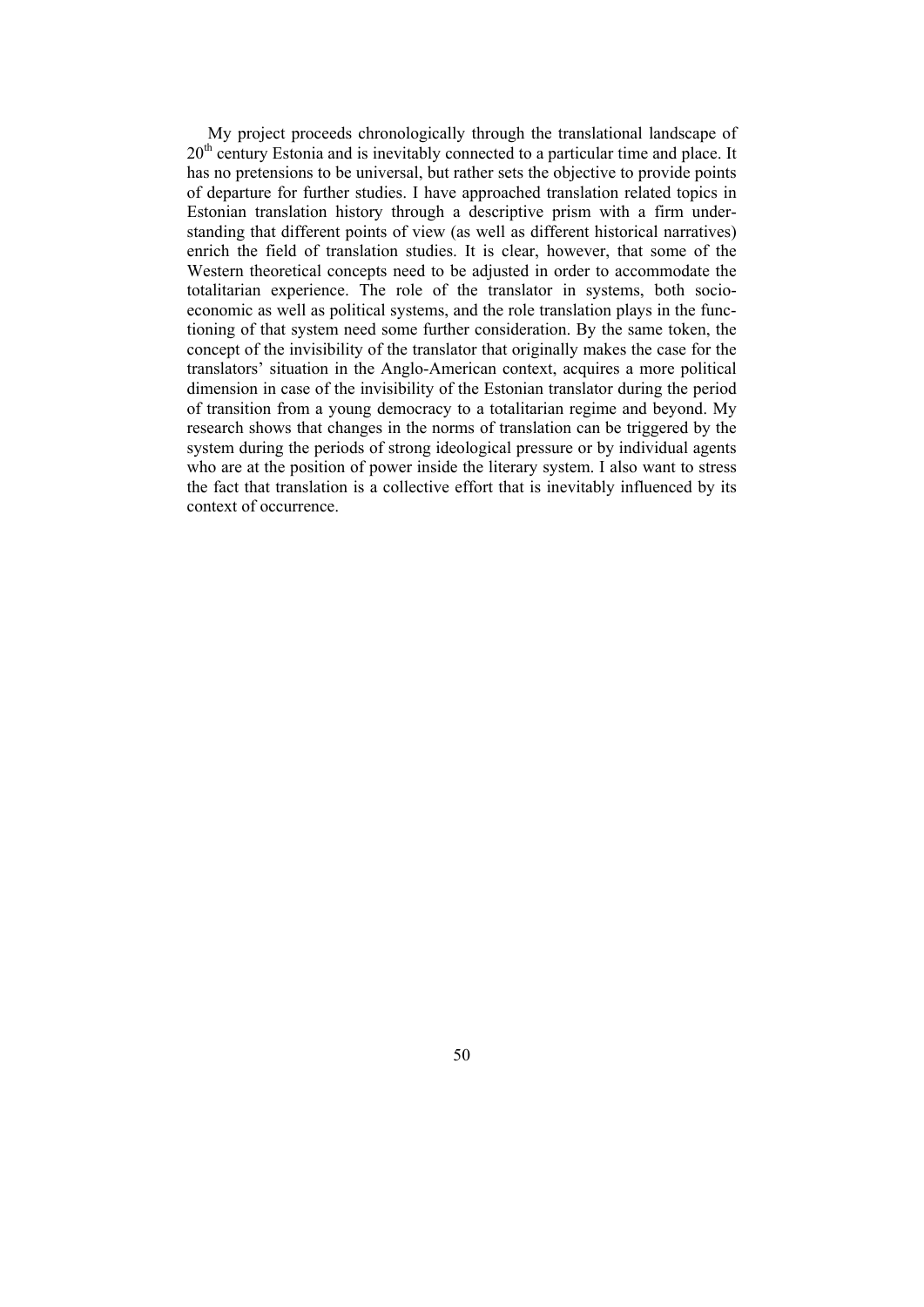### **4. REFERENCES**

- Annus, Epp; Luule Epner, Ants Järv, Sirje Olesk, Ele Süvalep, Mart Velsker 2001. *Eesti Kirjanduslugu*. Tallinn: Koolibri.
- Baker, Mona and Gabriela Saldanha (eds). 2008. *Routledge Encyclopedia of Translation Studies*. London and New York: Routledge.
- Bartsch, Renate. 1987. *Norms of Language.* London: Longman.
- Bassnett, Susan. 1980. *Translation Studies*. London: Methuen.
- Bassnett, Susan and André Lefevere. 1998. Introduction: Where are we in Translation Studies. – Susan Bassnett (ed). *Constructing Cultures: Essays on Literary Translation*. Clevedon: Multilingual Matters, 1–11.
- Bassnett, Susan and André Lefevere. 1990. *Translation, History, and Culture*. London: Pinter.
- Bourdieu, Pierre. 1973. Cultural Reproduction and Social Reproduction. Richard Brown (ed). *Knowledge, Education and Cultural Change*. London: Tavistock, 71– 112.
- Bourdieu, Pierre. 1986. The Forms of Capital. John G. Richardson (ed). *Handbook of Theory and Research for the Sociaology of Education*. New York: Greenwood, 241– 258.
- Catford, John Cunnison. 1965. *A Linguistic Theory of Translation. An Essay in Applied Linguistics.* London: Oxford University Press.
- Chalvin, Antoine; Anne Lange, Daniele Monticelli (eds). 2011. *Between Cultures and Texts: Itineraries in Translation History. Entre les cultures et les textes: Itinéraires en histoire de la traduction*. Frankfurt am Main: Peter Lang Europäischer Verlag der Wissenschaften.
- Chesterman, Andrew. 1993. From "Is" to "Ought": Laws, Norms and Strategies in Translation Studies. *Target*. 5/1, 1–20.
- Chesterman, Andrew. 1997. *Memes of Translation: The Spread of Ideas in Translation Theory*. John Benjamins Publishing: Amsterdam and Philadelphia.
- Chesterman, Andrew. 2006. A note on norms and evidence Jorma Tommola and Yves Gambier (eds). *Translation and interpreting – training and research*. Turku: University of Turku, Department of English Translation Studies, 13–19.
- Chow, Rey. 2010. Postcolonial Visibilities: Questions Inspired by Deleuze's Method. Simone Bignell and Paul Batton (eds). *Deleuze and the Postcolonial*. Edinburgh: Edinburgh University Press, 62–77.
- Delisle, Jean and Judith Woodsworth. 1995. *Les traducteurs dans l'histoire*. Ottawa: Les Presses de l'Université d'Ottawa.
- Delisle, Jean. 2002. *Portraits de traductrices*. Ottawa: Les Presses de l'Université d'Ottawa.
- Even-Zohar, Itamar. 1970. The Function of the Polysystem in the History of Literature. *Masa*, 6/3.
- Even-Zohar, Itamar. 1978. *Papers in Historical Poetics*. Tel Aviv: Porter Institute for Poetics and Semiotics.
- Even-Zohar, Itamar. 1979. Polysystem Theory *Poetics Today* 1/2, 287–310.
- Even-Zohar, Itamar. 1990. Introduction to Polysystem Studies*. Poetics Today.* 11/1, 1–6.
- Even-Zohar, Itamar. 1997. Factors and Dependencies in Culture: A Revised Outline for
	- Polysystem Culture Research. *Canadian Review of Comparative Literature.* 24, 15– 34.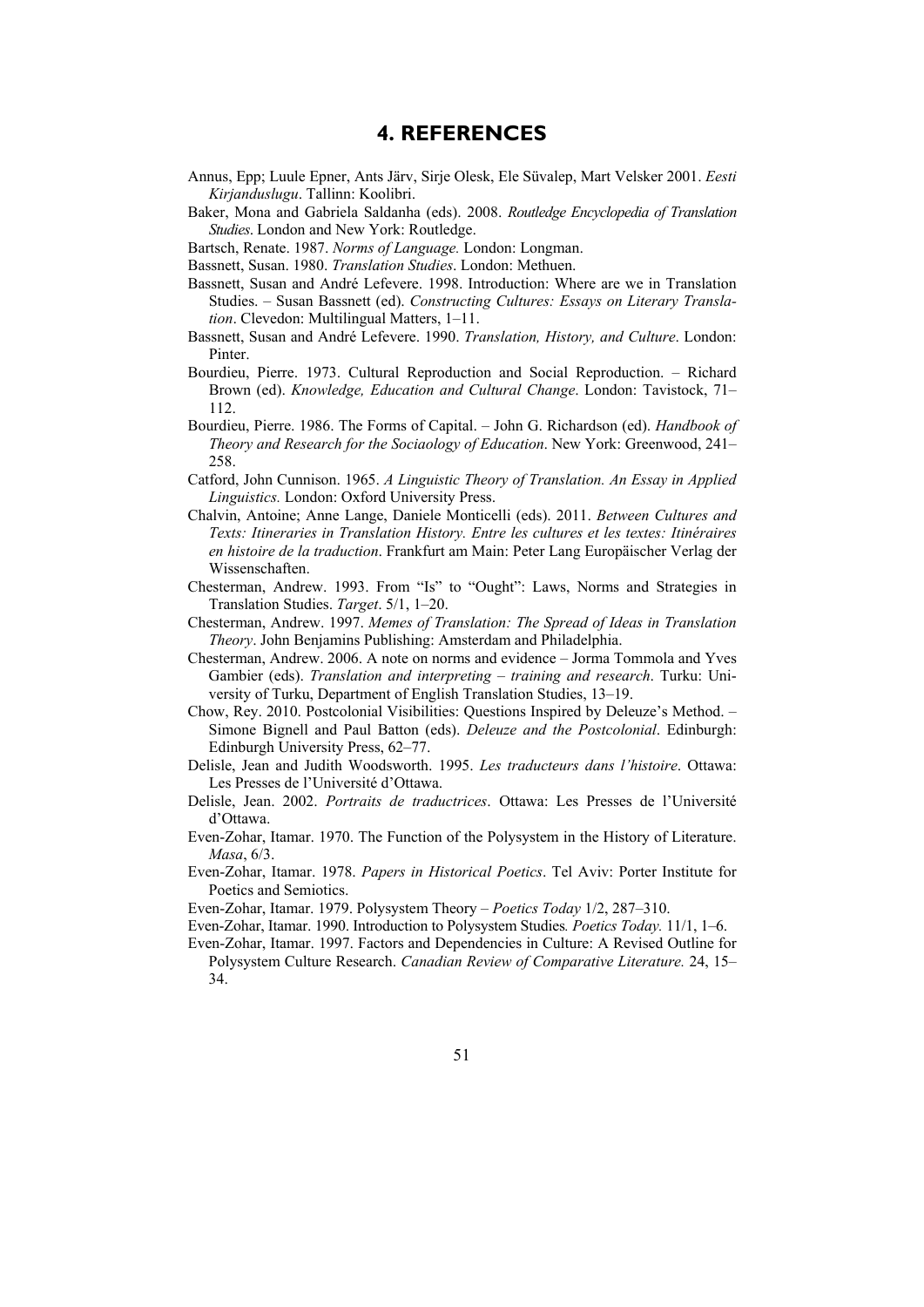- Even-Zohar, Itamar. 2008 [1990]. The Position of Translated Literature within the Literary Polysystem. – Lawrence Venuti (ed). *The Translation Studies Reader*. London and New York: Routledge, 199–204.
- Genette, Gerard. 1997. *Paratexts: Tresholds of Interpretation*. Jane E. Lewin (transl). Cambridge: Cambridge University Press.
- Gentzler, Edwin. 2001. *Contemporary Translation Theories*. Clevedon: Multilingual **Matters**
- Gielen, Katiliina. 2012a. Translators in Systems. Some Notes on the Factors Shaping Translations: The Case of Marta Sillaots and Young Estonia Publishing. *Interlitteraria*. 17, 259–266.
- Gielen, Katiliina. 2012b. Marta Sillaotsa eksplitsiitne ja implitsiitne tõlkepoeetika. (The Explicit and Implicit Translational Poetics of Marta Sillaots.) *Methis. Studia Humaniora Estonica*. 9/10, 104–117.
- Gielen, Katiliina. 2011a. Forewords and Reviews: On Translators' Invisibility. *Interlitteraria*. 2/16, 628–642.
- Gielen, Katiliina. 2011b. Authors as Translators: Emerging Hierarchical Patterns of Literary Activity in Early Soviet Estonia. – Antoine Chalvin, Anne Lange, Daniele Monticelli (eds). *Between Cultures and Texts: Itineraries in Translation History. Entre les cultures et les textes: Itinéraires en histoire de la traduction*. Frankfurt am Main: Peter Lang Europäischer Verlag der Wissenschaften, 201–211.
- Hermans, Theo. 1985. *Manipulation of Literature. Studies in Literary Translation*. London and Sidney: Croom Helm.
- Hermans, Theo. 1996. Norms and the Determination of Translation. A Theoretical Framework. – Roman Alvarez and M. Carmen-AfricaVidal (eds). *Translation, Power, Subversion*. Clevedon: Multilingual Matters, 25–51.
- Hermans, Theo. 1999. Translation and Normativity Christina Schäffner (ed). *Translation and Norms*. Clevedon: Multilingual Matters, 50–71.
- Hermans, Theo. 2009 [1999]. *Translation in Systems. Descriptive and System-oriented Approaches Explained*. Manchester: St. Jerome Publishing.
- Hiio, Toomas. 2010. Nõukogude aeg, sovetiaeg või hoopis külma sõja ajajärk? *Sirp*. January, 21, 2010.
- Holmes, James, S. 1970. Forms of Verse Translation and the Translation of Verse Form – James S. Holmes, Frans de Haan, Anton Popovič (eds). *The Nature of Translation. Essays in the Theory and Practice of Literary Translation***.** The Hague, Paris: Mouton de Gruyter, 91–105.
- Holmes, James, S. 1988. Translated! Papers on Literary Translation and *Translation Studies*. Amsterdam: Rodopi.
- Holmes, James, S. 2004 [1972] The Name and Nature of Translation Studies. Lawrence Venuti (ed). *The Translation Studies Reader*. London and NewYork: Routledge, 205–218.
- Jakobson, Roman. 2004 [1959]. On Linguistic Aspects of Translation. Lawrence Venuti (ed). *The Translation Studies Reader*. London and NewYork: Routledge, 138–143.
- Kaalep, Ain. 1997. *Kolm Lydiat*. Tartu: Ilmamaa.
- Kaldjärv, Klaarika. 2007. *Autor, jutustaja, tõlkija. Borgese autofiktsioonid eesti keeles*. Tartu: Tartu Ülikooli Kirjastus.
- Kirss, Tiina Ann. 2006. Ruthi õed: sajandipöörde naiste reaalsus ja fantaasia Mirjam Hindrikus (ed). *J. Randvere "Ruth" 19/20. sajandi vahetuse kultuuris*. Tallinn: Underi ja Tuglase Kirjanduskeskus, 71–79.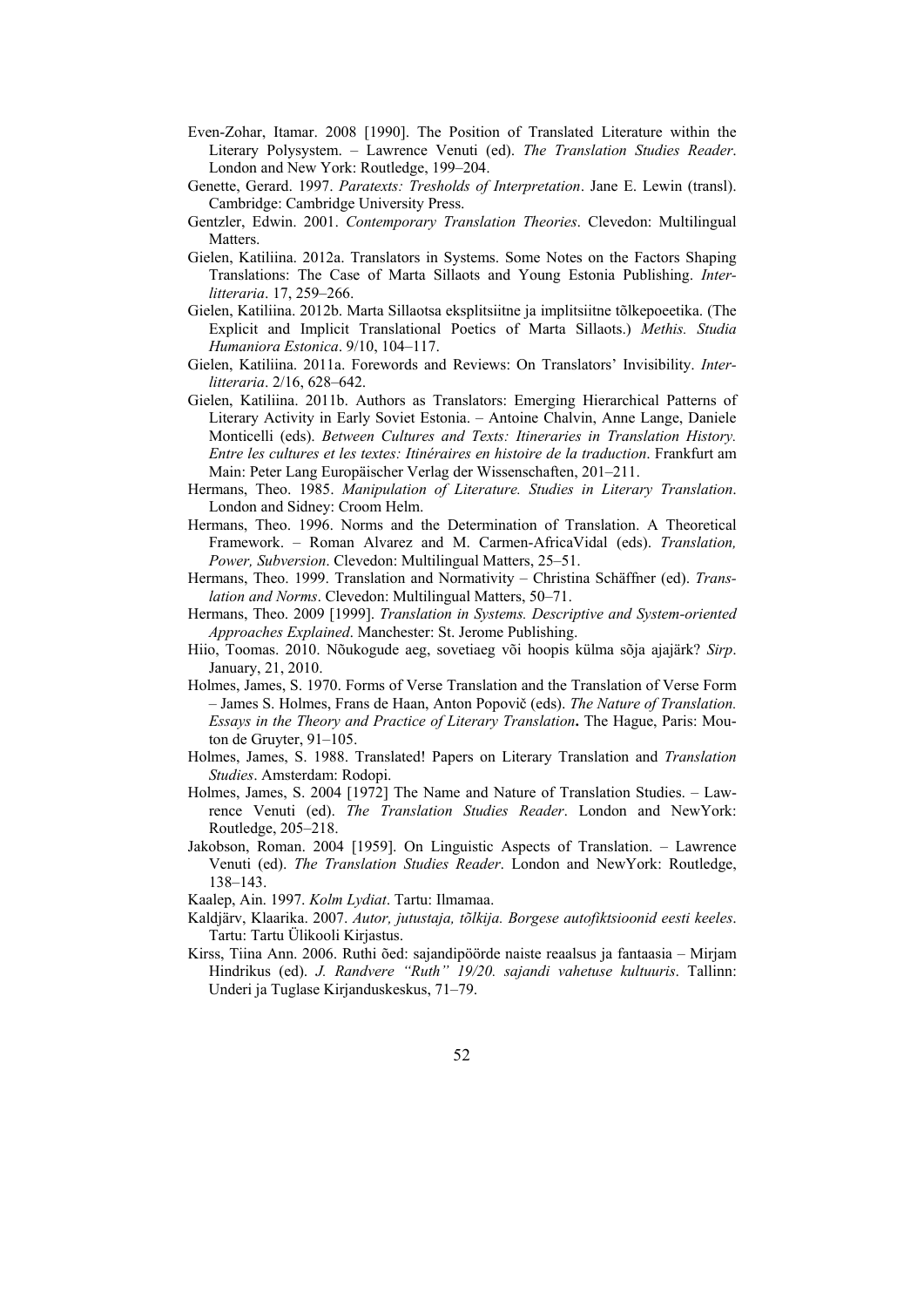- Kaus, Jan. 2013. Ülelend viimase kümnendi tõlkeilukirjandusest. *Keel ja Kirjandus*. 2, 95–111.
- Koskinen, Kaisa. 2004. Shared Culture?: Reflections on recent trends in Translation Studies. *Target* 16/1, 143–156.
- Krusten, Reet 1976. Marta Sillaots kaheksakümnendal künnisel. *Keel ja Kirjandus*. 5, 29–297.
- Kruus, Oskar 1971. Marta Sillaots: Pilguheit ühe virga naise teele ja tööle. *Naine hanesulega. Kirjutisi naiskirjanikest*. Tallinn: Eesti Raamat, 171–183.
- Kuhn, Thomas. 1996 [1962]. *The Structure of Scientific Revolutions*. Chicago and London: University of Chicago Press.
- Lambert, José. 1980. Production, tradition et importation: une clef pour la description de la littérature et de la littérature en traduction. *Canadian review of comparative literature / Revue Canadienne de Littérature Comparée*. 7/2, Numéro Spécial, *La Traduction*.Toronto: University of Toronto Press, 246–252.
- Lambert, José. 1995. *Translation, Systems and Research: The Contribution of Polysystem Studies to translation Studies*, 105–152. Available at:

http://www.erudit.org/revue/TTR/1995/v8/n1/037199ar.pdf. Accessed 19.07.2010.

Lambert, José. 2006 [1983]. L'éternelle question des frontières: littératures nationales et systèmes littéraires. – Christian Angelet and Ludo Melis (eds). *Langue, dialecte, littérature. Études romanes à la mémoire de Hugo Plomteux.* Leuven: Leuven UP, 355–370.

Lange, Anne. 2004. *Ants Oras*. Tartu: Ilmamaa.

- Lange, Anne. 2007. *The Poetics of Translation of Ants Oras*. Tallinn: Tallinna Ülikooli Kirjastus.
- Lange, Anne. 2008. *Tõlkimise aabits,* Tallinn: Valgus*.*
- Lange, Anne and Katiliina Gielen. 2010. Kirjeldamine üksi, kui see ei teeni mõistmist ja seletamist, on igavavõitu: Theo Hermansiga vestlevad Anne Lange ja Katiliina Gielen*. Sirp*, June 18, 2010.
- Lange, Anne. 2011. Enn Soosaare tõlketegudest. *Keel ja Kirjandus*. 1, 31–47.
- Lefevere, André. 1975. *Translating Poetry: Seven Strategies and a Blueprint*. Assen and Amsterdam: Van Gorcum.
- Lefevere, André. 1985. Why Waste Our Time on Rewrites? The Trouble with Interpretation and the Role of Rewriting in an Alternative Paradigm. – Theo Hermans (ed). *The Manipulation of Literature*. London and Sidney: Croom Helm, 215–243.
- Lefevere, André. 1992. *Translation, History, Culture: a sourcebook*. London and New York: Routledge.
- Liivaku, Uno and Henno Meriste. 1975. *Kuidas seda tõlkida: järeltormatusest eestinduseni*. Tallinn: Valgus.
- Lotman, Maria-Kristiina, 2011. Equimetrical Verse Translation in Estonian Poetic Culture. – Antoine Chalvin, Anne Lange, Daniele Monticelli (eds). *Between Cultures and Texts: Itineraries in Translation History*. *Entre les cultures et les textes: Itinéraires en histoire de la traduction*. Frankfurt am Main: Peter Lang Europäisher Verlag der Wissenschaften, 137–150.
- Lotman, Maria-Kristiina. 2012. Antiikvärsimõõdud eesti tõlgetes 19.sajandi lõpul 20. Sajandi esimesel poolel. *Methis. Studia Humaniora Estonica*. 9/10, 54–69.
- Lotman, Yuri. 1977 [1974]. The Dynamic Model of a Semiotic System. *Semiotica* 2: 3/4, 193–210.
- Milton, John and Paul Bandia (eds). 2009. *Agents of Translation*. John Benjamins Publishing: Amstardam and Philadelphia.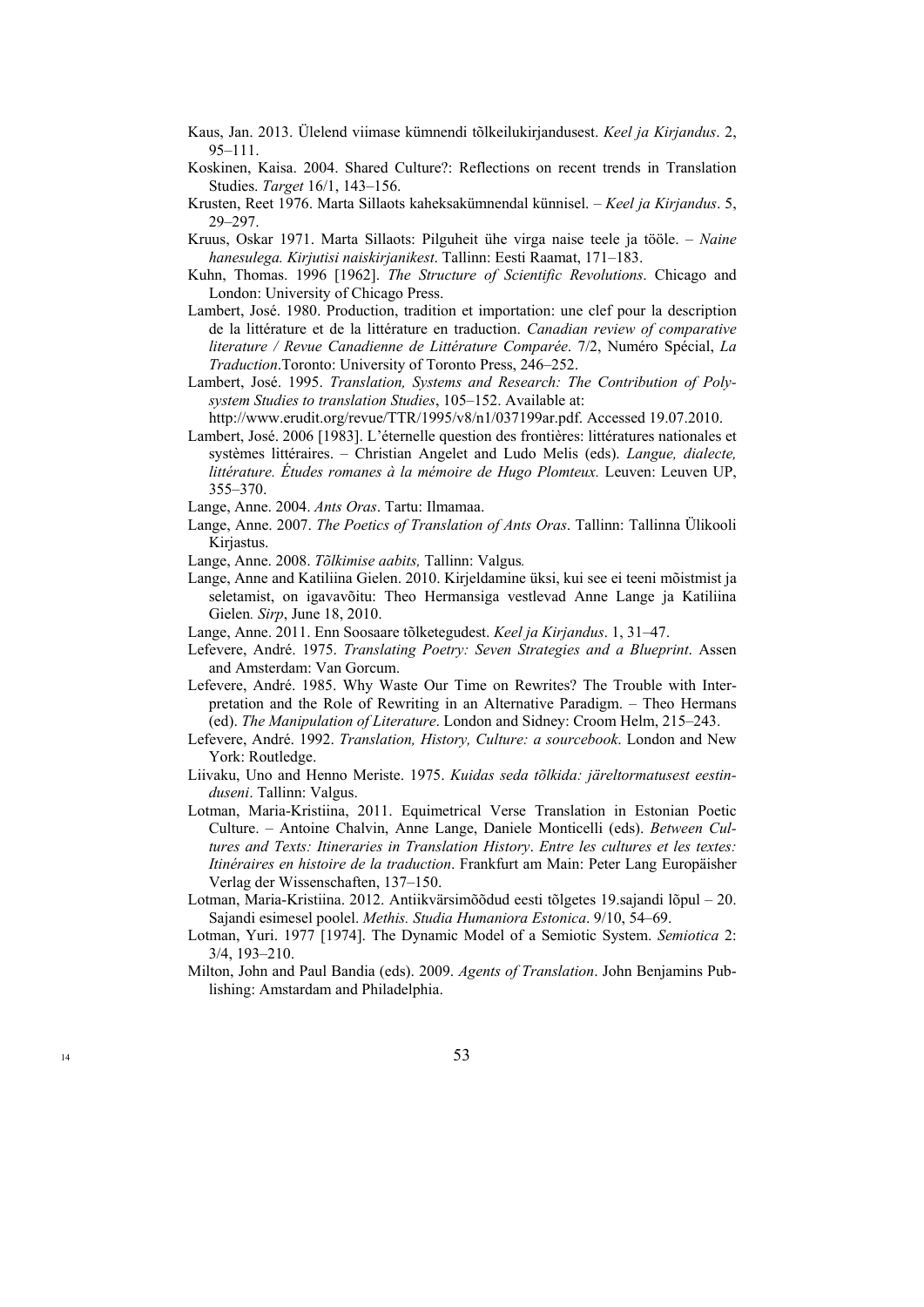- Monticelli, Daniele. 2011. 'Totalitarian Translation' as a Means of Forced Cultural Change: The Case of Postwar Soviet Estonia. – Antoine Chalvin, Anne Lange, Daniele Monticelli (eds). *Between Cultures and Texts: Itineraries in Translation History. Entre les cultures et les textes: Itinéraires en histoire de la traduction*. Frankfurt am Main: Peter Lang Europäischer Verlag der Wissenschaften, 187–200.
- Möldre, Aile. 2005. *Kirjastustegevus ja raamatulevi eestis aastail 1940–2000*. Tallinn: TLÜ Kirjastus.
- Munday, Jeremy. 2008 [2002]. *Introducing Translation Studies: Theories and Applications*. London and New York: Routledge.
- Nida, Eugene. 1964. *Toward a Science of Translating*. Leiden: E. J. Brill.
- Nida, Eugene. 1969. Science of translation. *Language*. 45/3, 483–498.
- Nida, Eugene. 1991. Theories of Translation. *TTR : traduction, terminologie, Rédaction*. 4/1, 19–32.
- Nirk, Endel. 1983. *Eesti kirjandus: arengulooline ülevaade*. Tallinn: Perioodika.
- Ojamaa, Ott. 2010 [1969]*.* Armastus seaduslikus abielus*. Kümnenda muusa muresid I*. Tartu: Ilmamaa, 54–71.
- Olesk, Sirje. 2008. Kirjandus ja kirjanduselu Eestis okupatsioonide ajal. Ülo Ennuste, Enn Tarvel, Peep Varju (eds). *Kannatuste aastad 1940–1991.* (vol. I) Tallinn: Valge Raamat.
- Paul, Toomas. 1999. *Eesti piiblitõlke ajalugu: esimestest katsetest kuni 1999. aastani*. Tallinn: Emakeele Selts.
- Paz, Octavio. 1992. Translations of literature and letters. Rainer Schulte and John Biguenet (eds). *Theories of Translation from Dryden to Derrida*. Chicago: University of Chicago Press, 152–63.
- Pym, Anthony. 1998. *Method in Translation History*. Manchester: St. Jerome Publishing.
- Pym, Anthony. 2010. *Exploring Translation Theories.* London and New York: Routledge.
- Qvale, Per. 2003. *From St. Jerome to Hypertext*. Manchester and Northampton: St. Jerome Publishing.
- Riikonen, Hannu, K. 2012. Tõlkeloo arvukad dimensioonid. *Methis. Studia Humaniora Estonica*. 9/ 10, 198–203.
- Robinson, Douglas. 2002. *Western Translation Theory: from Herodotus to Nietzsche*. Manchester and Northampton: St. Jerome Publishing.
- Ross Amos, Flora. 1969 [1920]. *Early Theories of Translation*. Columbia University: Studies in English and Comparative Literature.
- Ross, Kristiina. 2000a. Tõlketehnilisi küsimusi eesti kirjakeele algusaegadest: 2. käskirja. *Keel ja Kirjandus*. 11, 781–795.
- Ross, Kristiina. 2000b. Bible Translation as Mediator of Hebrew Impact on Target Languages: the Estonian Bible. *Nordisk Judaistik: Scandinavian Jewish Studies*. 21/1–2, 123–130.
- Ross, Kristiina. 2002. Esialgseid täiendusi Vana Testamendi tõlkeloole. *Keel ja Kirjandus*. 2, 73–87.
- Ross, Kristiina. 2004. Eesti tõlkeloo ja keelekorralduse alusdokumendid: Piiblikonverentsid ja keelevaidlused: Põhjaeestikeelse Piibli tõlkimise ajaloost (1686–1690). Bibelkonferenzen und Sprachstreitigkeiten: Quellen zur Geschichte der Übersetzung der Bibel ins Revalestnische (1686–1690) – Leino Pahtma and Kai Tafenau (ed). Eesti ajalooarhiiv. Tartu, 2003. *Tuna*. *Ajalookultuuri ajakiri*. 3, 136–138.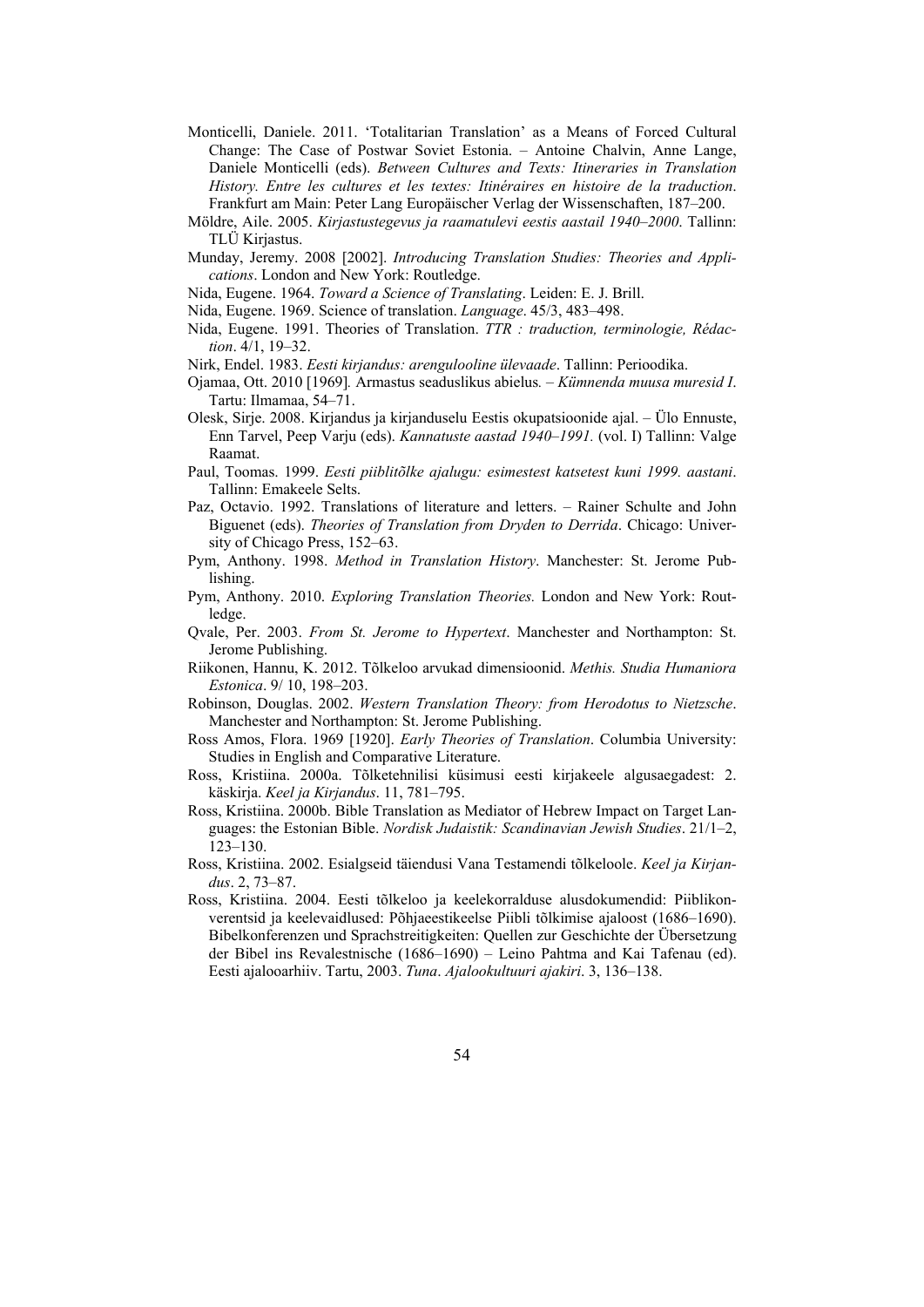- Ross, Kristiina. 2007. *Põhjaeestikeelsed Uue Testamendi tõlked 1680–1705*. Tallinn: Eesti Keele Sihtasutus.
- Ross, Kristiina. 2009a. Eesti keel Henrikust Anton Thor Helleni. *Keel ja Kirjandus*. 8/9, 553–558.
- Ross, Kristiina. 2009b. History of Estonian Bible translation*. ELM: Estonian Literary Magazine*. 28, 4–11.
- Ross, Kristiina. 2011a. Sisaliku jäljed piiblitõlkes. Lõunaeestikeelse Vana Testamendi saatusest. *Keel ja Kirjandus*. 9/8, 600–613.
- Ross, Kristiina. 2011b. Historical aspects of Estonian Bible translation and the formation of biblical terminology from the Middle Ages up to the 18th century. *Magyar Terminológia*. 1, 19–27.
- Saluäär, Anu. 1987. Marta Sillaots 1887–1969. *Looming*. 5, 672–681.
- Saluäär, Anu. 2008. Marta Sillaots 1887 –1969. *Põhjamaadest ja Eestist. Kirjutisi 1987–2008*. Toomas Haug and Inna Lusti (eds). Tallinn: Eesti Keele Sihtasutus, 505–531.
- Saluäär, Anu. 2009. Kirjutav Eesti naine. M. Sillaots. Sealtpoolt künniseid: tagasivaade. *Loomingu Raamatukogu* 2009, 31–34.
- Schleiermacher, Friedrich. 1992. On the different methods of translating. Waltraud Bartcht (transl). – John Biguenet and Rainer Schulte (eds). *Theories of Translation: An Anthology of Essays from Dryden to Derrida*. Chicago: University of Chicago Press, 36–54.
- Sela-Sheffy, Rakefet and Miriam Shlesinger (eds). 2011. *Identity and Status in the Translational Professions*. Amsterdam and Philadelphia: John Benjamins.
- Schäffner, Christina (ed). 1999. *Translation and Norms*. London: Multilingual Matters.
- Shuttleworth, Mark and Moira Cowie. 1997. *Dictionary of Translation Studies*. Manchester: St. Jerome.
- Sillaots, Marta. 1912. L.Onerva Murdjooned. *Eesti Kirjandus*. 1, 36–39.
- Sillaots, Marta. 1928. Guy de Maupassant: Üks inimelu. *Eesti Kirjandus*. 6, 391–392.
- Simon, Sherry. 1996. *Gender in Translation. Cultural Identity and the Politics of Transmission*. London and New York: Routledge.
- Snell-Hornby, Mary. 2009. "What's in a Name?": On metalinguistic confusion in Translation Studies. – Yves Gambier and Luc van Doorslaer (eds). *The Metalanguage of Translation*. Amsterdam and Philadelphia: John Benjamins Publishing, 123–134.
- Soovik, Ene-Reet. 2011. Estonian Literary Translation in the Early 21st Century: On the Context and the Content. – Antoine Chalvin, Anne Lange, Daniele Monticelli (eds). *Between Cultures and Texts: Itineraries in Translation History. Entre les cultures et les textes: Itinéraires en histoire de la traduction*. Frankfurt am Main: Peter Lang Europäischer Verlag der Wissenschaften, 227–239.
- Sütiste, Elin. 2008. "Hea tõlke" konstrueerimine tõlkekriitikas (ajakirjas "Eesti Kirjandus" aastail 1906–1922 avaldatud tõlkearvustuste põhjal). – *Kriitika diskursus: minevik ja tänapäev.* Maris Kirme and Rein Veidemann (eds). Acta Universitatis Tallinnensis. Humaniora A 28. Tallinn: Tallinna Ülikooli Kirjastus, 95–136.
- Sütiste, Elin. 2009. *Tõlke mõiste dünaamikast tõlketeaduses ja eesti tõlkeloos*. Tartu: Tartu Ülikooli Kirjastus.
- Sütiste, Elin. 2011. Images of Literary Translation in Estonia in 1901–1917: An Overview. – Antoine Chalvin, Anne Lange, Daniele Monticelli (eds). *Between Cultures and Texts: Itineraries in Translation History. Entre les cultures et les textes:*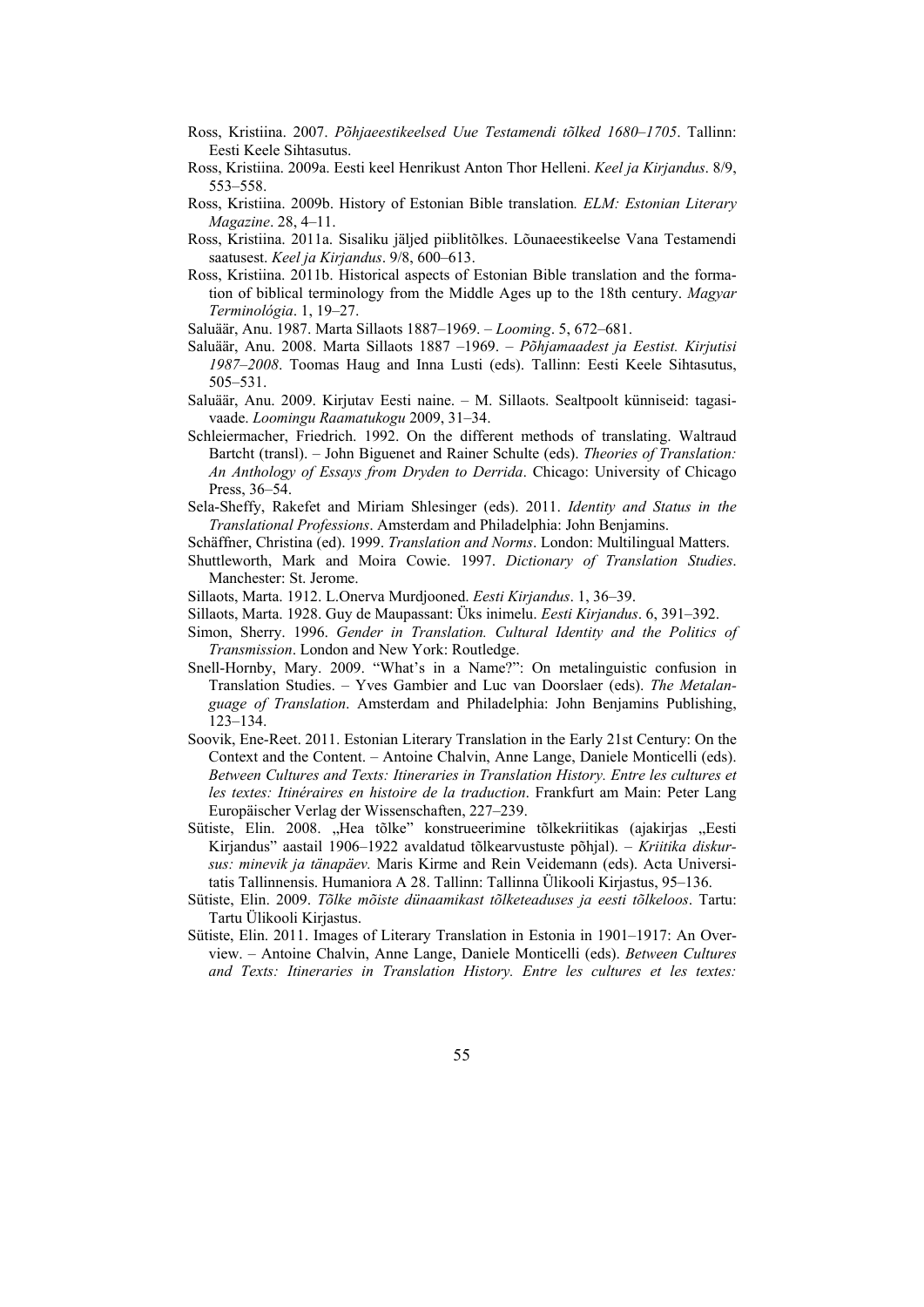*Itinéraires en histoire de la traduction*. Frankfurt am Main: Peter Lang Europäischer Verlag der Wissenschaften, 165–174.

- Tafenau, Kai. 2011.*Uue Testamendi tõlkimisest Rootsi ajal: käsikirjad, tõlkijad ja eesti kirjakeel*. Tartu: Tartu Ülikooli Kirjastus.
- Tahir-Gürçağlar, Şehnaz. 2002. What Texts Don't Tell: The Uses of Paratexts in Translation Research. – Theo Hermans (ed). *Crosscultural Transgressions*: Research Models in Translation Studies II. Historical and Ideological Issues. Manchester: St. Jerome Publishing, 44–60.
- Talviste, Katre. 2007. *Baudelaire et la poésie estonienne*. Available at : http://doxa.scd.univ-paris12.fr/theses/th0252819.pdf. Accessed 23.02.2011.
- Tamm, Marek. 2010. Eesti kultuur kui tõlkekultuur: mõned ajaloolised ekskursid. *Diplomaatia*. Märts, 2010, 2/3.
- Torop, Peeter. 1980. Rahvusliku tõlkeloo teadvustamisest. *Keel ja Kirjandus*. 1, 63– 64.
- Torop, Peeter. 1995. *Τотальный перевод*. Tartu: Tartu University Press.
- Torop, Peeter. 1999a [1984]. *Tõlkekultuur ja tõlkeaasta*. Kultuurimärgid. Tartu: Ilmamaa, 66–79.
- Torop, Peeter. 1999b. *Kultuurimärgid*. Tartu: Ilmamaa.
- Torop, Peeter. 2002. Translation as Translating as Culture. *Sign System Studies*. 30/2. Tartu: Tartu University Press, 593–605.
- Torop, Peeter. 2011a. *Tõlge ja kultuur*. Tallinn-Tartu: Tartu Ülikooli Kirjastus.
- Torop, Peeter. 2011b. History of Translation and Cultural Autotranslation. Antoine Chalvin, Anne Lange, Daniele Monticelli (eds). *Between Cultures and Texts: Itineraries in Translation History. Entre les cultures et les textes: Itinéraires en histoire de la traduction*. Frankfurt am Main: Peter Lang Europäischer Verlag der Wissenschaften, 21–31.
- Toury, Gideon. 1980. *In Search of a Theory of Translation*. Tel Aviv: The Porter Institute for Poetics and Semiotics.
- Toury, Gideon. 1985. A Rationale for Descriptive Translation Studies. Theo Hermans (ed). *The Manipulation of Literature: Studies in Literary Translation*. London and Sidney: Croom Helm, 16–41.
- Toury, Gideon. 1995. *Descriptive Translation Studies and Beyond*. Amsterdam and Philadelphia: John Benjamins Publishing.
- Toury, Gideon. 1999. A Handful of Paragraphs on 'Translation' and 'Norms' Christina Schäffner (ed). *Translation and Norms*. London: Multilingual Matters, 9–31.
- Tymoczko, Maria. 2005. Trajectories of research in translation studies. *Meta* 50/4, 1082–1097.
- Tymoczko, Maria. 2006. Reconceptualizing Western Translation Theory. Theo Hermans (ed). *Translating Others*. Manchester: St. Jerome, 13–32.
- Tymoczko, Maria. 2007. *Enlarging Translation, Empowering Translators*. Manchester: St. Jerome.
- Тынянов, Юрий. Н. 2002 [1927]. *Литературная эволюция: избранные труды*. Москва : Аграф.
- Venuti, Lawrence. 2008 [1995]. *The Translator's Invisibility*. London and New York: Routledge.
- Venuti, Lawrence. 2004. *The Translation Studies Reader.* New York and London: Routledge.
- Venuti, Lawrence. 1998. *The Scandals of Translation*. London and New York: Routledge.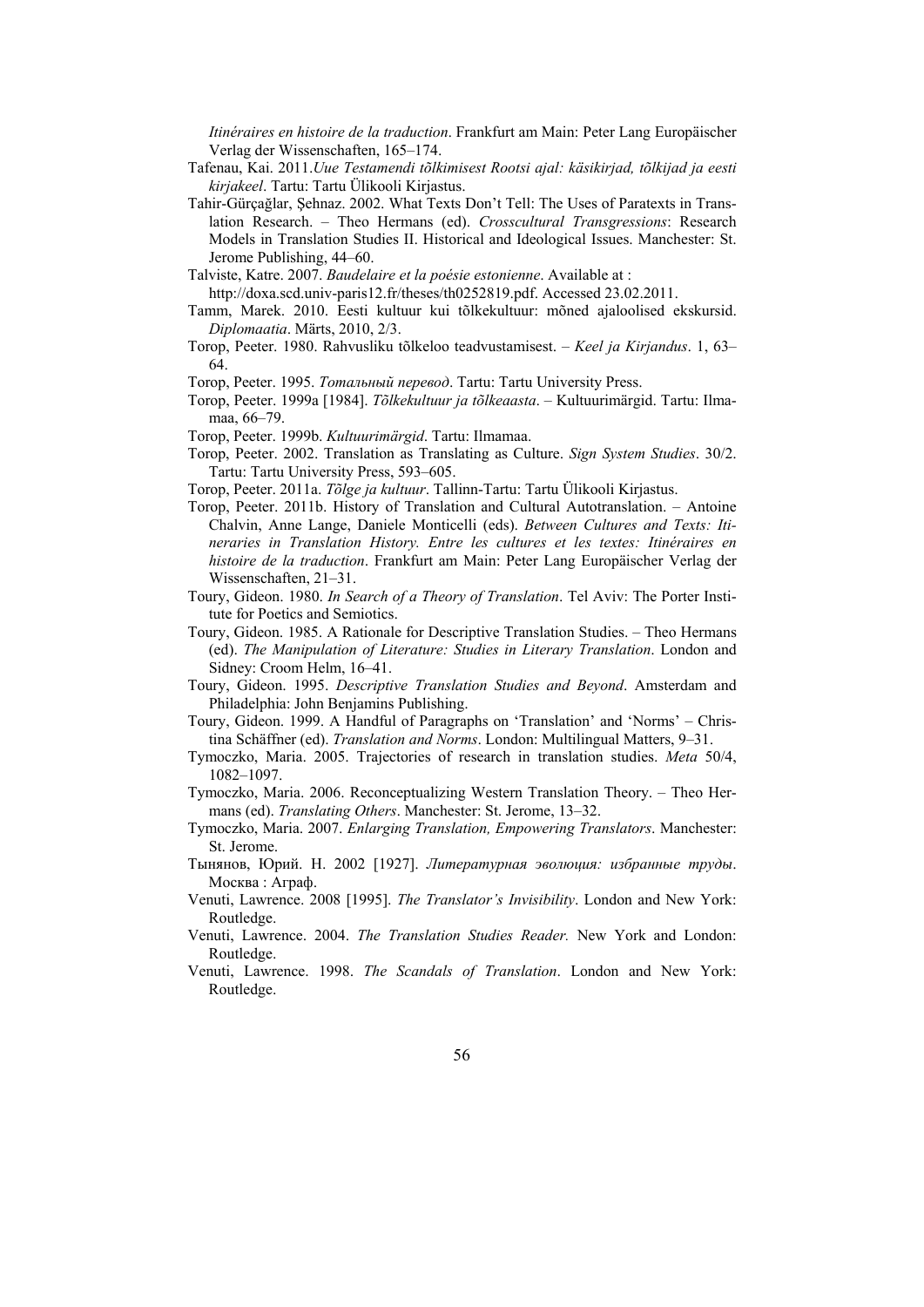### **ARTICLES**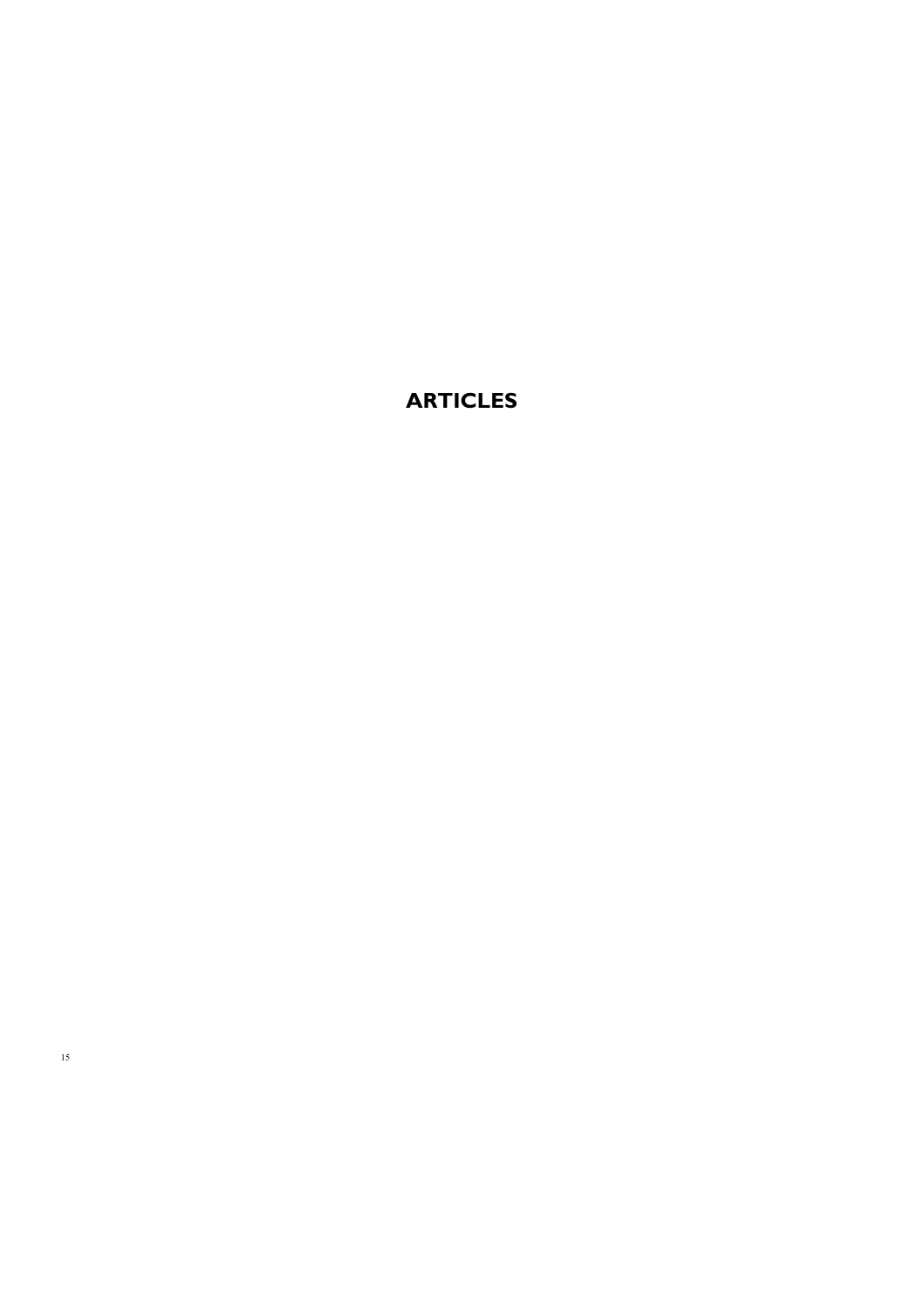### **KOKKUVÕTE**

Doktoriväitekiri "Tõlkelugu süsteemides: uurimusi 20. sajandi Eesti tõlkeruumist" (*Translation History in Systems: Studies on the Estonian Translational Space of the 20th Century*) koondab nelja tõlkeloolist uurimusartiklit, mis läbivad kronoloogiliselt 20. sajandi Eesti tõlketemaatikaga seotud episoode ja ülevaatlikku sissejuhatavat artiklit, kus vaadeldakse tõlketeaduse kui eraldi teadusharu tekkimist ja kirjutatakse lahti artiklites kasutatud teoreetilised kontseptsioonid ning analüüsitakse peamisi mõisteid. Projekti eesmärk on olnud uurida tõlketegevuse erinevaid tahke ja tõlkija positsiooni Eestis 20. sajandil. Mind huvitab (1) tõlkenormide muutumine ajas ja ruumis ning (2) tõlketegevuse sõltuvus taustsüsteemidest, ehk mis rolli mängivad tõlketegevuses tõlkimistavad ning sotsiaalne ja poliitiline kontekst.

Ülevaatliku artikli üks eesmärke on juhtida tähelepanu tõlkeloole kui kultuuriloo olulisele osale ning selle uurimise vajalikkusele Eesti kultuuri uurimise seisukohalt. Lisaks üldisemale tõlketeaduse kui eraldi teadusharu arengut ja selle problemaatikat kaardistavale osale, vaatleb väitekirja koondartikkel deskriptiivse tõlketeaduse tekkimist, rõhutades deskriptiivsete ehk mittehinnanguliste kirjeldusmeetodite kasutamise olulisust tõlketekstide ja tõlkesituatsioonide uurimisel. Minu jaoks on hea ja halva tõlke mõisted ajas muutuvad ja kultuuriruumiti erinevad nähtused ja tõlgetele või tõlkija tööle hinnangu andmisest enam huvitab mind tõlkimise ajalooline kontekst, mille kaudu võib leida seletust küsimusele, mis on erinevate tõlkevalikute taust ja põhjused. Sellisel viisil on piisava arvu väiksemate uurimuste olemasolul võimalik kaardistada tõlketegevuses esinevaid korduvaid mustreid, välja tuua erandeid ja leida nende tekkepõhjusi.

Teiseks oluliseks aspektiks võib käesoleva projekti puhul pidada tõlketeksti mõistmist mitte lähtekultuuri, vaid vastuvõtva kultuuriruumi osana. Selline lähenemine tunnistab esiteks tõlkija aktiivset (teadlikku või mitteteadlikku) rolli tõlkeotsuste tegemisel lähtuvalt vastuvõtva kultuur normidest (Toury) ja teiseks, asetab tõlketekstid hierarhilisse suhtesse omakultuuriliste tekstidega (Even-Zohar). Gideon Toury tõlkenormid, ehk mingis teatud kultuuris teatud ajaperioodil jälgitav regulaarsus tõlkekäitumises, on vaatamata tugevalt preskriptiivset konnotatsiooni kandvale nimele kujunenud deskriptiivse tõlketeaduse üheks keskseks kontseptsiooniks. Toury (1995: 206) viitab tõlkenormidele kui regulaarsusele tõlkekäitumises, mida on võimalik tuvastada tõlketoodangut ja tõlkeprotsesse jälgides. Toury jagab tõlkenormid kolmeks: (1) lähte- või algnorm (*initial norm*), mis puudutab tõlkija tõlkestrateegia valikut skaalal *adekvaatne* (originaalist lähtuv) – *aktsepteeritav* (sihtkultuurist lähtuv) tõlge; (2) eelnormid (*preliminary norms*), mis puudutavad tõlkepoliitikat (teksti valiku printsiipe ja tõlkekeelt) ning (3) operatiivsed normid (*operational norms*), mis puudutavad konkreetsemalt tõlketeksti tõlkimist tervikuna või osadena ja ka tekstilingvistilisi, süntaktilis-leksikaalseid valikuid. Sellised tõlkenormid on muutliku iseloomuga ja kontekstist sõltuvad nähtused. Tõlkenormide nihkeid ja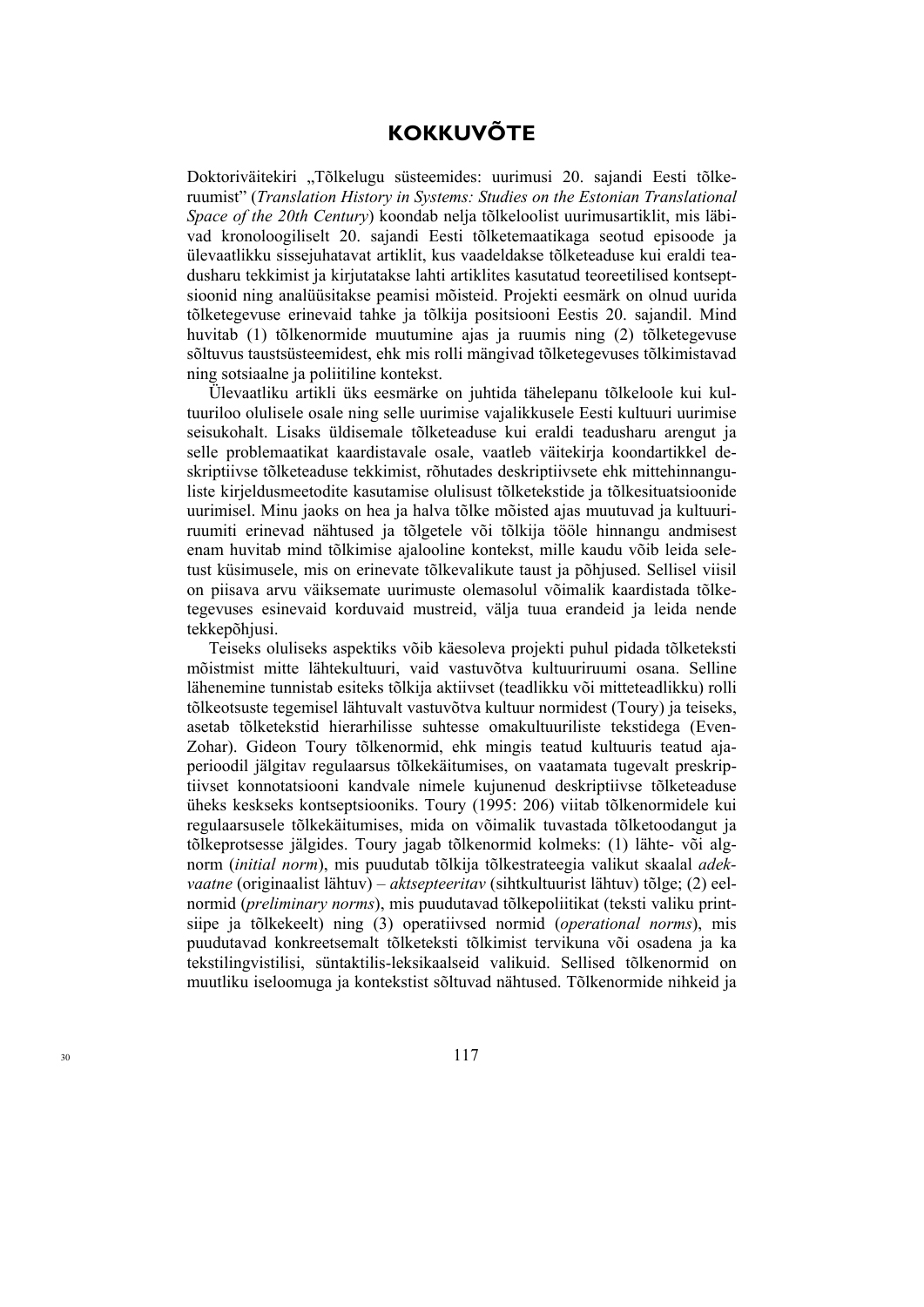vahetumist võimaldab kirjeldada Itamar Even-Zohari polüsüsteeemide teooria, mis vaatleb tõlkekultuuri ühe osana tervest sotsiaal-kultuurilisest süsteemist, mille erinevad osad on omavahel pidevalt muutuvates hierarhilistes suhetes ja milles tõlke osatähtsus võib suureneda, kui tegemist on uue alles tekkiva või uueneva süsteemiga (Even-Zohar 2004: 199–200). Selline (polü)süsteemipõhine lähenemine kirjandusliku repertuaari kujunemisele sobib näiteks kirjeldamaks ideoloogiliste muutuste poolt vallandatud kultuurilisi muutusi nõukogude korra kehtestumise esimesel kümnendil ja seda just omatoodangu ja tõlketoodangu vahekorrast lähtuvalt. Artikkel II eestikeelse pealkirjaga "Autorid kui tõlkijad: kirjandusliku tegevuse hierarhilised mustrid Nõukogude Eesti esimesel kümnendil" (*Authors as Translators: Emerging Hierarchical Patterns of Literary Activity in Early Soviet Estonia*), kirjeldabki tõlketoodangu ja omatoodangu protsentuaalse suhte muutusi Eestis nõukogude aja esimesel kümnendil, vaadeldes kuidas nõukogude ajale eelnenud perioodil tunnustatud Eesti autoritest saavad alates 1945. aastast olude sunnil uue ideoloogia tõlkijad, ning kuidas vastuvõtva kultuuri ideoloogiliselt ebasobiva autori positsioon vahetatakse järk järgult välja nähtamatuma, tõlkija positsiooniga. Artikkel analüüsib kolme eesti kirjaniku Friedebert Tuglese, Betti Alveri ja Marta Sillaotsa bibliograafiaid, päevikukatkeid ja isiklikku kirjavahetust keskendudes ajavahemikule 1940– 1955. Jälgides kirjanike oma ja tõlketoodangu suhet avaldamiskronoloogiate kaudu, kirjeldab artikkel ebasoosingusse langenud autorite taandamist autorlusega võrreldes nähtamatumale tõlkija positsioonile. Kirjeldades situatsiooni, kus tõlkekirjandus küll tõuseb hierarhias kesksemale positsioonile, kuid kus tõlkija isiku suhtelist nähtamatust võrreldes autoriga kasutatakse ära uue ideoloogilise süsteemi loomisel, tuleb kõne alla Lawrence Venuti (2004) tõlkija nähtamatuse kontseptsioon, mis pärineb küll Anglo-ameerika kogemusel, kuid mis idee tasandil sobib kirjeldama varanõukogudeaegseid muutusi Eesti kirjandusmaastikul.

Tõlkenormide nihkeid või muutusi võib aga vallandada ka mõne isiku, tuntud autori/tõlkija, tegevus. Artikkel IV pealkirjaga "Eessõnad ja ülevaateartiklid: Mõni sõna tõlkija nähtamatusest" (*Forewords and Reviews: On Translators' Invisibility*) võtab luubi alla tõlgete uurimise seisukohalt tähtsa materjali – tekstid, mis puudutavad otseselt mõnda konkreetset tõlget, näiteks tõlkija poolt teksti sisse juhatav materjal – eessõna, ja eesti kontekstis eriti järelsõna – aga ka tõlkearvustused. Paratekstuaalne materjal (Gerard Genette) annab aimu antud ajahetkel ja antud kultuuriruumis valitsevatest tõlkealastest arusaamadest, ehk siis Toury tõlkenormid väljenduvadki kõige eksplitsiitsemalt just tõlkimisest rääkivates tekstides. Artikkel keskendub 2000 aastal välja antud ja eestiprantsuse paralleeltekste sisaldavale Charles Baudelaire *Kurja õite* tõlkija järelsõnale ja raamatu väljaandmisele järgnenud poleemikale. Ka selle materjali puhul on lisaks paratekstidele võimalik rääkida tõlkija nähtamatusest ja ka sellest, mis juhtub, kui tõlkija ennast nähtavaks teeb, kas siis implitsiitsete tekstisiseste tõlkevalikute või eksplitsiitselt neist tõlkevalikutest rääkides ja end valitsevale tõlkenormatiivsele käitumisele vastandades.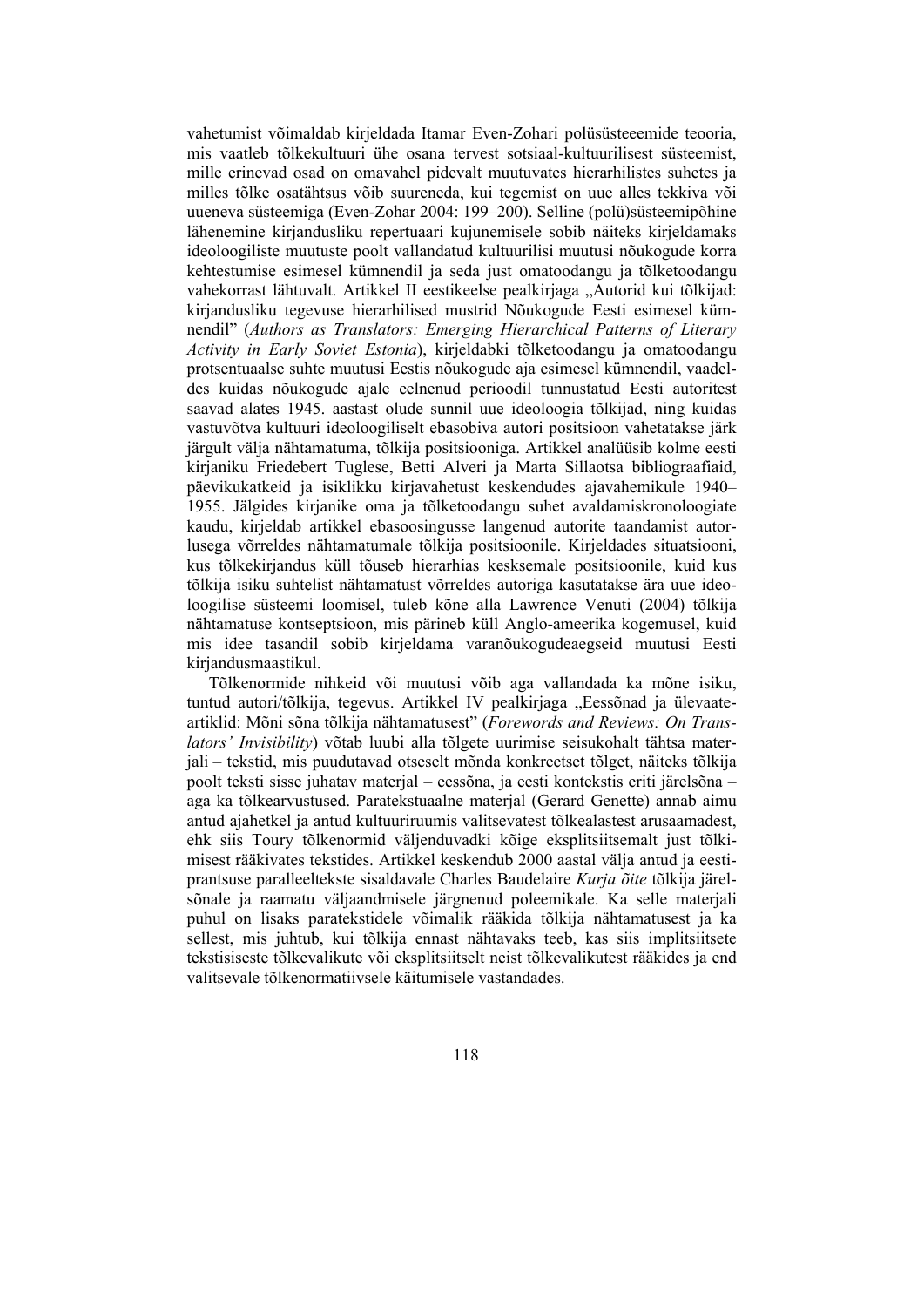Kuigi projekti neli artiklit keskenduvad tõlketegevuse erinevatele külgedele ja läbivad ajaliselt peaaegu tervet 20. sajandit, ühendab uurimusi nii teoreetiline raamistik kui deskriptiivne lähenemine, aga ka kolme esimese artikli keskmeks olev eesti tõlkija Marta Sillaots ja tema tõlketegevus. Marta Sillaotsast kui kirjanikust ja esseistist on pisteliselt kirjutatud varemgi (Kruus 1971, Krustein 1976; Kaalep 1998, Kirss 2006), kuid siiani on tema tõlkeloomingut lähemalt puudutanud vaid Anu Saluäär (1987, 2008, 2009), kuigi Sillaotsa puhul omab kultuuriloolist tähtsust just tema mahukas tõlkealane looming. Artikkel I eestikeelse pealkirjaga "Tõlkijad süsteemis. Märkmeid tõlkeid mõjutavate asjaolude kohta: Marta Sillaots ja Noor-Eesti Kirjastus". (*Translators in Systems. Some Notes on the Factors Shaping Translations: the Case of Marta Sillaots and Young Estonia Publishing*) analüüsib 1920/30. aastatel Haridusministeeriumi poolt teadlikult kujundama hakatud eesti kirjastuspoliitikat ja vaatleb Kirjandusmuuseumi kultuuriloolise arhiivi materjalidele tuginedes Marta Sillaotsa läbirääkimisi ühe tolleaegse mõjuvõimsama, Noor-Eesti Kirjastuse esindaja August Pilliga noorsookirjanduse tõlkimise osas. Kirjavahetusest Mark Twaini *Huckleberry Finni seikluste* ja seejärel Jules Verne'i *Kapten Granti laste* tõlkimise asjus ja lepingute tingimustest on näha, et tõlkija töö tulemuse määravad mitmed tõlkevälised tegurid nagu näiteks lühikesed tähtajad, ette antud tõlkeridade arv ja ka toimetusepoolne ettekirjutus teksti redutseerimise osas. Sellised ettekirjutused on omakorda seotud nii tõlke tellija (antud juhul kirjastuse) kui ka lugeja majandusliku olukorraga ja laiemalt võttes ka riikliku kirjastuspoliitikaga. Artikkel vaatleb tõlkija rolli kultuurisüsteemis vahendaja ja läbirääkijana, kelle tegevuse tagajärjel valminud tõlge on tihti nii arbitraarsete valikute kui mitmete kompromisside tulemus.

Artikkel III, *Marta Sillaotsa eksplitsiitne ja implitsiitne poeetika*, on jätk kahele eelnenud Sillaotsa uurimusele, kuid tegeleb konkreetsemalt Sillaotsa tõlketekstide ja tema poolt kirjutatud tõlkearvustustega, ehk siis analüüsib Peeter Toropi (1999; 2011) järgi Sillaotsa tõlketeoreetilisi printsiipe, implitsiitset ja eksplitsiitset tõlkepoeetikat. Analüüsi aluseks on võetud ühelt poolt konkreetsed tõlketekstid (Charles Dickensi *David Copperfield* ja Romain Rolland'i *Jean Christophe'i*) ja teisalt Sillaotsa poolt põhiliselt *Eesti Kirjanduses* 1919– 1940 avaldatud tõlkeretsensioonid teistele tolleaegsetele tõlgetele. Uurimuse eesmärk on esiteks kaardistada Sillaotsa tõlkealane poeetika, mida Sillaots tõlgete puhul hindab, mida laidab ja kuidas ta ise tõlgib. Teiseks eesmärgiks on Sillaotsa fenomeni kaudu analüüsida tõlgete vananemist, tõlkenormides ja tõlkekaanonis toimuvaid muutusi. Artikli empiirilist materjali on analüüsitud deskriptiivselt, lähtudes tõekspidamisest, et tõlketekst kuulub vastuvõtva kultuuriruumi kirjanduslikku süsteemi, moodustades selles süsteemis tõlkekaanoni. Sillaotsa tõlkeid on analüüsitud ka pisut ebatraditsiooniliselt, kõrvutades omavahel eestikeelsete tõlgete erinevaid toimetatud väljaandeid, jättes originaali vaid taustmaterjaliks. *David Copperfieldi* puhul on vaatluse all 1937. aasta esmatrükk ja Lia Rajandi toimetatud, 1991. aastal välja antud kordustrükk; *Jean Christophe'i* puhul 1936. aasta tõlke esmatrükk ja 1958. aastal välja antud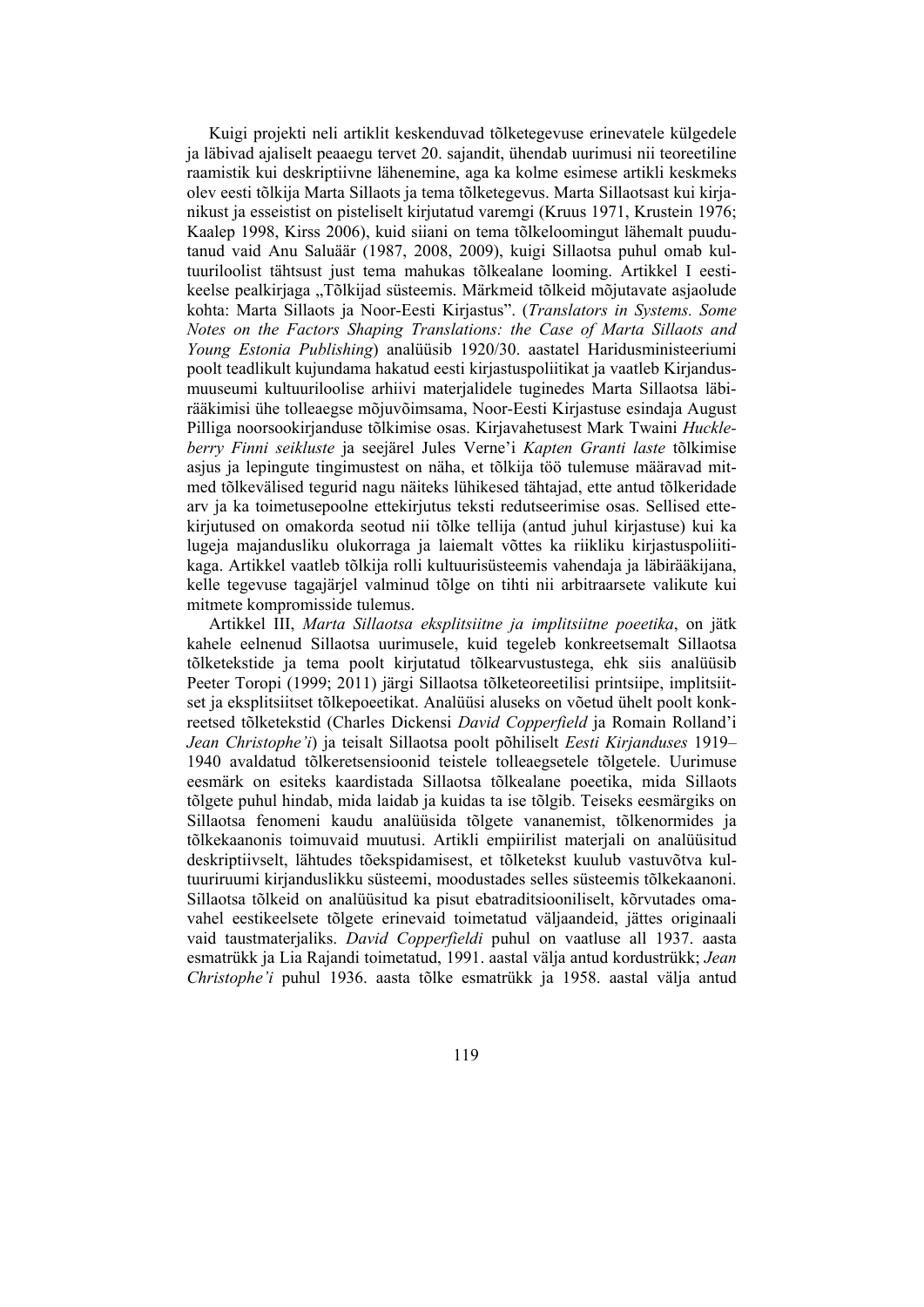toimetatud tekst. Toimetamisel tehtud paranduste analüüsi puhul on arvesse võetud võimalikku keele vananemist, kuid tekstivõrdlusest ja silutud tekstosadest paistab siiski läbi ka Sillaotsa idiosünkraatlik tõlkijakeel, implitsiitne tõlkepoeetika. Võrreldes mõlemat, implitsiitset ja eksplitsiitset aspekti Sillaotsa kui tõlkija tõlkepoeetikast, ilmneb nii nende kahe vahelisi kattuvusi, kui ka erinevusi. Näiteks paistab Sillaots kriitikuna lähtuvat sihtkultuuri ja keelelise loetavuse seisukohalt. Oma tõlgetes võtab ta aga aluseks originaali autori stilistika ja püüab seda sageli edasi anda eesti keele võimalusi kasutades, kuid seejuures keelelist ladusust ohvriks tuues. Omamoodi põhjendatud on mõlemad seisukohad.

Keele ja sellega seotud kultuurilise kompetentsi problemaatika tuli paratamatult kõne alla antud uurimustöö kõiki kolme inglisekeelset artiklit ette valmistades. Võõrkeeles kirjutatud artiklid, mille sisuks on omakultuur, omavad teatud spetsiifikat. Artikli mahtu tuleb lisaks teoreetilis-analüütilisele uurimusele kasutada ka konteksti ja kultuurispetsiifilise tausta lahtikirjutamiseks. Kuna üks antud projekti artiklitest on kirjutatud eesti keeles ja suunatud eesti lugejale, ülejäänud töö ja artiklid aga inglise keeles, siis on ülevaateartiklis pööratud tähelepanu ka representatsiooni ja enese positsioneerimise problemaatikale sõltuvalt lugejagrupist. Jääb loota, et käesoleva töö raames avaldatud inglisekeelne materjal pakub pidepunkte ja võrdlusmaterjali ka eesti keelt mittevaldavale uurijale. Just võrdlusmaterjali kättesaadavus on siiani määranud tõlketeaduslike ja eriti tõlkelooliste uurimuste suunad, taandudes tihti vaid omakultuuri uurimisele. Samuti vajavad Läänemaailmas kasutusel olevad teoreetilised kontseptsioonid täiendamist ja ümbermõtestamist silmas pidades tõlkija positsiooni ja tõlke tolli totalitarismi tingimustes.

Uurimustöö kokkuvõtteks võib öelda, et tõlge on kultuurifenomen, mille defineerimiseks on vaja arvestada aega ja ruumi tema ümber, sama kehtib tõlkija positsiooni analüüsimisel. Tõlketeaduse seisukohast vaadatuna pakub tõlkeloolasele kvaliteedi küsimusest enam huvi tõlgete funktsioon ja tõlkijate roll kultuuris, aga ka see, millised on erinevate tõlgete tekkepõhjused. Töös kasutatud deskriptiivne lähenemisviis küll viitab suuremale objektiivsusele, kuid kirjeldatud faktide interpretatsiooni on kindlasti mõjutanud nii uurija eelnevad kogemused kui ka keeleline kompetents. Samas peab mainima, et puhas kirjeldus ilma järeldusi tegemata ei sobiks kultuuri ega tõlkeloo mõtestamiseks. Kuigi artiklite fookus on küll kirjastamispoliitikal, küll ideoloogial, on projekti keskmes ikkagi tõlkija koos tema ümber oleva süsteemiga. Käesolev projekt läbib kronoloogiliselt 20. sajandi Eesti tõlkemaastikku, püüdes rajada pidepunkte tulevastele üldistavamatele uurimistöödele, ehk isegi tõlkeloole.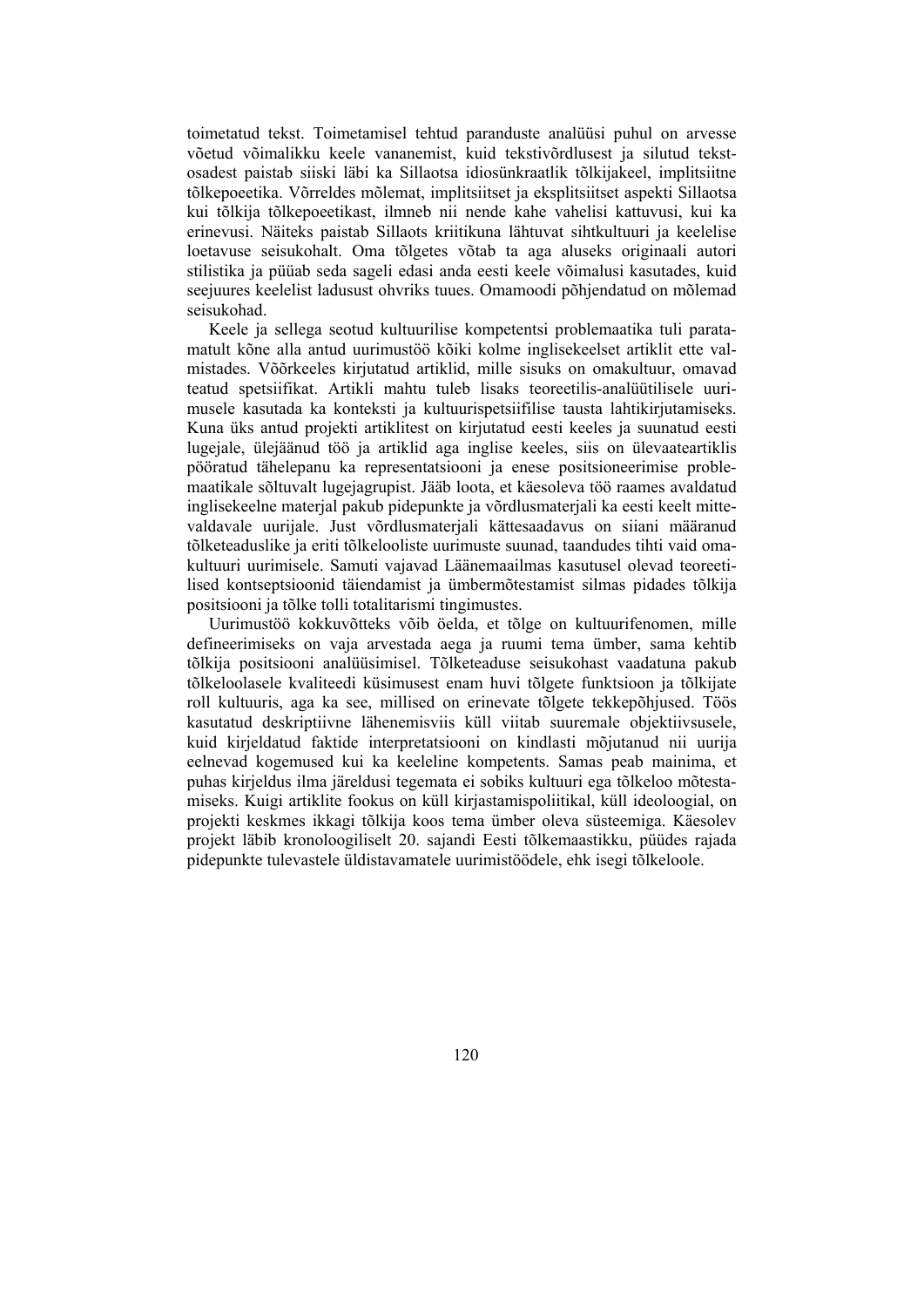### **CURRICULUM VITAE**

| Name:                 | Katiliina Gielen                        |
|-----------------------|-----------------------------------------|
|                       | <b>Date of birth: 22.02.1973, Tartu</b> |
| Citizenship: Estonian |                                         |
| E-mail:               | katiliina.gielen@ut.ee                  |

### **Academic Affiliation**:

University of Tartu, Institute of Germanic, Romance and Slavonic Languages and Literatures, Department of English

#### **Career:**

| $2012-$   | University of Tartu, Department of English, Programme         |
|-----------|---------------------------------------------------------------|
|           | Manager for MA Studies                                        |
| $2005$ -  | University of Tartu, Institute of Germanic, Romance and       |
|           | Slavonic Languages, Department of English, Assistant Lecturer |
|           | (0.50)                                                        |
| 2000–2006 | Tartu Art School, English teacher                             |

### **Education:**

| 1994–2000 | University of Tartu, English language and literature (BA)   |
|-----------|-------------------------------------------------------------|
| 2006–2010 | University of Tartu, Germanic and Romance Philology, PhD    |
|           | studies                                                     |
| 2010–2013 | University of Tartu, Germanic and Romance Philology, Trans- |
|           | lation studies, PhD studies                                 |

### **Additional Courses:**

| 2008 | International Seminar in Narratology, University of Tartu: Inter- |
|------|-------------------------------------------------------------------|
|      | disciplinary Postgraduate Workshop Intermediality and Story-      |
|      | telling                                                           |
| 2008 | Nordic Research School in Interdisciplinary and Gender Studies    |
|      | (Linköping University) PhD course: "Academic Creative Writ-       |
|      | ing in Gender Studies: How to write a scholarly article for a     |
|      | feminist journal?"                                                |
| 2008 | Nordic Research School in Interdisciplinary and Gender Studies    |
|      | (Roskilde University) PhD course: "Postcolonial feminist          |
|      | theories and analythical approaches"                              |
| 2007 | Translation Research Summer School (TRSS), University             |
|      | College London (UCL)                                              |
| 2007 | Nordic Research School in Interdisciplinary and Gender Studies    |
|      | (Roskilde University) "Feminist Cultural Studies: Theories and    |
|      | Methodologies"                                                    |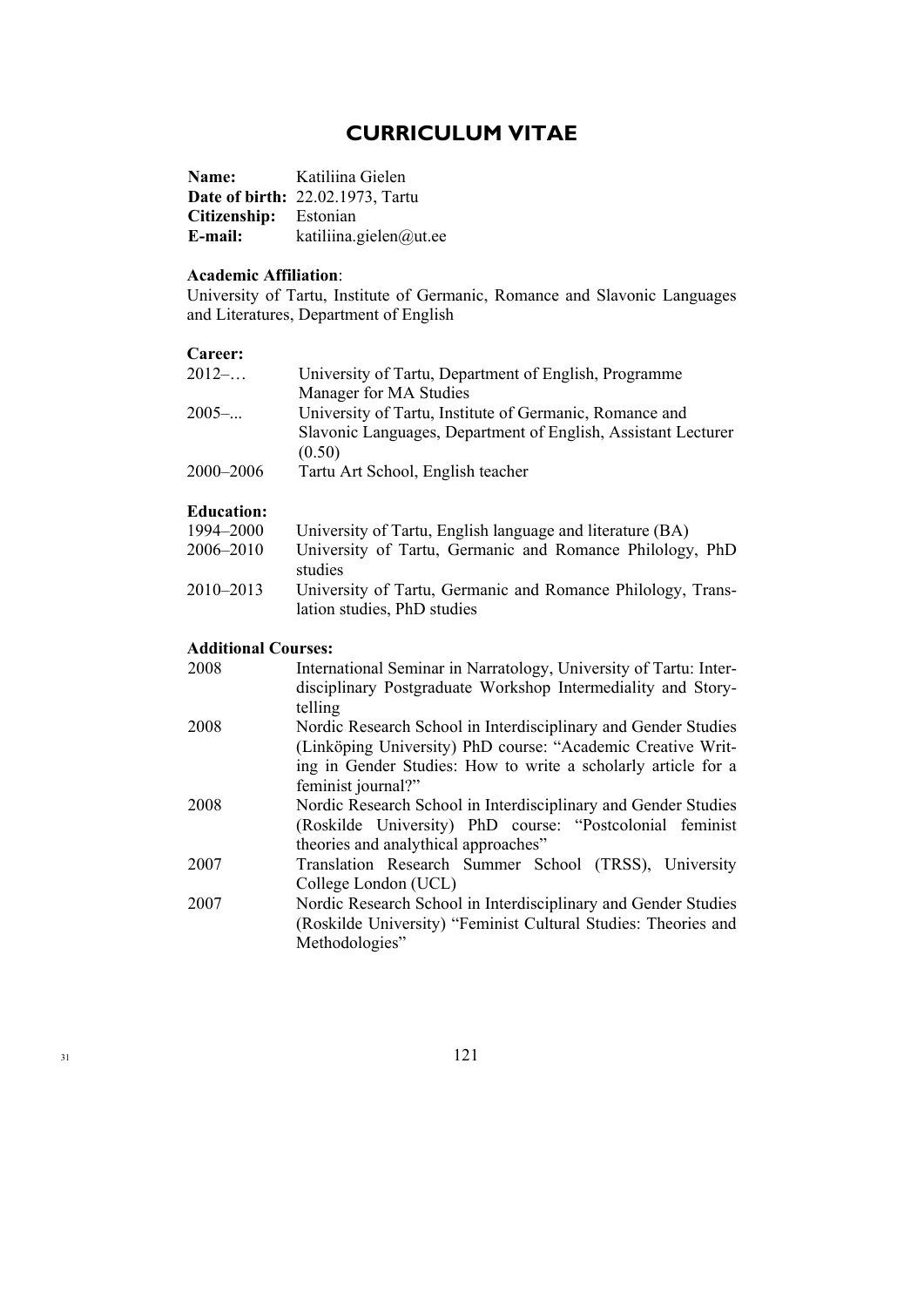#### **Participation in grants and projects:**

- 2010–2014 ETF8875 Gender question in Estonia: local situation and international influences.
- 2007–2013 SF0180040s07 World Literature in Estonian Culture. Estonian Literature in the World literature.
- 2010–2012 Translators (Re)shaping Culture Repertoire.
- 2008–2010 SSHRCC International Initiatives Fund Literary Translation Project.

#### **Selected publications:**

- Gielen, K. 2012. Translators in Systems. Some Notes on the Factors Shaping Translations: The Case of Marta Sillaots and Young Estonia Publishing. *Interlitteraria*. 17, 259–266.
- Gielen, K. 2012. Marta Sillaotsa eksplitsiitne ja implitsiitne tõlkepoeetika. *Methis*. *Studia Humaniora Estonica*. 9/10, 104–117.
- Gielen, K. 2011. *Forewords and Reviews: On Translators' Invisibility*. Interlitteraria. 2/16, 628–642.
- Gielen, K. 2011. Authors as Translators: Emerging Hierarchical Patterns of Literary Activityin Early Soviet Estonia. – Antoine Chalvin, Anne Lange, Daniele Monticelli (eds). *Between Cultures and Texts: Itineraries in Translation History. Entre les cultures et les textes: Itinéraires en histoire de la traduction*. Frankfurt am Main: Peter Lang Europäischer Verlag der Wissenschaften, 201–211.
- Gielen, K. 2009. Writing Alver, Writing Smith: Everyday in a Poet's Biography. *Interlitteraria*. 14, 174–181.

#### **Research interests:**

Descriptive translation studies, translation theory, comparative translation history, comparative literature, overlapping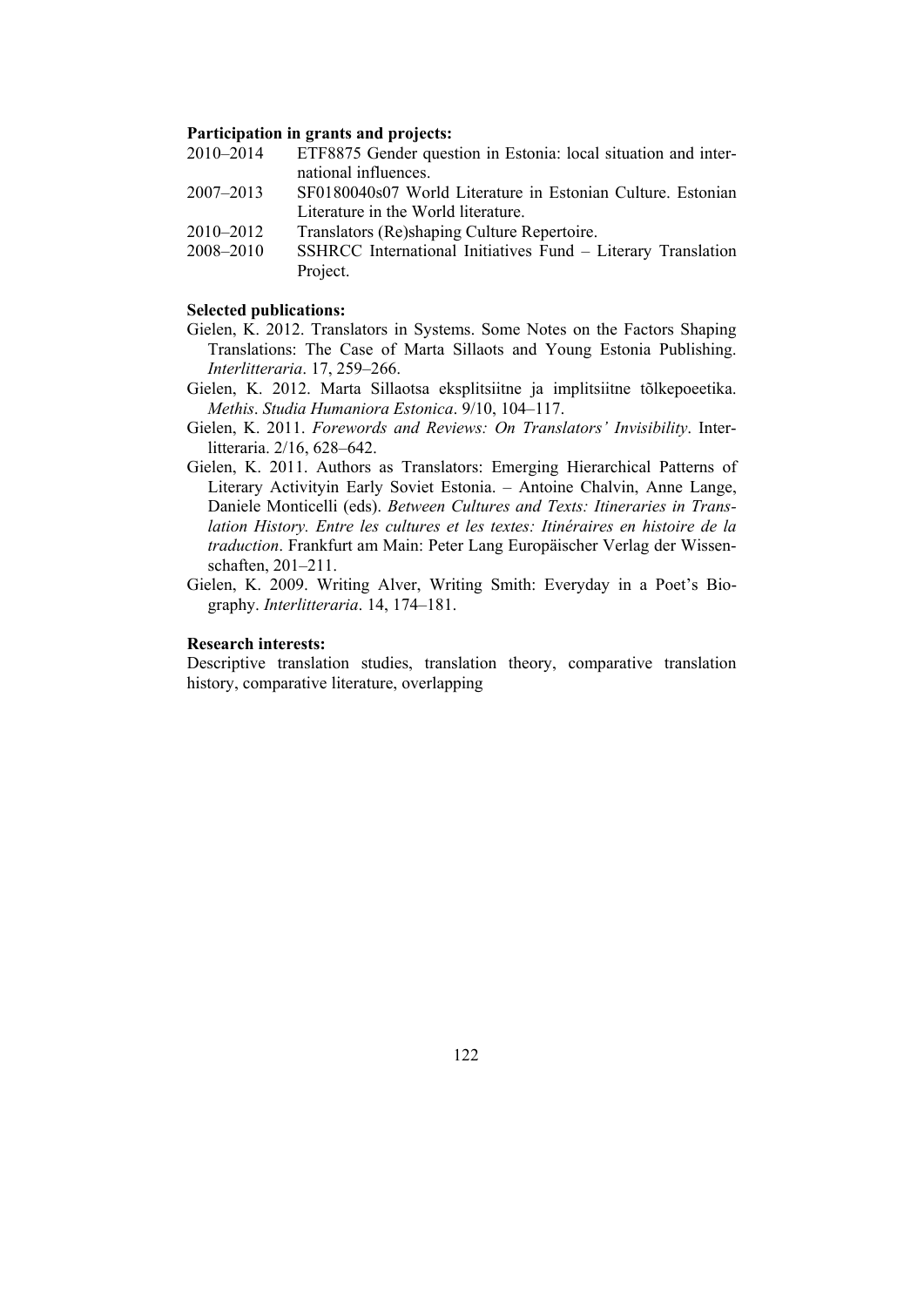### **ELULOOKIRJELDUS**

| Nimi:              | Katiliina Gielen       |
|--------------------|------------------------|
| Sünniaeg:          | 22.02.1973, Tartu      |
| Kodakondsus: Eesti |                        |
| E-mail:            | katiliina.gielen@ut.ee |

### **Hariduskäik:**

| 1994–2000     | Tartu Ülikool, Inglise keel ja kirjandus (BA)              |
|---------------|------------------------------------------------------------|
| 2006–2010     | Tartu Ülikool, Germaani-romaani filoloogia, doktoriõpingud |
| $2010 - 2013$ | Tartu Ülikool, Germaani-romaani filoloogia, tõlketeadus,   |
|               | doktoriõpingud                                             |

### **Teenistuskäik:**

| $2012-$   | Anglistika õppekava programmijuht                                 |
|-----------|-------------------------------------------------------------------|
| $2005$ -  | Tartu Ülikool, Germaani, romaani ja slaavi filoloogia instituut,  |
|           | Inglise keele ja kirjanduse osakond, inglise filoloogia assistent |
|           | (0.50)                                                            |
| 2000–2006 | Tartu Kunstikool, inglise keele õpetaja                           |

#### **Erialane enesetäiendus:**

| 2008 | International Seminar in Narratology, University of Tartu: Inter- |
|------|-------------------------------------------------------------------|
|      | disciplinary Postgraduate Workshop Intermediality and Story-      |
|      | telling                                                           |
| 2008 | Nordic Research School in Interdisciplinary and Gender Studies    |
|      | (Linköping University) PhD course: "Academic Creative Writ-       |
|      | ing in Gender Studies: How to write a scholarly article for a     |
|      | feminist journal?"                                                |
| 2008 | Nordic Research School in Interdisciplinary and Gender Studies    |
|      | (Roskilde University) PhD course: "Postcolonial feminist theo-    |
|      | ries and analythical approaches"                                  |
| 2007 | Translation Research Summer School (TRSS), University             |
|      | College London (UCL)                                              |
| 2007 | Nordic Research School in Interdisciplinary and Gender Studies    |
|      | (Roskilde University) "Feminist Cultural Studies: Theories and    |
|      | Methodologies"                                                    |
|      |                                                                   |

### **Grandid ja projektid:**

- 2010–2014 ETF8875 Sooküsimus Eestis: kohalik olukord ja rahvusvahelised mõjud.
- 2007–2013 SF0180040s07 Maailmakirjandus Eesti kultuuris. Eesti kirjandus maailmakirjanduses.
- 2010–2012 Tõlkijad kultuurirepertuaari (ümber)kujundajatena.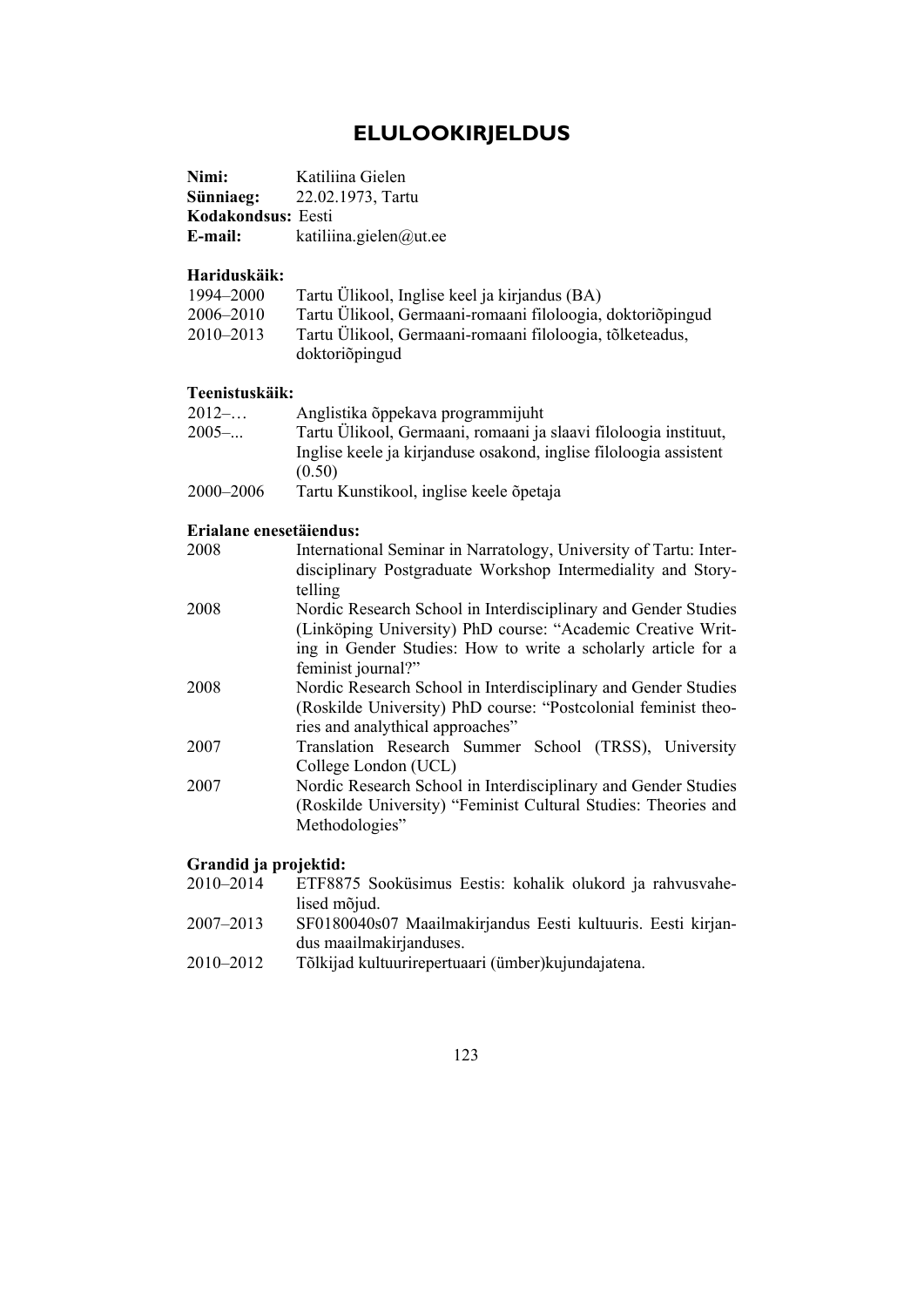2008–2010 SSHRCC International Initiatives Fund – Literary Translation Project

#### **Olulisemad publikatsioonid:**

- Gielen, K. 2012. Translators in Systems. Some Notes on the Factors Shaping Translations: The Case of Marta Sillaots and Young Estonia Publishing. *Interlitteraria*. 17, 259–266.
- Gielen, K. 2012. Marta Sillaotsa eksplitsiitne ja implitsiitne tõlkepoeetika. *Methis*. *Studia Humaniora Estonica*. 9/10, 104–117.
- Gielen, K. 2011. Forewords and Reviews: On Translators' Invisibility. *Interlitteraria*. 2/16, 628–642.
- Gielen, K. 2011. Authors as Translators: Emerging Hierarchical Patterns of Literary Activityin Early Soviet Estonia. – Antoine Chalvin, Anne Lange, Daniele Monticelli (eds). *Between Cultures and Texts: Itineraries in Translation History. Entre les cultures et les textes: Itinéraires en histoire de la traduction*. Frankfurt am Main: Peter Lang Europäischer Verlag der Wissenschaften, 201–211.
- Gielen, K. 2009. Writing Alver, Writing Smith: Everyday in a Poet's Biography. *Interlitteraria*. 14, 174–181.

#### **Peamised uurimisvaldkonnad:**

Tõlkelugu, tõlketeooria, deskriptiivne tõketeadus, võrdlev tõlke- ja kirjandusteadus, soouuringud,